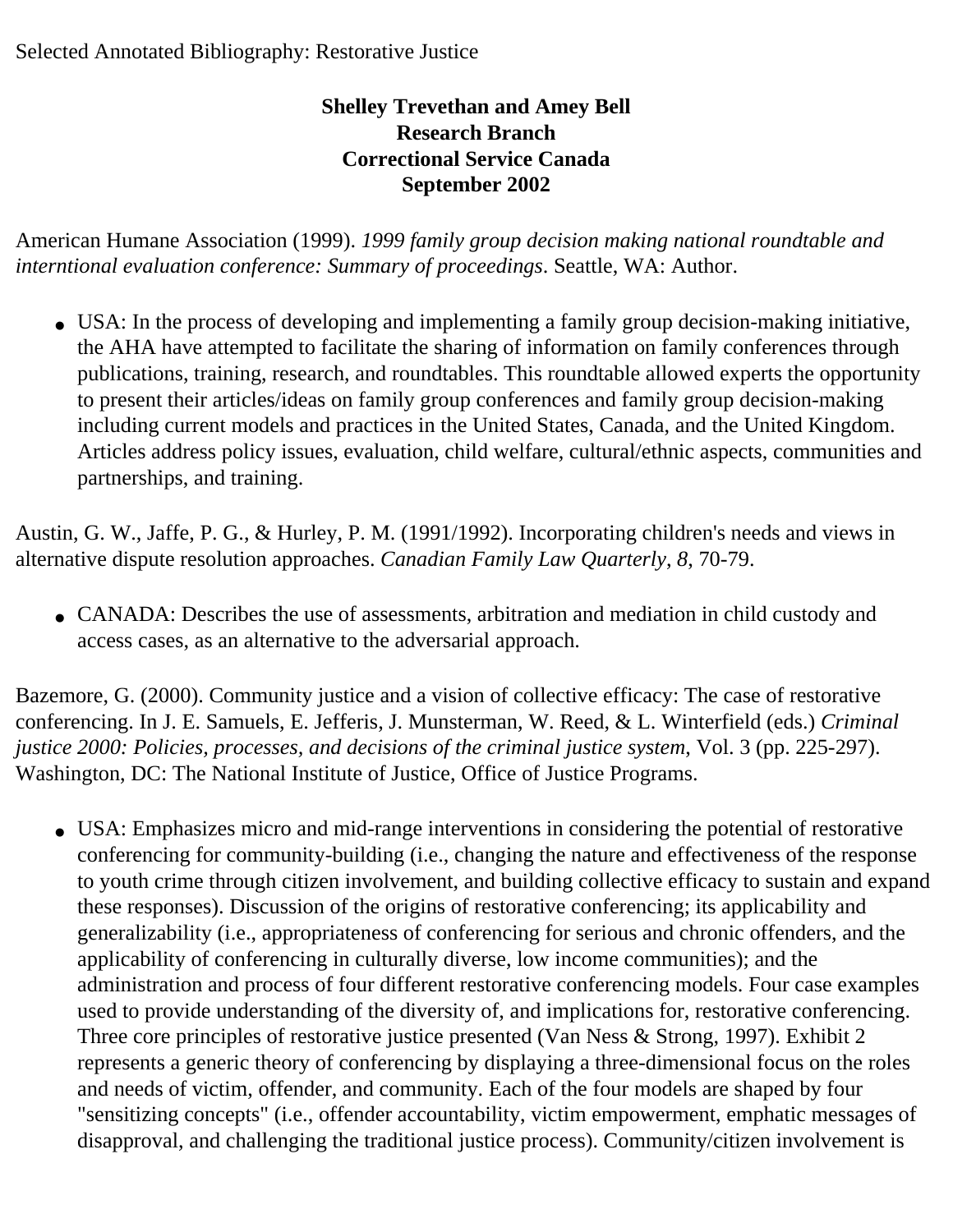important because it can make a difference for victims, offenders, and supporters for all crimes, and it lowers crime rates and improves safety. Contrast of different theories (i.e., ecological, social control, social learning). Implementation and evaluation challenges: how citizen participation can be engaged and sustained? How justice agency mandates and professional roles can facilitate citizen involvement and community building?

Bazemore, G. & Umbreit, M. (1998). *Conferences, circles, boards and mediations: Restorative justice and citizen involvement to youth crime*. Report prepared for the Balanced and Restorative Justice (BARJ) Project, Office of Juvenile Justice and Delinquency Prevention, United States Department of Justice, 1 35.

• USA: Describes four restorative justice models: circle sentencing, family group conferencing, reparative boards and victim-offender mediation. Descriptions include: who participates, victim's role, gatekeepers, role and relationship to system, preparation, enforcement and monitoring, and primary outcome sought. Describes the primary outcomes, program goals and the lessons learned. Circle sentencing - very little research on the effectiveness of this model (study by Barry Stuart in Canada indicated that fewer offenders who had gone through the circle recidivated than those who did not). Family group conferencing (New Zealand study found that families of young offenders are more actively involved in the justice process when they participate in conferencing, and participants report that the conference process had been helpful; in the USA, preliminary program evaluation indicates high levels of victim satisfaction and high rates of compliance by offenders; reduction in victims' fears also observed). Reparative boards - little qualitative data collected on the effectiveness. Growing concern that evaluations should consider measures besides the standard offender-focused measure of recidivism. Measures should include victim and community responsiveness and satisfaction, as well as community beautification and indicators of healthy citizen relationships. Large, multi-site study by Umbreit (1994) of victim-offender programs with juveniles found 95% of mediation sessions resulted in a successfully negotiated restitution agreement to restore victims' financial losses; victims who met with their offender were more likely to be satisfied (79%) with justice system than similar victims who went through normal court process (57%); after meeting offenders, victims significantly less fearful; offenders who met with victims were far more likely to successfully complete restitution (81%) than similar offenders who did not participate (58%); and fewer offenders who participated in victim-offender mediation recidivated (18%) than similar offenders who did not participate (27%) and subsequent crimes tended to be less serious.

Bazemore, G. & Umbreit, M. (1997). *Balanced and restorative justice for juveniles: A framework for juvenile justice in the 21st century*. Joint project of the Centre for Restorative Justice and Mediation, School of Social Work, University of Minnesota, and Florida Atlantic University. Prepared for the Office of Juvenile Justice and Delinquency Prevention, U.S. Department of Justice, 1-60.

• USA: Purpose of article is to develop a strategic approach for using restitution, reparative sanctions and related approaches as "catalysts for change" in juvenile justice systems. Examine traditional responses to criminal offending (retribution, punishment, treatment) and compare these paradigms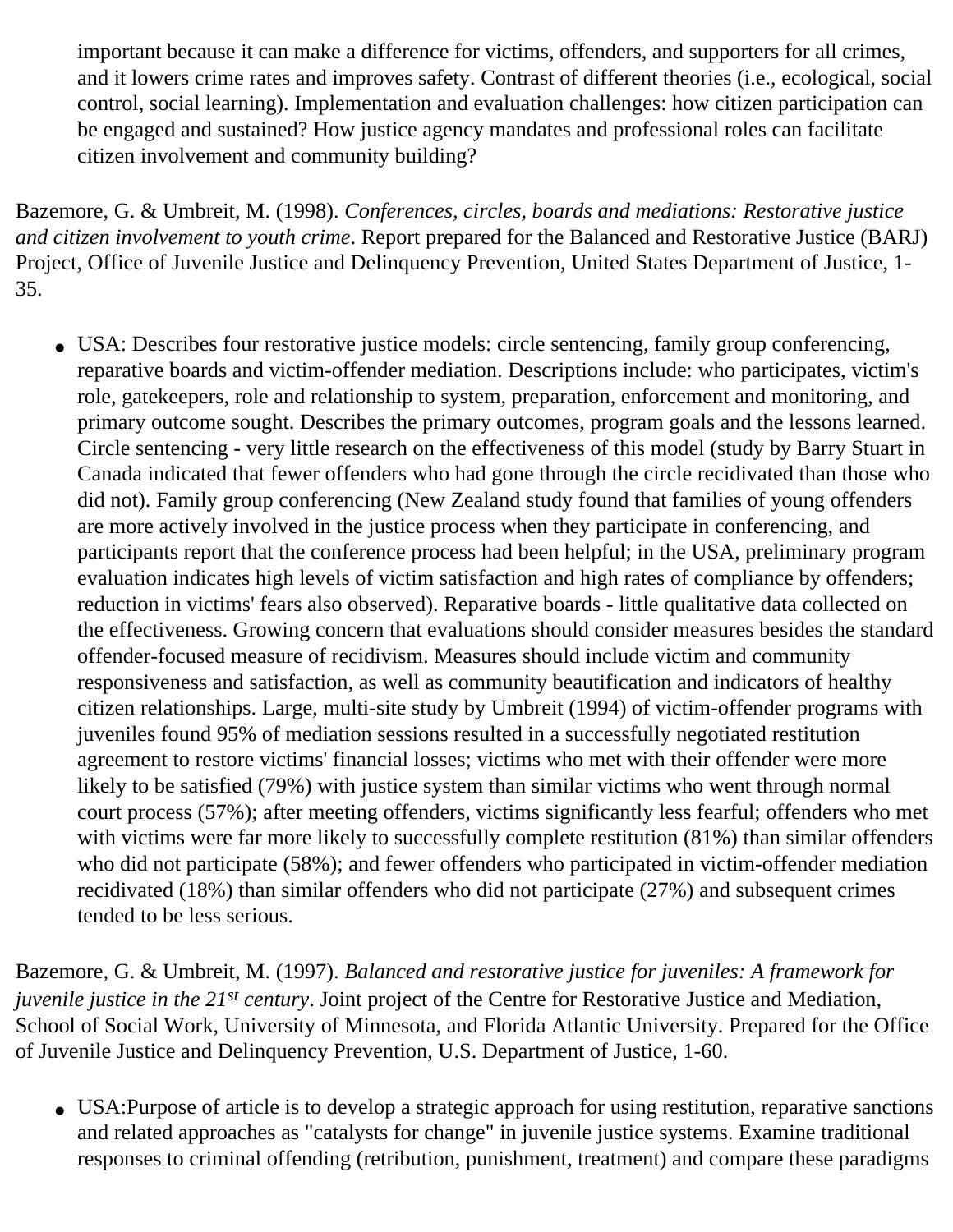with characteristics of restorative justice. Objective outcome measures can be developed to determine the effectiveness of restorative justice approaches. Questions to be asked are "how 'balanced' are we and how 'restorative are we?" The balanced approach mission addresses the public need for (1) sanctioning based on accountability and provide meaningful consequences, (2) offender rehabilitation and reintegration; and (3) enhanced community safety and security. Three system goals directed toward the victim, the offender and the community: accountability, competency development and community protection.

Bazemore, G., & Umbreit, M. (1995). Rethinking the sanctioning function in juvenile court: Retributive or restorative responses to youth crime. *Crime and Delinquency*, *41*(3), 296-316.

• USA: Examines the limitations of individual treatment and retributive justice, and discusses implications of restorative justice (RJ) as a framework for a new approach to sanctioning. Retributive punishment may have several counterdeterrent effects on offenders, including stigmatization, humiliation, and isolation, that may minimize prospects for regaining self-respect and the respect of the community. RJ views crime as more than simply lawbreaking - it seeks to respond to crime at the *micro* level by addressing the harm that results when a specific offense is committed, giving first priority to victim reparation, and at the *macro* level by addressing the need to build safer communities. RJ values and assumptions (balance needs of offenders, victims and community). RJ goals (hold offenders accountable for reparation of harm caused to victims by their crimes - how much reparation, resolution and reintegration is achieved) and objectives (behavioural, material, emotional and cognitive outcomes for victims, offenders, and community members; also educative objective). RJ process (relies on informal resolution of underlying problems, conflict resolution through dialogue and mediation, and efforts to achieve mutually satisfactory agreements) and due process (due process protections are also important to RJ advocates). RJ practice and implementation (if motivated by restorative values and viewed as primary sanctions rather than add-ons to other punishments and requirements, reparative sanctions can be effective tools for holding offenders accountable to victims and community).

Bazemore, G., & Umbreit, M. (1994). *Balanced and restorative justice: Program summary*. Washington, DC: Office of Juvenile Justice and Delinquency Prevention, U.S. Department of Justice.

• USA: Description of a new project that is developing model systems for community supervision of juvenile offenders based on the balanced approach mission and the restorative justice (RJ) philosophy. Description of the RJ approach: promotes maximum involvement of victim, offender, and community in the justice process and presents a clear alternative to sanctions and intervention based on retributive or traditional treatment assumptions). Balanced approach includes accountability, community protection, competency development and balance. Balanced and RJ project assists jurisdictions by providing funds for training, technical assistance and program development. Appendix - a RJ yardstick: Do victims experience justice? Do offenders experience justice? Is the victim-offender relationship addressed? Are community concerns being taken into account? Is the future addressed? (from Zehr, 1990).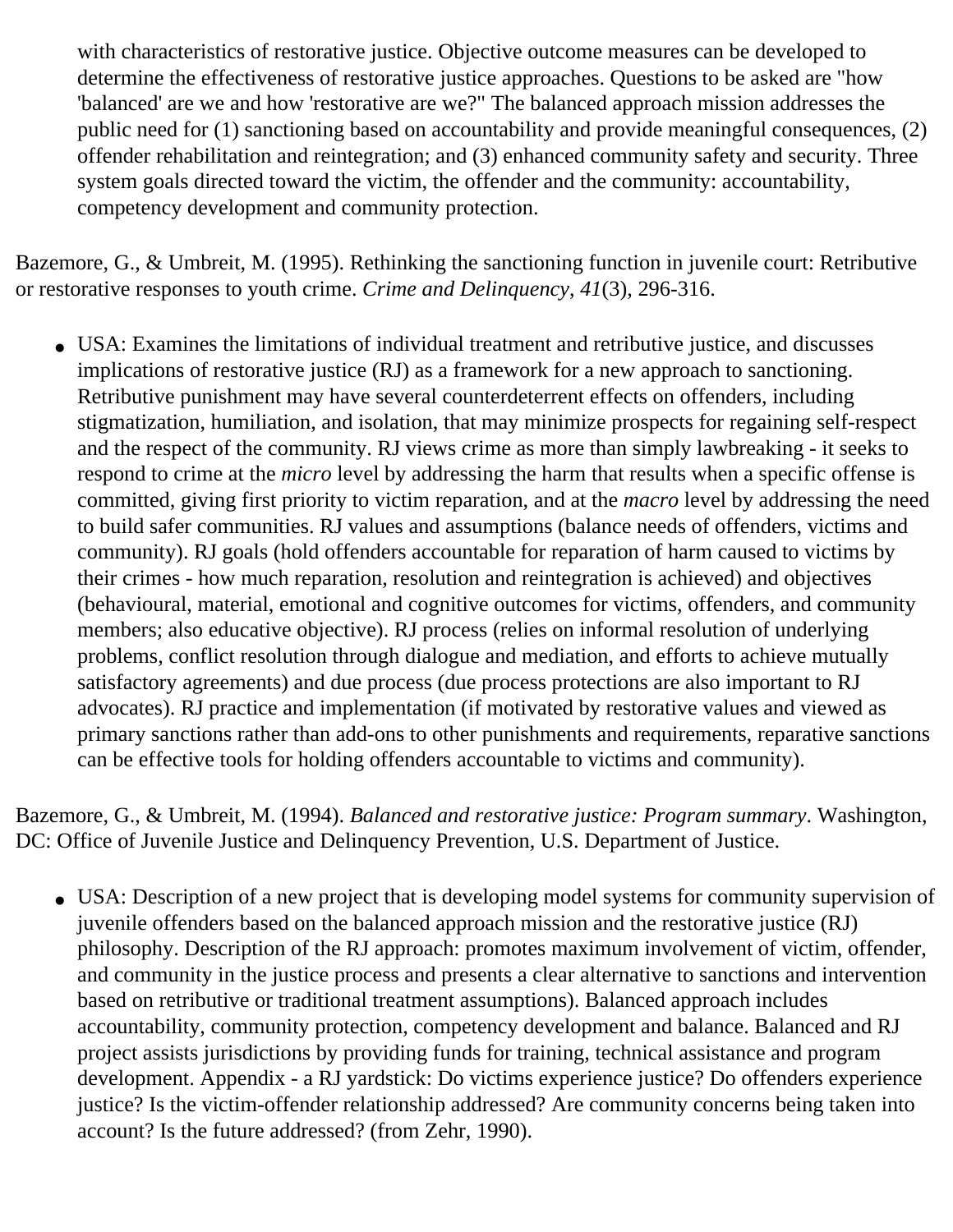Bertrand, L. D., Paetsch, J. J., Hornick, J. P., Bala, N. C., & Manyguns, L. (1997). *How to set up a youth justice committee: A community resource manual*. Prepared by the Canadian Research Institute for Law and the Family and the Native Counselling Services of Alberta. Prepared for the Department of Justice Canada.

• CANADA: Describes YJCs, benefits to the community, steps on how to set up and maintain a YJC.

Blagg, H. (1997). A just measure of shame? Aboriginal youth and conferencing in Australia. *British Journal of Criminology*, *37*(4), 481-506.

• AUSTRALIA: Explores limitations of reintegrative shaming and family group conferencing as practiced in Australia. Current practices represent a shaming ceremony rather than a strategy of empowerment - questions the viability of shaming as a solution to Aboriginal over-representation. Wagga model adopted from Maori experiences imposes a westernized interpretation of Maori justice reform and crime is reduced to a positivistic and behavioural level. Practice of Wagga model has led to increased extension of police powers and discretion over Aboriginal youth. Addresses issue - To what extent can police represent neutral territory to Aboriginals with a history of exclusion and marginalization? Doubtful that Aboriginals are part of the "community" as defined in police-led reintegration ceremonies and Aboriginal cultures may not operate within a shaming paradigm of social control as practiced in conferences. The use of shaming ceremonies as a solution to Aboriginal crime assumes Aboriginal cultures understand the concept of shaming, incorporate social status in their lifestyle, and operate under the same patterns of authority and socialization as practiced in Western/European societies. Shaming ceremonies impose nonindigenous practices on Aboriginal peoples rather than reinforcing universal cultural values. No guarantee that a conference system will reduce recidivism or produce more victim satisfaction. Explains the practice of, and model behind, Juvenile Justice Teams in Western Australia, including difficulties in involving Aboriginal youth and their families in the conference process.

Bonta, J., Wallace-Capretta, S., & Rooney, J. (1998). *Restorative justice: An evaluation of the Restorative Resolutions project*. Report 1998-05. Ottawa, ON: Solicitor General Canada. Catalogue No. JS42 84/1998e.

• CANADA: Evaluation of the Restorative Resolutions (RR) project in Winnipeg (1993-1997). Meta-analysis of 14 evaluations of RJ programs demonstrated 8% decrease in recidivism (but considerable variation among studies and methodological shortcomings). Main purpose of RR was to provide a community-based alternative to incarceration. Two earlier evaluations (Richardson & Galaway, 1995; Bonta & Gray, 1996). Current evaluation results: client target selection (high attrition rate from referral to placement in program; RR was successful in targeting prison-bound offenders); doing restorative justice (RR has been relatively successful in adhering to RJ principles - victims were invited to participate, community service is almost universal feature and restitution much higher than found in probation; RR paid significant attention to meeting the needs of offenders); providing an alternative to incarceration (90% of RR clients were classified as medium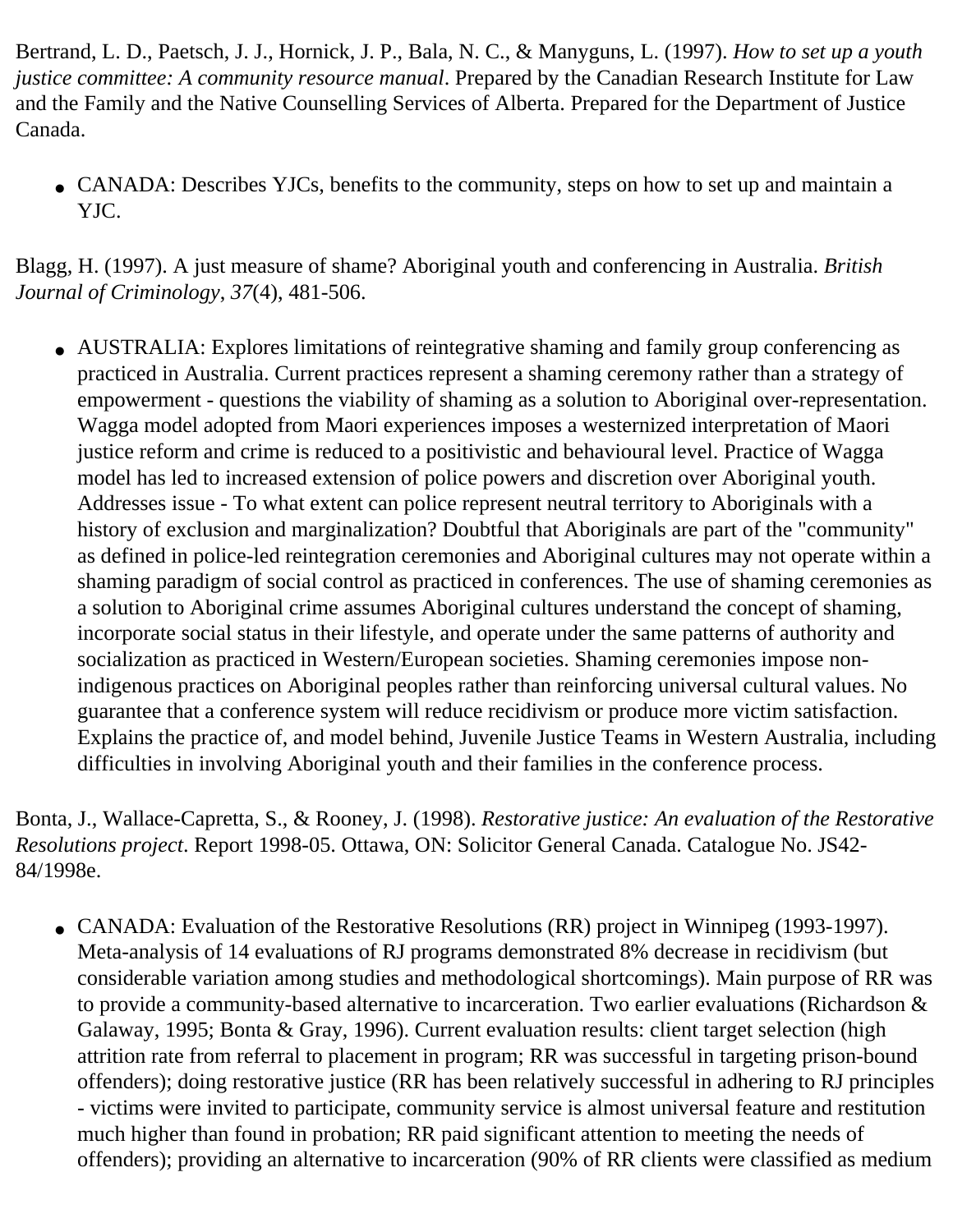risk or higher suggesting that RR was targeting an appropriate group for diversion from prison); and reducing recidivism (offenders supervised by RR had lower recidivism compared to comparison groups of inmates and probationers). Overall, RR program achieved RJ goals and generally effective in terms of overall RJ programs.

Braithwaite, J. (1989). *Crime, shame and reintegration*. Melbourne, AU: Cambridge University Press.

• AUSTRALIA: Discusses how dominant theories fit within reintegrative shaming theory (labeling, subcultural, control, opportunity, learning) and facts a theory of crime must fit to be credible. Remainder of book describes reintegrative shaming theory (how it works, social conditions, testing the theory, white collar crime). Reintegrative shaming is best reserved for the domain where there is strong consensus, that of predatory crimes (victimization of one party by another). Individuals are more susceptible to shaming when they are enmeshed in multiple relationships of interdependency; societies shame more effectively when they are communitarian.

Braithwaite, J., & Mugford, S. (1994). Conditions of successful reintegration ceremonies: Dealing with juvenile offenders. *British Journal of Criminology*, *34*(2), 139-171.

• AUSTRALIA: Advance the idea that reintegrative shaming is no small challenge, but that it is possible to effect, and thereby accomplish reduced recidivism, offender reintegration and victim satisfaction. After discussing the family or community conferencing initiatives in Australia and New Zealand, the authors outline 14 conditions for successful reintegration ceremonies in practice, developing these ideas through the earlier theoretical work of Garfinkle on conditions of successful degradation ceremonies. Several key points include the significance of getting the victim to participate, the importance of the presence of supporters for both victim and offender, the pivotal importance of the facilitator role in drawing out all parties and maintaining support for all persons, designing a plan of action. and monitoring reintegration agreements. They emphasize story-based training methods that focus on a few core principles namely empower the victim, respect and support the offender while condemning his act, engage the offender's supporters, and focus on the problem and the community not the offender and his pathologies.

British Columbia Institute on Family Violence (1996). *A review of the Canim Lake family violence program*. Vancouver, BC: Author.

• CANADA: Canim Lake Family Violence Program (CLFVP) began in 1993-94 to provide innovative assessment, treatment and aftercare services to sexual abuse offenders and victims. Program follows a 7-phase intervention for offenders and victims. Strengths of program: community has taken huge step in facing sexual abuse and providing support and treatment for victims and offenders; use of polygraph; criminal justice system and Canim Lake Band work well together; cognitive-behavioural group model of intervention seems to be theoretically and practically sound. Weaknesses: presence of offenders who have not yet faced their abusive behaviour on council; may be a reluctance to address problems; need strong administrative structure. Recommendations: CLFVP should operate at arms length from Chief and Council;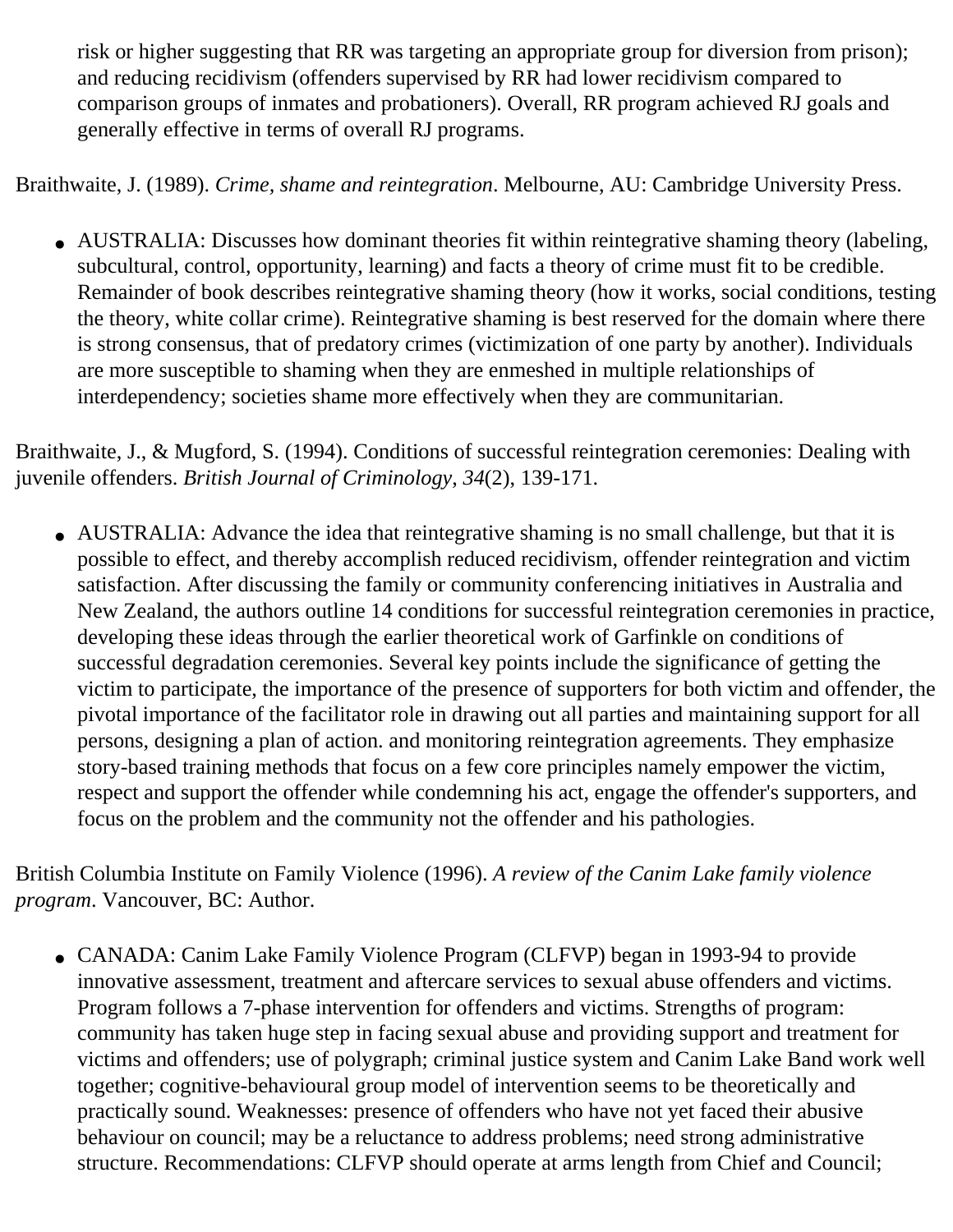community oversight committee must be established; need to make reasoned decisions about implementing the Window in Time; important for program to balance dynamic individuals and a strong administrative structure; more staff training; evaluation - internal and external.

Burford, G. & Pennell, J. (1998a). *Family group decision-making: After the conference - Progress in resolving violence and promoting well-being: Outcome report - Volume 1*. St. John's, NF: School of Social Work, Memorial University of Newfoundland.

• CANADA: Follow-up study to assess the ability of family group decision making in reducing the reoccurrence of family violence and in promoting the well-being of child and adult family members. Approach was tested in three provincial regions to evaluate its impact in different cultures and under different socio-economic conditions. Provides overview of family group conferencing including the need for evaluation, model of intervention, implementation findings, and changing provincial context. Summarizes study's design, objectives, measures and procedures, sample, and methodological issues. Describes developments in the project families after the conference was completed (i.e., changes, enactment of the plan, and results of the conference). Examines pre- and post-levels of abuse and/or neglect in the project families according to child welfare, police, and family and compares the child welfare findings to a comparison group. Also examines pre- and post-levels of well-being for the project group by assessing the development of children and young people in seven key areas and compares assessments for the project group with comparison groups. Compares pre- and post-levels of well-being in project and comparison groups by assessing levels of social support for adult and adolescent members. Concludes by summarizing the study's major findings and the implications for policy and practice.

Burford, G., & Pennell, J. (1998b). *Family group decision-making: After the conference - Progress in resolving violence and promoting well-being: Outcome report - Volume 2*. St. John's, NF: School of Social Work, Memorial University of Newfoundland.

• CANADA: Provides the research procedures and evaluation instruments for the outcome report. Includes: chart of researcher's tasks for project family and control group; checklist, consent forms, progress report at six months and one year for the project family; pre and post tests for childrens' protection services and community control groups; and consent forms and protocols for focus groups and interviews for community consultants.

Burford, G., & Pennell, J. (1995). *Family group decision-making: New roles for old partners in resolving family violence - Implementation report summary*. St. John's, NF: School of Social Work, Memorial University of Newfoundland.

• CANADA: Deals with the application of the principles of New Zealand's family conferencing to cases of family violence, including some sexual abuse cases, in Newfoundland. Program was implemented as a pilot project in 1993 at three sites (Nain, St. John's and Port au Port Peninsula). Report answers numerous questions about the purpose, procedures, and impact of the initiative. Argue that the model is applicable across cultural boundaries providing there is high involvement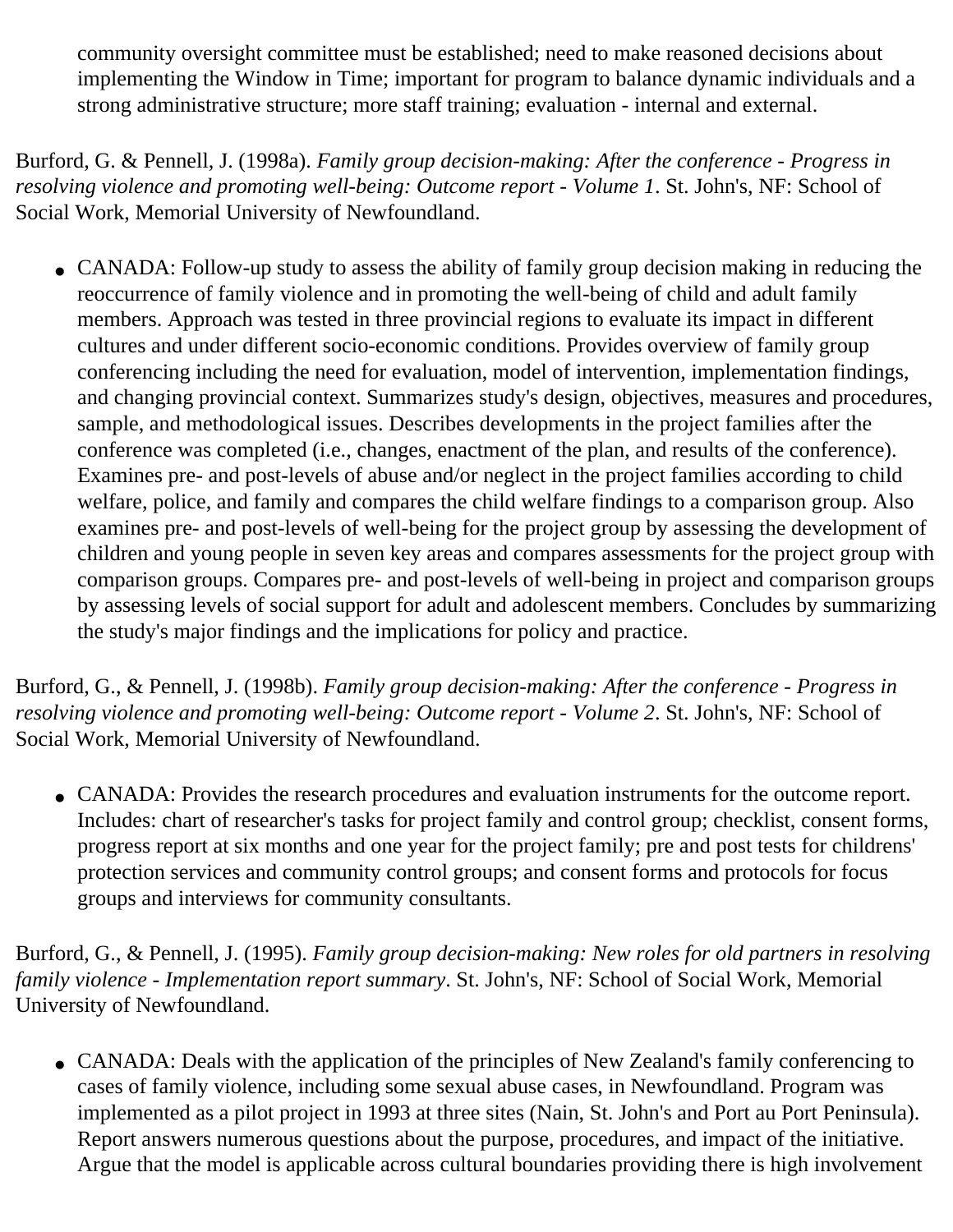of local people in adapting it to their use. Deals with commonly raised questions about objectives and implementation (e.g., typical problems in setting up a family conference, dealing with the possibility of intimidation, costs, family assessments of the experience). Conclude that family group conferencing is an effective way to deal with violence and sexual abuse without discounting the seriousness of these problems.

Burford, G., & Pennell, J. (1994, May). *Family group decision making: An innovation in child and family welfare*. Paper presented at the meeting of National Research and Policy Symposium on Child Welfare, Kananaskis, AB. St. John's, NF: School of Social Work, Memorial University of Newfoundland.

• CANADA: Report on implementation review of the Family Group Decision Making model for family violence and child neglect in Newfoundland and Labrador. Model is based on the philosophy that stopping family violence requires a collaborative effort by families, communities, and public authorities. Approach is based on the New Zealand model of the family group conference which draws upon Aboriginal leadership in rebuilding traditions of "communitymindness" (the idea of maintain caring by the extended family), feminist teachings can only be protected through their female caregivers, and the growing recognition in the justice system holding offenders accountable may not produce family alienation. Each project site had an advisory committee, community panels, project co-directors, support staff, project team, and a provincial committee. A collaborative action methodology is used to evaluate the project's implementation and outcomes which includes action for positive social change and collaboration among participants from diverse sectors and disciplines. Participant input improves the validity and quality of the data analysis, raises awareness of the situation, and facilitates monitoring of the process and outcomes. Uses a case example to illustrate how the methodology is connected to the intervention. Evaluation is designed to follow and support the conference stages (i.e., referral and preparation, holding conference, follow-up). To assess the impact, two comparison groups are used: 1st control group consists of families in each community not involved with child protection services and 2<sup>nd</sup> group consists of families involved with child protection services but who do not come to the project. Findings: need for high involvement of regional and local representatives to develop the model for use in a particular community; support of and co-operation by key departments and organizations; requires collaboration at the local and provincial levels for funding; adapting project to local cultures; refinement of the referral process to increase the number of families involved; extending support networks to family, friends, and experts; ensuring adequate and careful preparation; monitoring of referrals to ensure victim safety; addressing abuse by youth and adult perpetrators; and the requests/plans of the families are consistent with the needs of the children.

Burford, G., & Pennell, J. (1994). *Family group decision making project: One-year report*. St. John's, NF: School of Social Work, Memorial University of Newfoundland.

• CANADA: Summarizes first phase of implementation of the Family Group Decision Making Project and identifies areas for further development in the next period of operation. Overviews community involvement, project administration, coordination of sites, policy formulation, research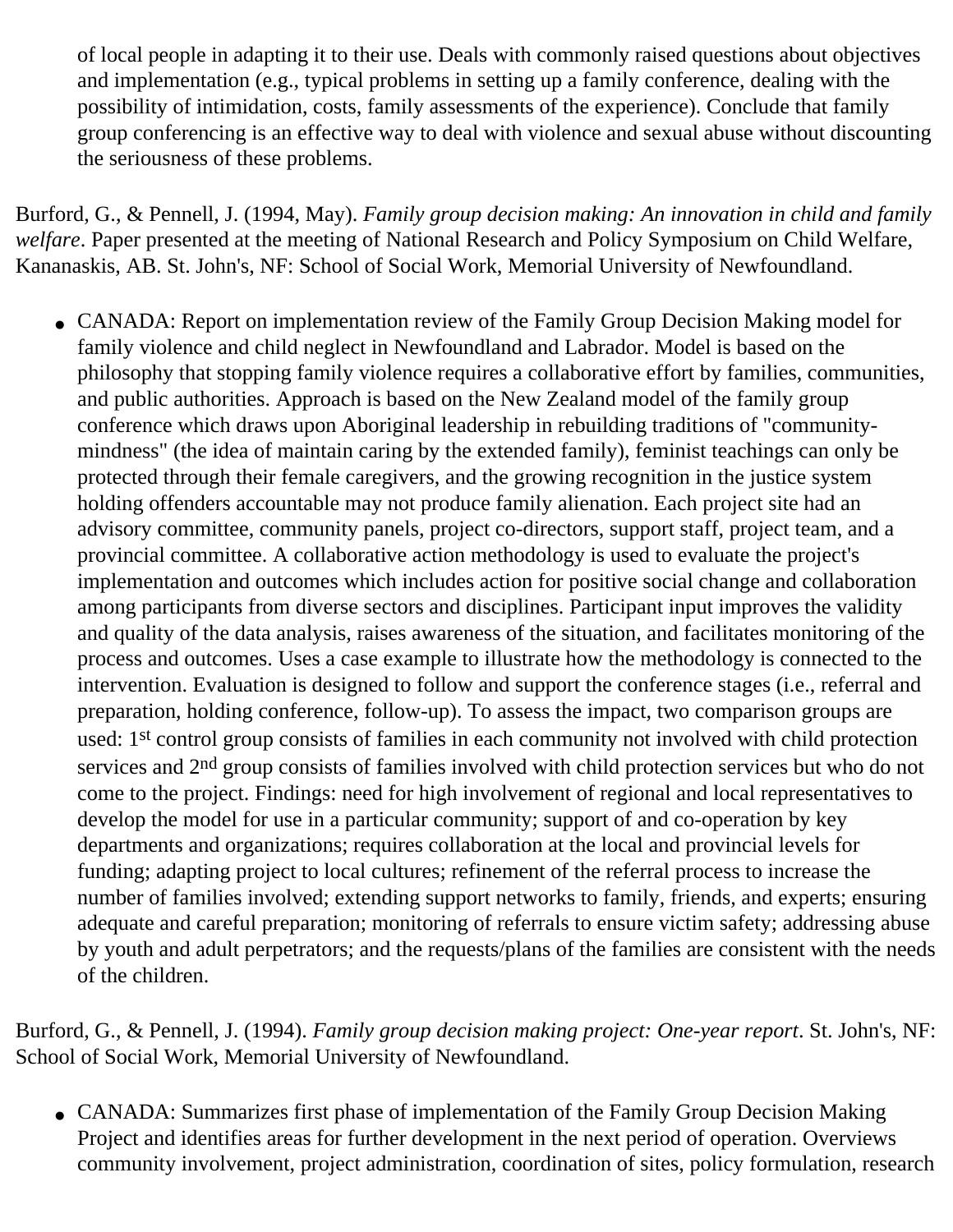and evaluation, and dissemination of findings. Two proposals: a six-month extension of the current project on family violence, and a one-year demonstration project for testing Family Group Decision Making with young offenders.

Canadian Foundation for Children, Youth and the Law. (1995). *Setting up student-based peer mediation programs in partnership with the criminal justice system*. Toronto, ON: Author.

• CANADA: Justice for Children and Youth (JFCY) initiated two peer mediation projects operating at Westview Centennial Secondary School (1994) and Emery Collegiate (1995). There are some general benefits of peer mediation programs and there is the need to find alternatives to the current criminal justice system for dealing with school-related disputes. Describes school-based peer mediation in partnership with the youth justice system and includes brief descriptions of the nature of the program, procedures, and legal status. Partners in the program include the school (i.e., staff and students), police, Crown Attorney's office, and the role of justice for children and youth. Concludes with cost analysis. Chart detailing program process and/or steps.

Chatterjee, J. (1999). *A report on the evaluation of RCMP restorative justice initiative: Community justice forum as seen by participants*. Ottawa, ON: Research and Evaluation Branch, Royal Canadian Mounted Police.

• CANADA: Defines concept of restorative justice (Braithwaite, 1996; Zehr, 1990; Marshall, 1996); history of re-emergence of restorative justice; theoretical underpinnings of restorative justice; restorative justice initiatives are an extension of the Aboriginal Justice Initiative by the Federal Department of Justice (1991). RCMP adopted philosophy of restorative justice and implemented the *Community Justice Forum* (CJF) emphasizing community involvement. Expansion of initiative through 3 national *Train the Trainers workshops*. CJF's mostly used for youth and offences such as theft, assault, vandalism, bullying, property damage, drug use, drug possession, shoplifting, B&E. First report collected information from trainers and facilitators and current evaluation examines participant and facilitator perceptions of their CJF experience. Data collection methods: mail-in questionnaires, telephone interviews, personal interviews. Three variables hypothesized to be associated with restorative justice - participant overall satisfaction, participant satisfaction with process, and participant satisfaction with outcome/agreement. Findings: participants reported high levels of satisfaction overall and fairness of process and outcome, helped offenders take responsibility, some pressure on the part of victims to attend, increased control in community, allowing second chances for offenders. Facilitators reported open-mindedness about solving the problem, fair agreements negotiated, high likelihood of offenders honouring agreements, appropriate cases considered for the conferences, and harm realized by the offenders. Results support the restorative justice philosophy however the experiment was not controlled (i.e., no random sample, no large sample, and no systematic data collection). Recommendations and implications include training standards for facilitators, briefing prior to conference, presence of power imbalances, monitor and follow-up for agreements, applicability of CJF's to other cases, police role as gatekeepers, policies and guidelines for referrals, increased education and awareness, and documentation necessary for longitudinal analysis. Appendices - CJF Case History, Case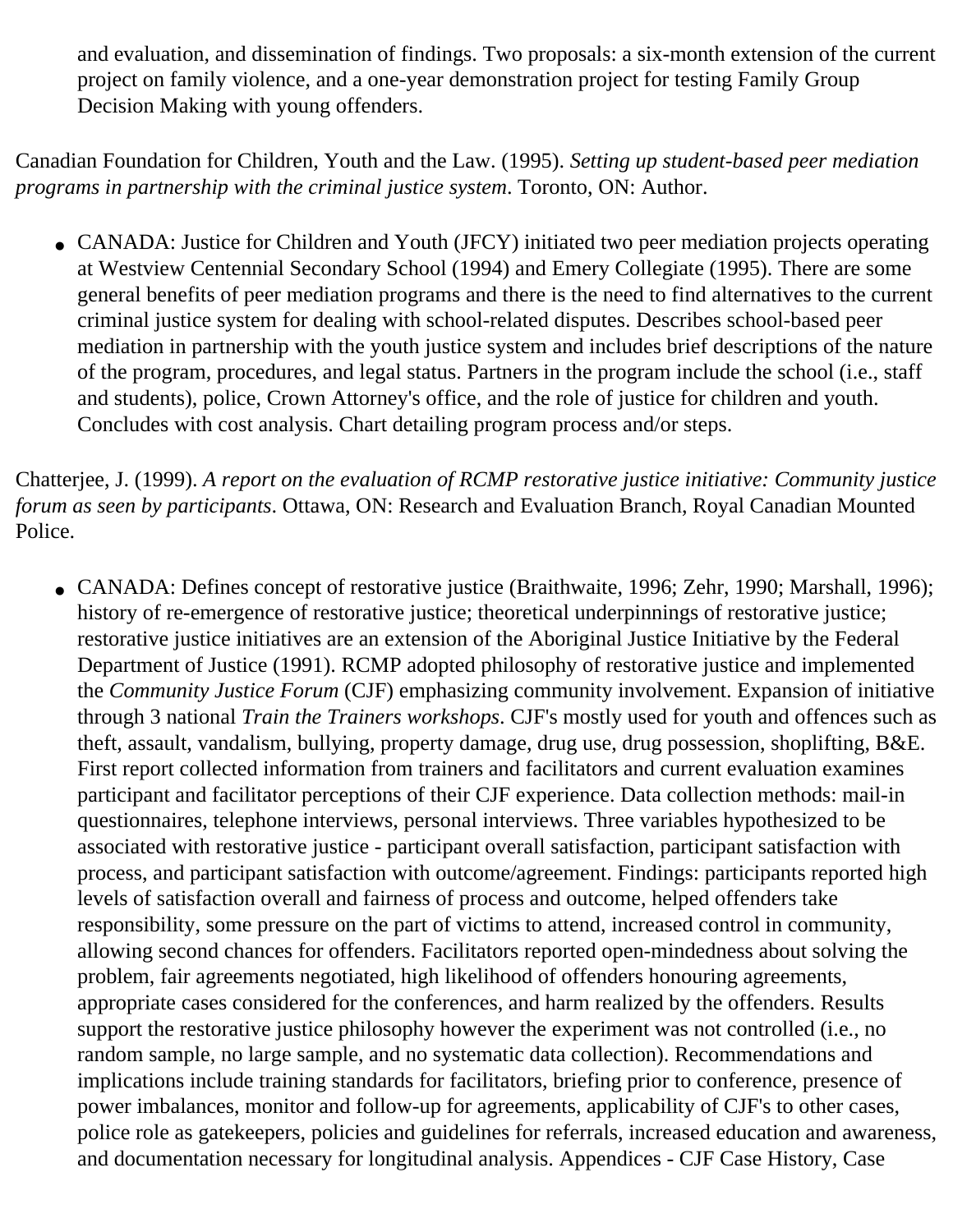Histories, and Participant Questionnaire.

Church Council on Justice and Corrections (1996). *Satisfying justice: Safe community options that attempt to repair harm from crime and reduce the use or length of punishment*. Ottawa, ON: Author.

• CANADA: Details a selection of initiatives that attempt to repair harm from crime, attend to related needs, and avoid or significantly reduce the use of custody (i.e., Restorative Solutions, Kwalin Dun Community Justice, Community Holistic Circle Healing Program, Pro-Services, Victim Compensation Project for Youth, Family Group Conferences, Circles of Support and Accountability, etc.). Outlines initiatives that also repair harm, attend to needs, with some implications for the reduced use or length of custody (i.e., Victim-offender mediation, Circle Sentencing, Family Group Conferencing, and Community Sentencing Panels and Youth Justice Committees). Details initiatives that attempt to avoid the use of custody, with or without some reparative elements (i.e., diversion, curative discharge program, community service orders, intensive supervision probation, family preservation model, alternative placement/residential programs, bail option programs and administrative sanctions, and client specific planning). Outlines initiatives that reduce the length of custody by alleviating the enforcement of imprisonment (i.e., community-based supervision programs, release preparation for community reintegration, wilderness camps, house arrest, and electronic monitoring).

Church Council on Justice and Corrections (1995). *Family group conferencing: The Australian approach*. Ottawa, ON: Author.

• CANADA: Case study of a conference involving an assault including excerpts from the Real Justice Training Manual to describe the process of a family group conference. Explains current position of juvenile justice in Australia and defines the practice of a family group conference. Reviews history of Australian model rooted in the culture of the Maori people in New Zealand and its movement to Australia. Identifies criminological, sociological, and psychological theories supporting FGC's including the concept of re-integrative shaming proposed by Braithwaite and the Affect and Script theories proposed by Tomkins and Nathanson. Raises and answers some practical questions: What are the differences between the Australian and New Zealand models? Are family group conferences an example of diversion? Is family group conferencing not another form of mediation? What cases are suitable for conferences? How do the Australians measure success for a conference? How would a conference work for victimless crimes? Addresses some of the problems and challenges facing conferences: implementation issues (management and traditional views), change in the criminal justice system (resistance and skepticism), an expression of community policing (outside traditional mandates), obtaining participation from ethno-cultural groups (racism, hostility, trust), and gender and race inequalities. Current initiatives include Transformative Justice Australia, the Family Group Decision Making model in Newfoundland and Labrador, and school programs for youth in Australia and Canada.

Claassen, R. (1996, May). *Restorative justice - Fundamental principles*. Presented at U.N. Alliance of NGOs Working Party on Restorative Justice.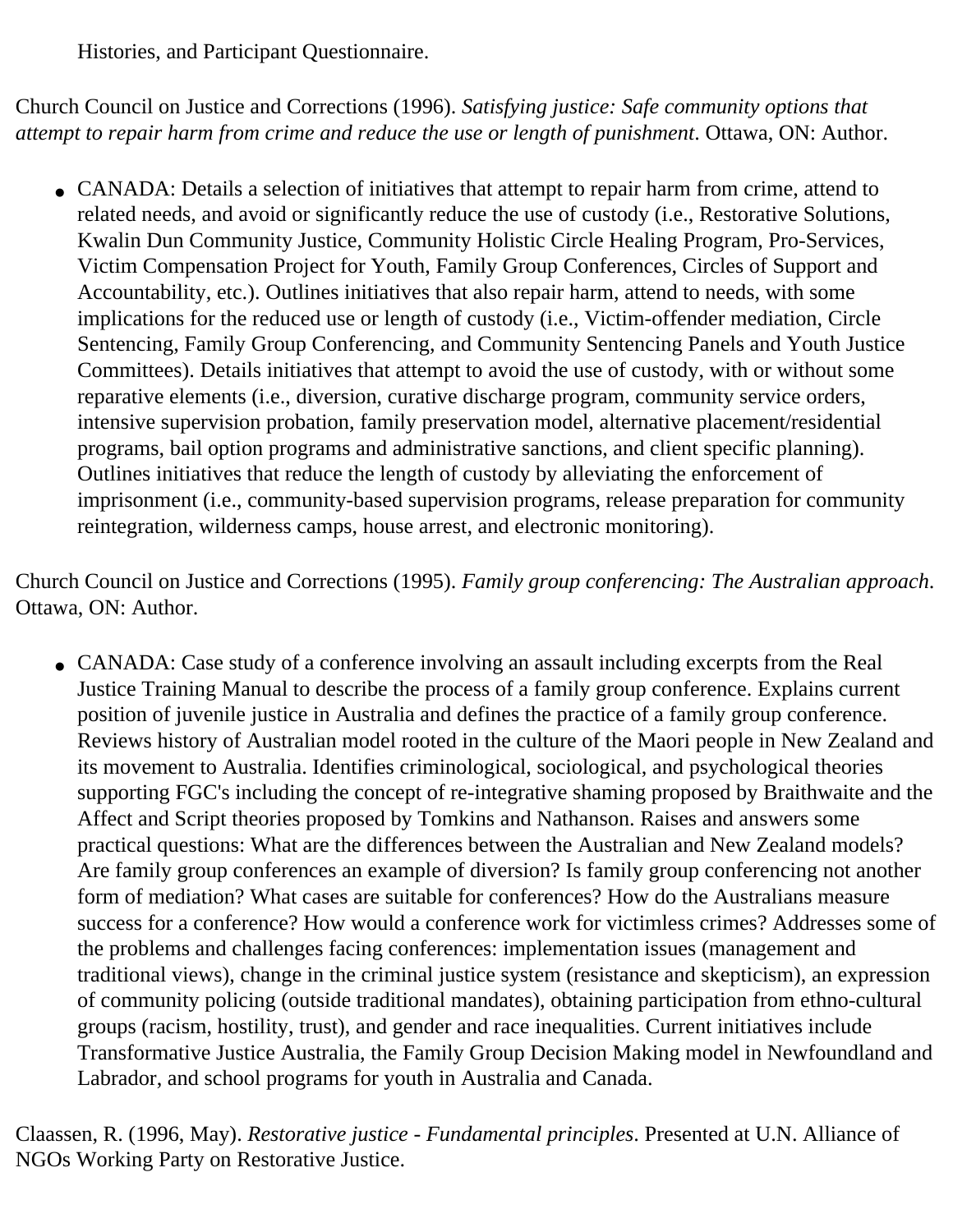• USA: Lists 11 principles of RJ: crime is primarily an offence against human relationships and secondarily a violation of law; crime is wrong and should not occur and after it does there are dangers and opportunities; RJ is a process to make things as right as possible; primary victims are the ones most impacted by the offence; as soon as immediate victim, community and offender safety concerns are satisfied, the situation is a teachable moment for the offender; respond to the crime at the earliest point possible and with the maximum amount of voluntary co-operation and minimum coercion; prefer that most crimes are handled using a cooperative structure; not all offenders will choose to be cooperative; offenders who pose significant safety risks and are not yet cooperative be placed in settings where the emphasis is on safety, values, ethics, responsibility, accountability and civility; require follow-up and accountability structures utilizing the community as much as possible; encourage the role of community institutions.

Clairmont, D. (1999). *The Nova Scotia restorative justice initiative: Research design report*. Prepared for the Department of Justice, Ottawa, ON.

• CANADA: Nova Scotia Restorative Justice Initiative is put into theoretical and policy perspective by reproducing the paper "From Margins to Mainstream"; two phases of restorative justice (the 1960s and 1970s in western societies and the 1990s in the international arena). Introduces Restorative Justice Initiative by the Department of Justice in Nova Scotia (features - currently for young offenders, socio-economically different regions, four entry points, total range of offences); presents the framework for evaluation (i.e., evaluation objectives, tasks and methods, phases and deliverables, and work plan timetable); purpose of evaluation is to provide a process and outcome evaluation and cost-benefit analysis of the initiative; research design formulated through a logic model approach - logic models for assessing change, restorative justice change, assessing the reducing recidivism objective, improved victim satisfaction, assessing the increasing public confidence in CJS objectives, strengthening communities' objective, and the cost-benefits objective (tables included); preparation for the evaluation (activity and design re-specifications); acceptance of a research design (details the 7 groups of interest consulted on evaluation design issues and main outcomes of the consultations); 3 major evaluation foci (overall project-level evaluation, chief comparisons to be drawn, and development of research evaluation instruments).

Clairmont, D., & Linden, R. (1998). *Developing and evaluating justice projects in Aboriginal communities: A review of the literature*. Ottawa, ON: Solicitor General of Canada.

• CANADA: Annotated bibliography of Aboriginal justice issues and initiatives, including circle sentencing, adult diversion programs, alternative dispute resolution and conferencing. Focuses on evaluations, manuals and programs. Relevant restorative justice materials include papers on circle sentencing, restorative justice, diversionary conferences in Australia, and changing directions in criminal justice. Describes specific programs such as the Four Circles of Hollow Water, Family Group Decision-Making Project in Newfoundland and report by the Church Council on Justice and Corrections which is a story-based compendium of 100 justice initiatives. Major themes from the literature include the need to prepare for project implementation, selecting the right staff,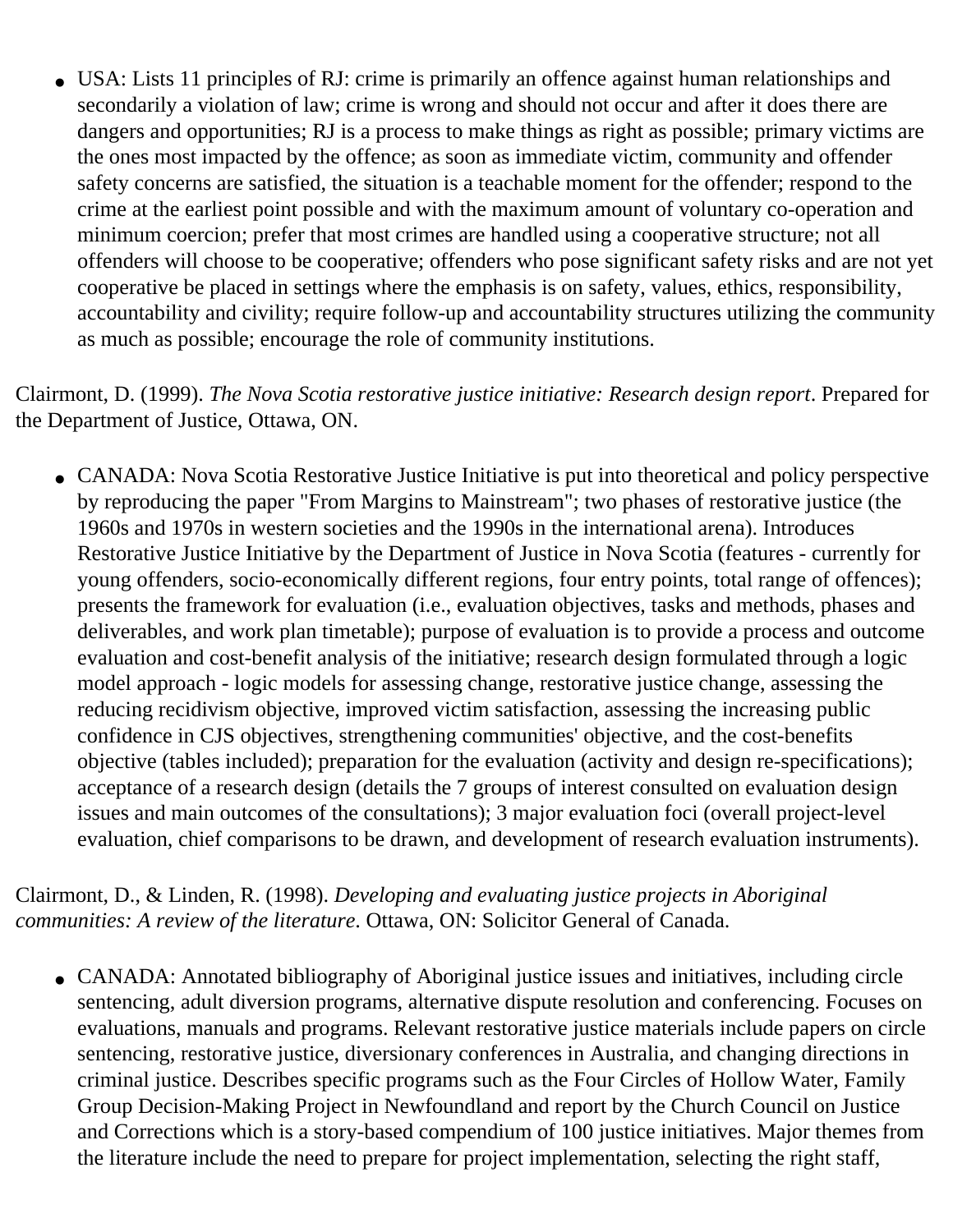networking with mainstream criminal justice personnel, equity in carrying out a program, involving the community at large, communicating about a program's goals and objectives, and reporting on assessments.

Coates, R. B. (1990). Victim-offender reconciliation programs in North America: An assessment. In B. Galaway & J. Hudson (eds.) *Criminal justice, restitution and reconciliation* (pp. 125-134). Monsey, NY: Willow Tree Press Inc.

• USA: Describes origins of VORP, how it operates, impacts and pitfalls. The majority of programs are for juveniles who committed property crime (vandalism, burglary, shoplifting), although a few work with crimes against the person. Study by Coates and Gehm (1988) found about 60% of victims invited to participate became involved in face-to-face mediation. When mediation occurred, about 90% signed a contract agreeable to both parties and about 90% of restitution was successfully completed within a year. Victims and offenders report very high levels of satisfaction. May not be alternative to incarceration - Coates and Gehm found that in only about 20% of cases were the offenders likely to have gone to jail. Important outcome of VORP is participation and involvement of community. Research needs: descriptive data across programs, outcome studies in urbanized and racially diverse settings, outcome and process studies for programs specializing in serious personal crimes, case studies documenting strategies for establishing VORP. Pitfalls: not being clear where VORP fits in system (e.g., outside formal system, diversion, between conviction and sentencing, part of formal sentence); losing focus on face-to-face mediation; not involving victim; assembly line approach; potential for being engulfed by system; being closed to evaluation; losing the balance of multiple goals.

Coates, R. B., & Gehm, J. (1988). An empirical assessment. In M. Wright & B. Galaway (eds.) *Mediation and criminal justice: Victims, offenders and communities* (pp. 251-263). London, UK: Sage Publications.

• UK: Explored: How does the VORP process function? Who participates and why? How do participants evaluate it? What are the immediate outcomes? To what extent does VORP function as an alternative to incarceration? Used: official records, focus interviews with victims, offenders, probation officers, judges and prosecutors, and observation and recording of meetings; a matched sample of offenders who did not participate. Results: majority of victims, offenders, and practitioners expressed high level of satisfaction with VORP process and outcome (i.e., justice had been served, adequate punishment of the offender); victims dissatisfied with follow-up, leniency on offender fulfilling agreement, delay between crime and resolution, and time required for involvement; attitude change for ½ of victims and offenders; attitude change about crime and criminal justice (1/3); 98% success rate in obtaining written contracts when face-to-face meetings occur; unintended consequence of net-widening (VORP as a diversion program may increase sanctions or reduce reliance on incarceration); 4 models of reconciliation: normalized community conflict resolution, diversion from the formal criminal justice system, alternative to incarceration, and justice.

Correctional Service Canada (1998a). *A framework paper on restorative justice and the Correctional*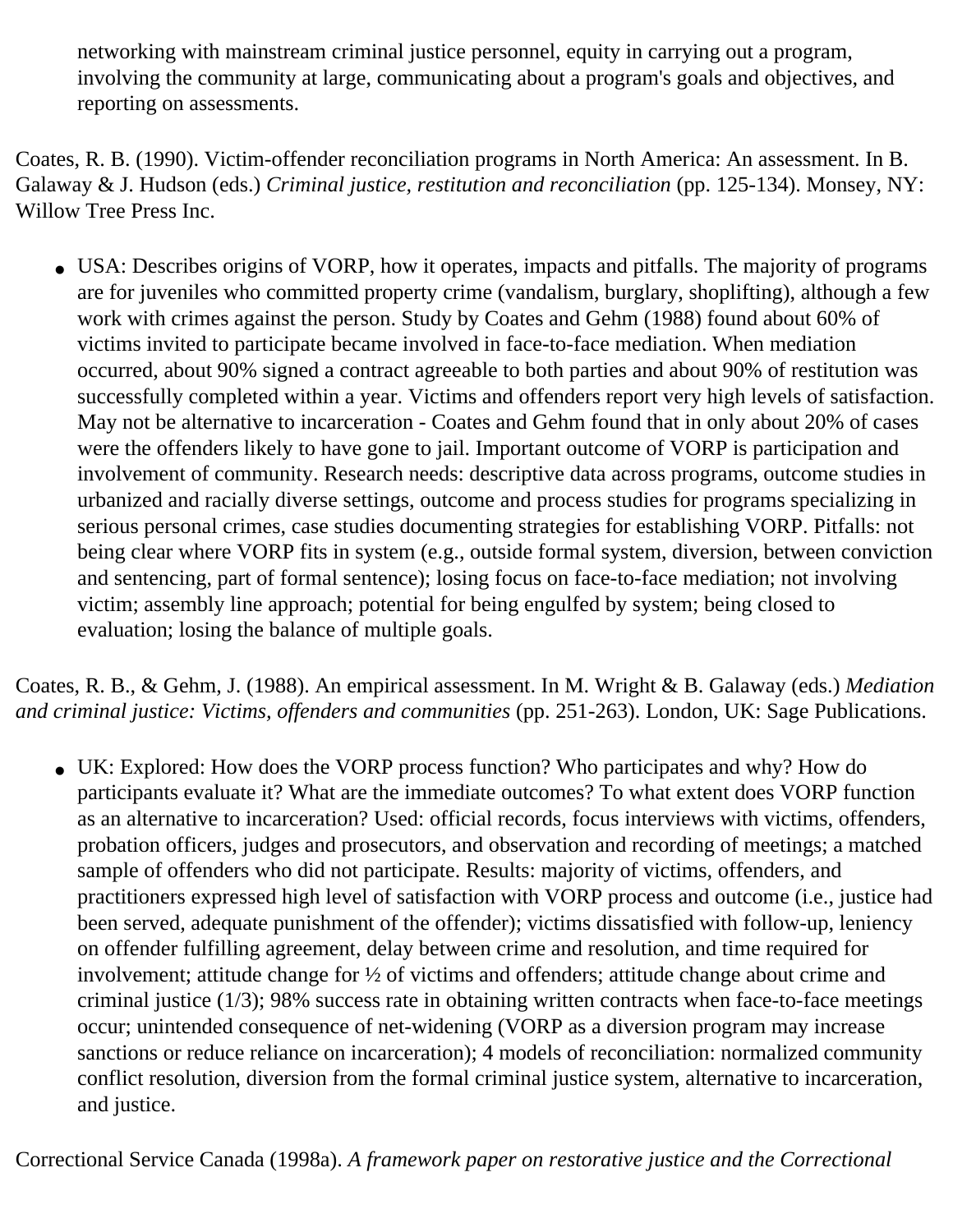*Service of Canada*. Ottawa, ON: Author.

• CANADA: Provides a framework for Correctional Service of Canada in the area of restorative justice. A climate for restorative justice has been created due to concerns about the current criminal justice system alongside the special challenges restorative justice creates for the correctional environment. However, there have been a number of promising signs toward a restorative movement (i.e., public support, academic community, community-based agencies, faith communities, First Nations communities, governments, legal community, the media, victims, and international arena). Provides various definitions and principles of restorative justice. Briefly outlines the role of CSC in restorative justice - the relationship of restorative justice to the CSC Mission Statement, history of CSC and restorative practices, and current restorative justice initiatives which are primarily initiated by the Restorative Justice and Dispute Resolution Unit within CSC. Work has advanced in the areas of education, research and development, and capacity building. CSC has opportunities to contribute its expertise and to integrate restorative justice into its work. Both of these opportunities relate to the commitments of CSC in the following three areas - criminal justice reform, reintegration, and restorative work environments. Specific recommendations for each of these areas, as well as general recommendations are provided.

Correctional Service Canada (1998b). *Inventory of Canadian events and initiatives related to restorative justice*. Ottawa, ON: Author.

• CANADA: Inventory of RJ programs, organized by province/territory.

Cragg, W. (1992). *The practice of punishment: Towards a theory of restorative justice*. New York, NY: Routledge.

• CANADA: Book includes chapters on: punishment as retribution; the point of punishment; two hybrid theories (Hart's compromise solution; teleological retributivism); the function of law and the nature of legal obligation; the enforcement of law; towards a theory of sentencing responsibility, guilt and the idea of a criminal offence; sentencing and the idea of restorative justice; towards a philosophy of punishment.

Crnkovich, M. (1996). A sentencing circle. *Journal of Legal Pluralism*, *36*, 19-31.

• CANADA: Reports on observations of the first sentencing circle held in Nunavik. Description of the process (organization, participants, and sentencing decision). Little guidance by judge to participants regarding objectives of the circle and principles of sentencing. Issues: lack of preparation and communication regarding organization, no discussion of impact and harm experienced by the wife, primary focus on accused, responsibility to organize the circle diverted to one person, non-emotional or adversarial tone, language barriers restricted full participation, way to achieve accountability is unclear, and lack of role clarification. The Inuit Justice Task Force released 40 recommendations to improve the existing justice system in Nunavik which include the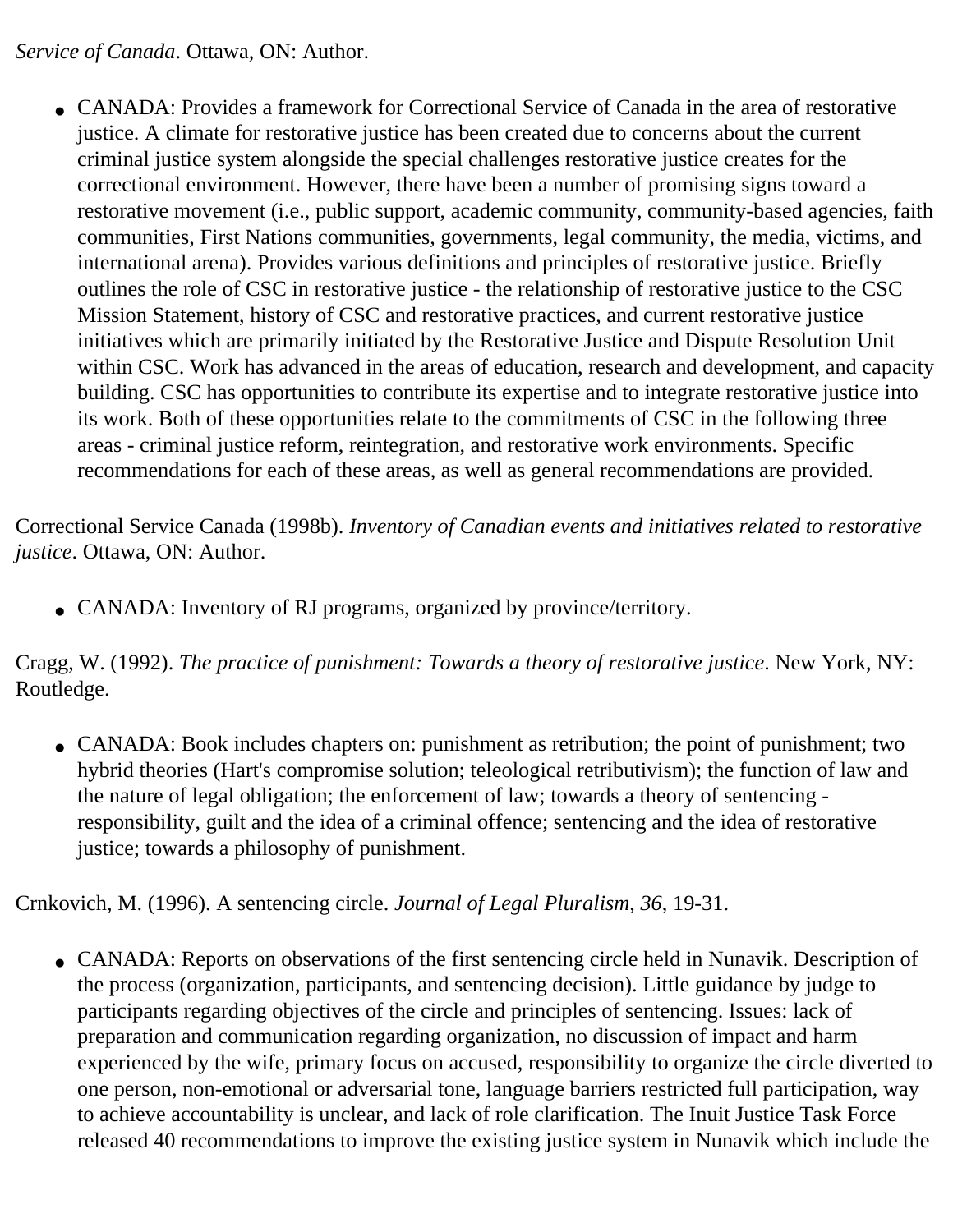importance of community participation in the organization, operation, and sentencing and the need to establish a role for Inuit customary law and tradition in the system. The use of sentencing circles for wife assault and sexual assault offenders and their impact on victims (addresses the appropriateness of circles for offences over 2 years, adequate representation of the victim, a misunderstanding about the life circumstances of victims of violence, blame and responsibility being attributed to the victim, and the imposition of a greater silence and fear). Safeguards suggested to protect women in sentencing circles include: types of cases considered, organization of the circle, proper victim representation, understanding objectives of alternatives and principles of sentencing, healing and protection of the victim, imposing that victim and offender resolve the problem together, responsibility for selecting circle participants, the misconception that community-based initiatives are Inuit-based initiatives, and the importance of addressing issues of power, gender, and culture in circles.

Crnkovich, M. (1995). *The role of the victim in the criminal justice system: Circle sentencing in Inuit communities*. Prepared for the Canadian Institute for the Administration of Justice Conference in Banff, Alberta, October 11-14.

• CANADA: Describes quantity and quality of policing, probation, and court services for Inuit communities in Canada; introduction of circle sentencing (*R.v.Moses*) as an extension of the existing system in Aboriginal communities by their corresponding judiciary; and new sentencing alternatives to address the over-representation of Aboriginals in institutions, recidivism, and increased levels of crime. The type of eligible cases, the operation of the circle, follow-up measures, and the credibility and legitimacy of the approach all depend largely on the community currently no standards or guidelines for operation. Uses sentencing circle in Nunavik to respond to the assumptions made by justice system officials (i.e., that the alternative is rooted in Inuit culture and tradition); that if the community is involved, it is community-based alternative; the Inuit community itself; and that it is a true alternative to the existing system. Addresses issues that arise from the assumption that sentencing circles are alternatives to the existing system - the "traditional" alternative has not been subject to scrutiny or critique; an alternative to sentencing, not to all the components of the system; change and implementation are confined to a small group of individuals in the system and community, not the entire public; lack of assurances of adequate financial resources and trained individuals to respond to violent crimes.

Daly, K., & Hayes, H. (2001). Restorative justice and conferencing in Australia. *Trends and Issues in Crime and Criminal Justice*, *186.* Canberra, AU: Australian Institute of Criminology.

• AUSTRALIA: Examines link between Braithwaite's concept of reintegrative shaming and New Zealand conferencing made by John MacDonald when he proposed New South Wales adopt features of the New Zealand conference model. A pilot scheme of police-run conferencing introduced in Wagga Wagga (1991) as a caution to young offenders. All Australian jurisdictions (except two) since 1993 have incorporated conferencing in their legislation. International jurisdictions using the Wagga model usually appearing in the form of cautioning or diversion. Wagga model (police-run) differs from New Zealand model (non police-run) in that it is facilitated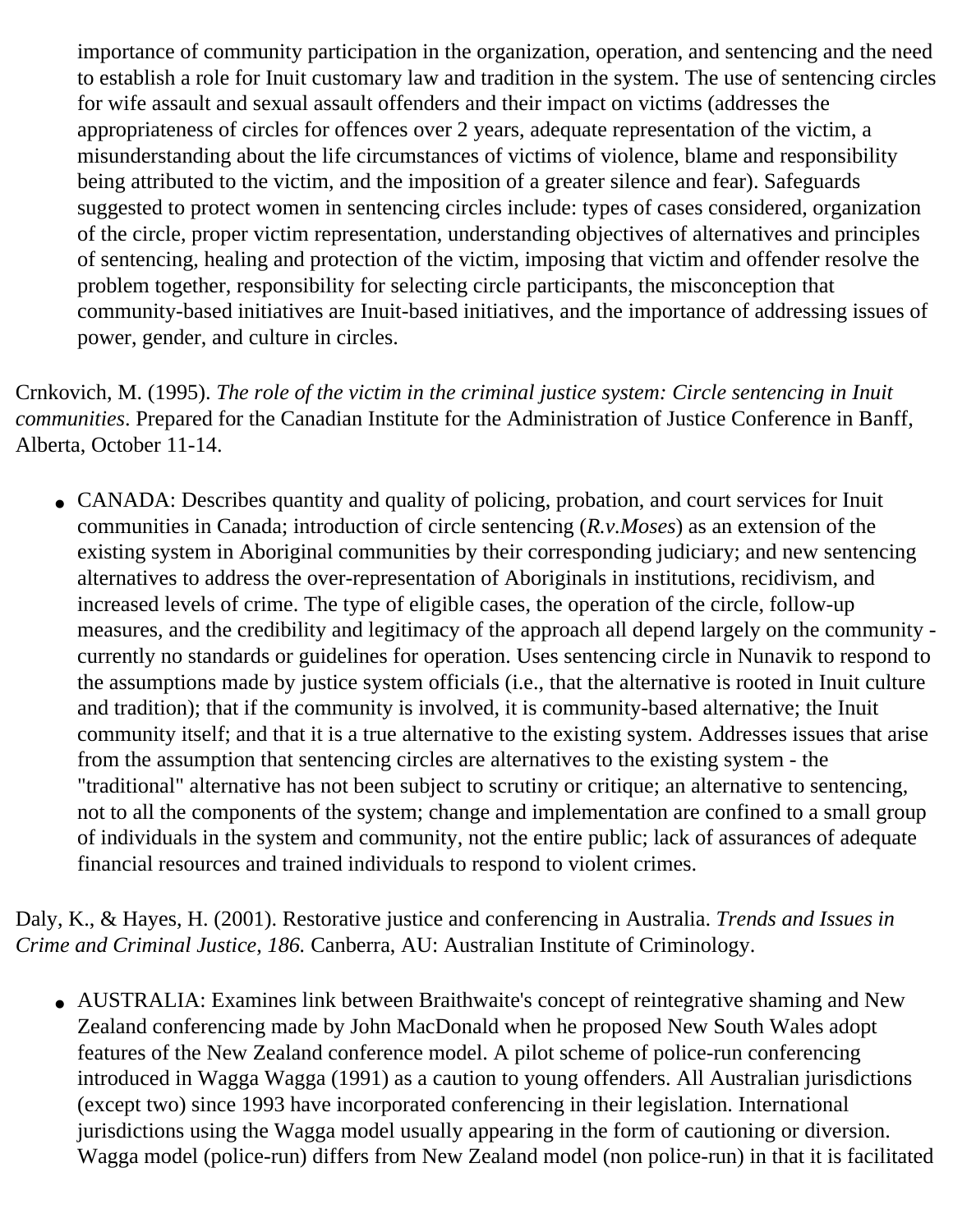by a police officer and depends heavily on reintegrative shaming. Conferences discuss the offence, its impact, and outcome/agreement. Jurisdictional variation in conferencing in the kind of offences that are conferenced, amount of time allowed to complete outcomes, and degree to which a jurisdiction is involved. Table 1 (Conferencing in Australia - jurisdiction and its features, statutory basis, organizational placement, referring body, and conference purpose - Bargen, 1996, 1998; Daly, 2000). Variations in conference process and organization is critical for comparing results from different jurisdictions. Focus on recent evaluations and research in 6 Australian jurisdictions survey and interview data on perceptions of fairness, satisfaction, and outcome (Palk, Hayes, & Prenzler, 1998; Trimboli, 2000; Cant & Downie, 1998). Re-Integrative Shaming Experiments (RISE) project - random assignment of eligible cases to court or conference - post treatment differences between the 2 groups attributed to treatment rather than individual characteristics project tests the theory of reintegrative shaming - drunk driving cases and juvenile property and serious crime. South Australia Juvenile Justice (SAJJ) Research on Conferencing - examines whether procedural and restorative justice are present in conferences - observational, survey, and interview data - violent and serious offences only. SAJJ differs from RISE in that it analyzes conferences run on New Zealand model rather than Wagga model and does not compare court with conferences. Preliminary analyses available only for both projects. Challenges the two assumptions in literature that victims and offenders are interested in repairing harm and that they know how to act in a conference setting.

Daly, K., Venables, M., Mumford, L. & Christie-Johnson, J. (1998). *South Australia juvenile justice research on conferencing*. Technical Report No. 1: Project Overview and Research Instruments. Queensland, AU: School of Criminology and Criminal Justice, Griffith University, (December), 1-57.

• AUSTRALIA: Describes South Australia Juvenile Justice Research on Conferencing project including research questions, funding, design considerations, theoretical aims, sampling and data gathering plans, and procedures in conducting interviews with offenders and victims. SAJJ focuses on measuring: restorative justice practices and variability in the conference process and participant understanding. Data collection on 89 conferences and include: observations of conference using Briefing Observation Protocol, self-administered survey completed by conference co-ordinator and police officer, attempts made to interview all the offenders face-to-face, and attempts made to interview the victim face-to-face and by phone (for those who did not or could not attend). Followup face-to-face interviews also planned the following year.

Davis, R. C. (1982). Mediation: The Brooklyn experiment. In R. Tomasic & M. Feeley (eds.) *Neighborhood justice: Assessment of an emerging idea* (pp. 154-170). New York, NY: Longman.

• USA: Several models for community dispute resolution centers have been proposed with the common assumption that interpersonal disputes are better resolved in mediation than in the courts, however, there has been little empirical evidence to support this assumption. Current experiment is the first known study to employ an experimental design using random assignment to a mediation program (experimental group) or to court (control group). Primary question: whether mediation of interpersonal disputes is an improvement over the traditional court methods (i.e., does mediation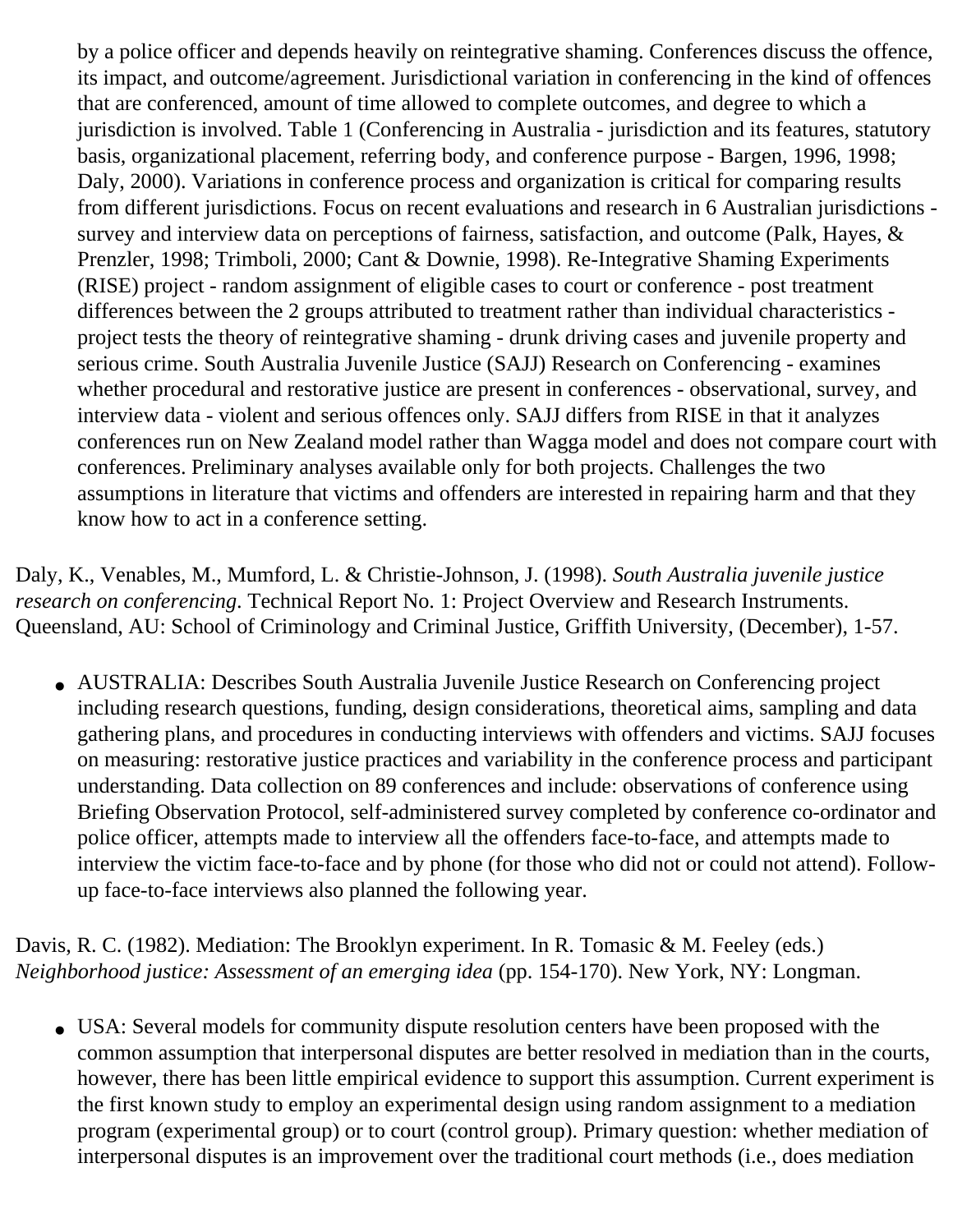result in greater satisfaction of disputants with the adjudication process and case outcome? Does mediation reduce the likelihood of continuing interpersonal problems?) Participants ( $n = 465$ ) were interviewed three times (pre-, post-, and follow-up) by staff. Majority (¾) of referred cases were 2<sup>nd</sup> degree assaults or burglaries. Many complainants failed to participate either from a refusal to participate or from a failure to appear. Due to the fact that many in experimental group were not exposed to the mediation process and that many in the control group were not exposed to the court process, any effects of the treatments needed to be very large. So, recidivism was measured by comparing all experimental cases that were mediated with all control cases that attended court. Findings: complainants in mediation had higher levels of satisfaction and fairness with mediation process compared to complainants in courts; experimental group had more positive perceptions of the offender; little evidence that mediation was more effective than court adjudication in preventing recidivism; on each recidivism measure for both the experimental and control groups, recidivism was less in the cases where the complainants failed to participate (suggesting it was more beneficial to stay home than to go to mediation or court). Explanations: the types of disputes were different for those who did and did not choose to participate; participants had strong interpersonal ties with the defendant and were more likely to report further problems; nonparticipants perhaps felt they had nothing to gain from the experience and thus used avoidance as their solution; cases that are least amenable to mediation involve disputes between intimates with a pattern of hostilities; less complex cases may be most appropriate for mediation, however, lack of participation in these cases has proven to be successful in avoiding recidivism.

Dignan, J. (2000). *Youth justice pilots evaluation: Interim report on reparative work and youth offending teams*. Sheffield, UK: University of Sheffield.

• UK: Part of an ongoing evaluation of the Youth Justice Pilots to examine victim contact, mediation, and reparation work. At each pilot area, interviews were conducted with at least one member of the YOT and a representative from an outside reparation agency. Overview of restorative justice in relation to the *Crime and Disorder Act* and update on progress of implementing the Act's victim consultation and reparation provisions. A brief typology of restorative justice interventions: victim consultation, support and assistance for victims and their families, letter of apology by offender, direct reparative activities for victim, direct or indirect mediation, family group or restorative conferencing, reparation that is made to the community at large, victim awareness exercises, and use of surrogate victims. Policy issues include timing and method of initial contact with victims, length of time prior to court, and court procedures for ensuring adequate information is available. Practical issues include mode of contact with victims, allocation of responsibility for victim consultation, and victim's consent. Discusses role and expectations of the courts. Policy recommendations and "good practice" proposals.

Dooley, M. (1995). *Vermont restorative justice*. Waterbury, CT: Vermont Department of Corrections.

• USA: Discusses "reparative probation" program - first level program within Vermont's new Reparative Service track of programs. It provides the courts with a sentencing option allowing offenders to make reparations to victims and the community (non-violent, low risk offenders - face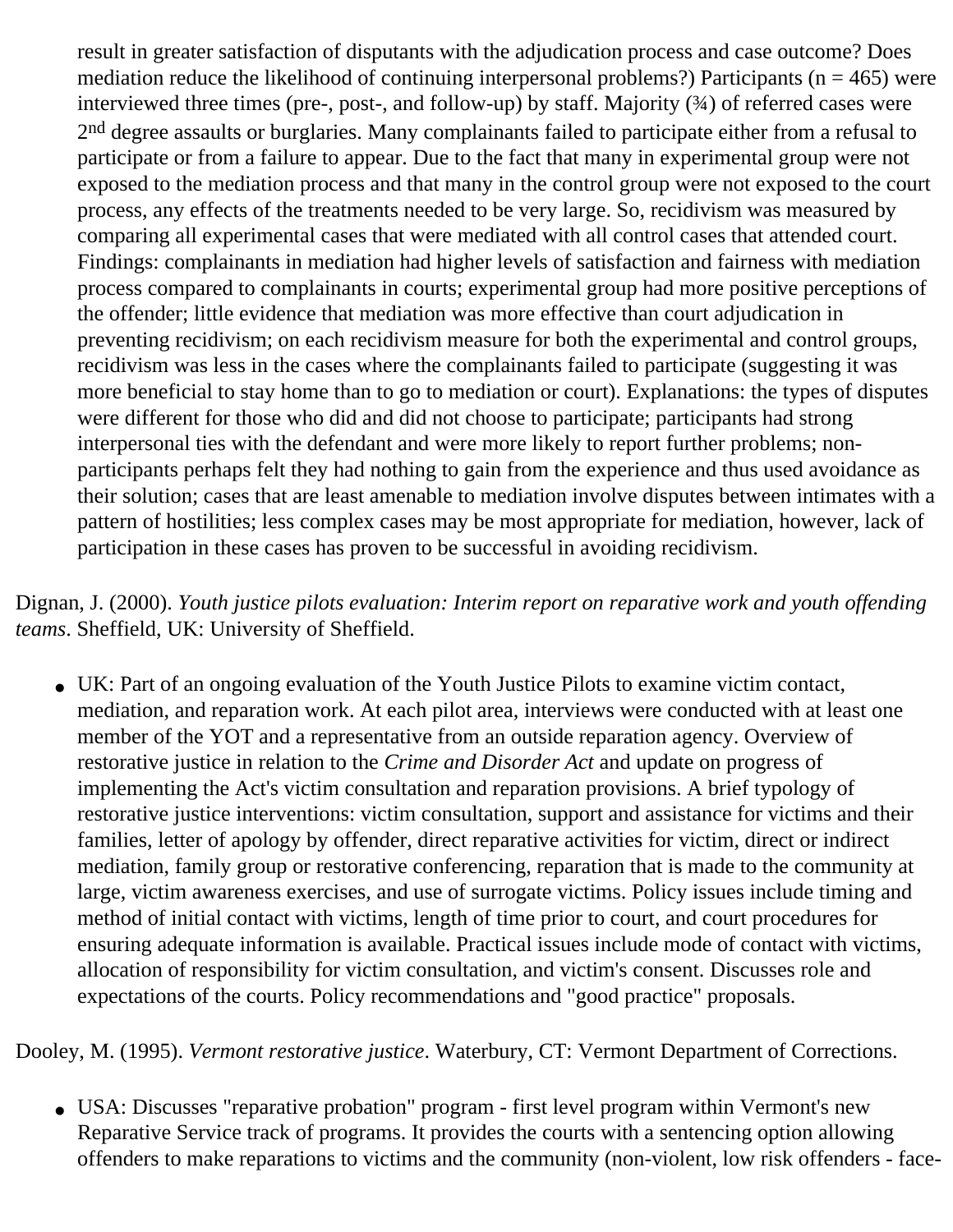to-face meeting with community representatives during which a reparative agreement is negotiated).

## Edgar, K. (1999). Restorative justice in prison? *Prison Service Journal*, *123*, 6-7.

• USA: Restorative justice offers the opportunity for prisons to become more sensitive to the harm suffered by families, to minimize the discomfort felt by families, to facilitate family discussions with staff about the prisoner's situation, and to reduce families being scrutinized prior to the offender's release. Prisons can become restorative by focusing on the offender's role (i.e., begin the healing process without the victim's presence). Acts of reparation have a history in prisons. The scope of prisoner efforts to make amends could be expanded by establishing closer links with their home neighbourhoods (i.e., moving beyond "guilt offerings" and moving toward benefits for the community). Restorative justice offers the chance to mediate conflict and crime within the prison environment itself (i.e., prisoner disputes). High incidents of prison assault and violence warrant the need for mediation between prisoner-offenders and prisoner-victims which requires a safe environment for the mediation to work. The concept of neighbourhood mediation is a practical model for the prison environment - mediator facilitates an exchange whereby the parties work out a fair and legitimate agreement (i.e., Alternatives to Violence Project). Need to establish formal mediation panels to prevent assault and victimization. Prisons can become more restorative by encouraging offenders to take responsibility, by providing greater opportunities to make amends, and by establishing formal channels of mediation.

Eliaerts, C., Dumortier, E., & Vanderhaegen, R. (1998). Critical assessment of community service and mediation for juvenile offenders in Brussels: A discussion of the project BAS. In L. Walgrave (ed.) *Restorative justice for juveniles: Potentialities, risks and problems for research. A selection of papers presented at the international conference, Leuven, May 12-14, 1997* (pp. 351-366). Leuven, BE: Leuven University Press.

• BELGIUM: Discusses community service (CS) and victim-offender mediation (VOM). Although some restorative elements seem to be incorporated in CS, a direct restitution or reparation to the victim is missing and some punitive elements are incorporated. Questions remain about the definition, organization and purposes of mediation, such as: at which level should mediation be organized, how to respect the legal rights of minors, how to prevent it from becoming an additional sanction, what are the tasks of mediators and who are they. Need to create legal rules for VOM - as long as legal rules aren't established, VOM will be a vague technique for reacting on criminal behaviour.

Eldridge, C. (1995). *YOA criminal pre-trial mediation program*. Update Report submitted to Department of Justice. Ottawa, ON: Dispute Resolution Centre for Ottawa-Carleton.

• CANADA: Examined youth component of the Criminal Pre-Trial Mediation Program. Reviews mainly the differences between the women and men cases to include comparisons of the relationships between the accused and complainant, ages at date of offence, numbers and types of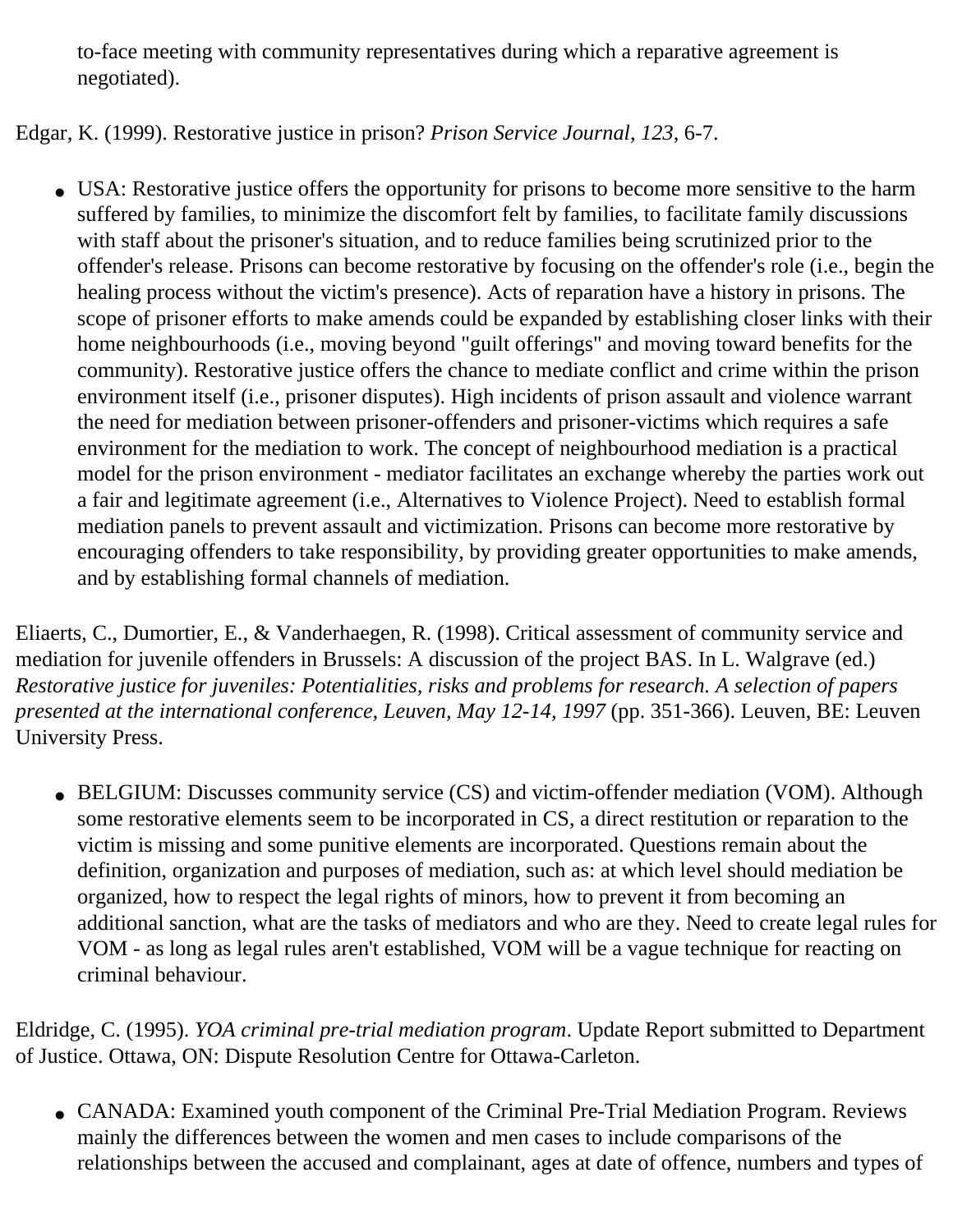criminal charges, number of mediation agreements reached, and client satisfaction. Evidence suggests that mediation with youth is more complex because it involves relationships with a history prior to the incident. Figures include an overview of the Dispute Resolution Centre and of the criminal mediation program. An inventory of youth and adult cases for purposes of data collection. The upcoming evaluation will include the administration of a questionnaire during interviews with participants and non-participants in the mediation process to provide information on the process, short and long term impacts, and tombstone data; also will include a review of the program's statistics and an analysis of the agreements.

Ervin, L., & Schneider, A. (1990). Explaining the effects of restitution on offenders: Results from a national experiment in juvenile courts. In B. Galaway & J. Hudson (eds.) *Criminal justice, restitution and reconciliation* (pp. 183-206). Monsey, NY: Willow Tree Press Inc.

• USA: Data from 6 juvenile courts that participated in random assignment experiments. Reduction in recidivism was found among juveniles who participated in a restitution program, and this suppression effect for restitution exceeded those for traditional programs. Delinquency theory suggests three possible explanations for this: deterrence, self-image or labelling, and social integration. A test of these theories found that restitution had no effects on any of the variables proposed as linkages to recidivism. When the models were examined separately within the two treatment groups, interaction effects were observed - it appears that restitution experiences alter the predictors of recidivism. One of the most important characteristics of successful restitution programs is that they require continuing, tangible, positive action by youth; this is not found in traditional programs. For restitution programs, successful completion was the best overall predictor of reduced recidivism followed by the lawbreaker-good citizen self-image. For traditional programs, the best predictors of recidivism are their intentions and their self-image as a lawbreaker. Can conclude that restitution's impact on recidivism operates largely through the opportunity it presents for positively rewarding youths. Traditional programs offer no such opportunities.

Evans, D. G. (2000). Restorative approaches in Canada: From pre-sentence to post-sentence. *Corrections Management Quarterly*, *4*(3), 43-51.

• CANADA: Describes evolution and expansion of restorative approaches in penal policy and practice. Describes main principles of restorative justice, and current Canadian programs partnerships with police, prosecutors, voluntary agencies, faith communities, and schools at the preand post-sentence stages - diversion programs, community-based sentencing, community reintegration, community group conferences for parolees, support circles for sex offenders. All programs have the involvement of non-government agencies and the participation of victims. Discussion of three challenges: definitional issues (i.e., the extent and scope of restorative justice), cultural diversity (i.e., diverse population and cultural differences), and historical blindness (i.e., romanticizing the past).

Federal-Provincial-Territorial Working Group on Restorative Justice (1999, October). *Restorative justice*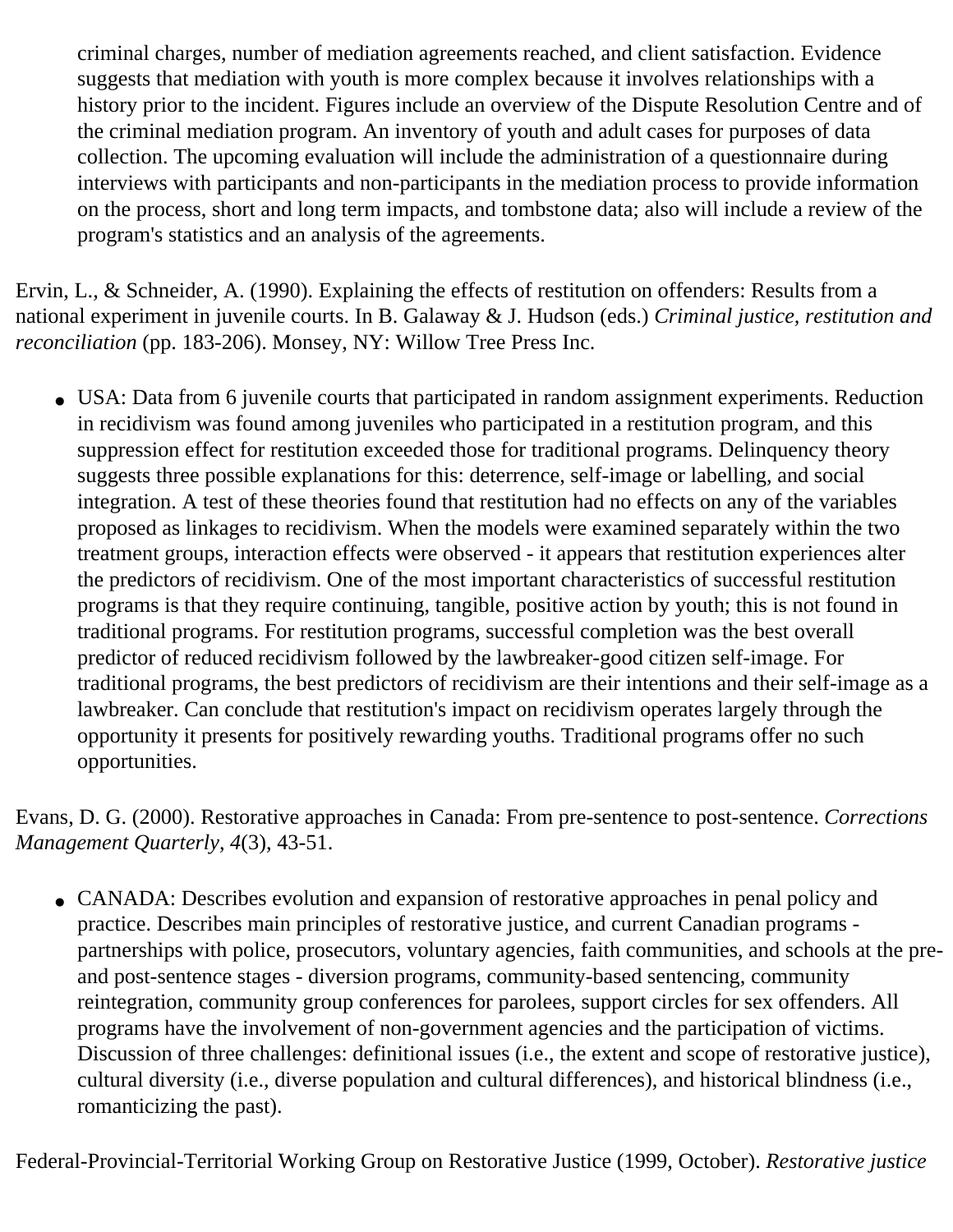*in Canada: A discussion paper*. Prepared for the Federal-Provincial-Territorial Meeting of Deputy Ministers Responsible for Justice, Quebec, QC.

• CANADA: Examines the roots of RJ; restorative options (core program models, RJ in Canada, international trends); and strategic issues (philosophical questions, administrative and procedural issues, communications, evaluation issues).

Fercello, C., & Umbreit, M. (1998). *Client evaluation of family group conferencing in 12 sites in 1st judicial district of Minnesota*. St. Paul, MN: Center for Restorative Justice and Mediation, School of Social Work, University of Minnesota.

• USA: 2-year FGC pilot project in 12 communities. Evaluation of client satisfaction with their involvement in the FGC process (interviews with victims, juvenile offenders, support persons). Overall found high level of client satisfaction with the FGC process.

Forsythe, L. (1994, October). *Evaluation of family group conference cautioning program in Wagga Wagga, NSW: An analysis of juvenile apprehension characteristics and reapprehension rates*. Draft report.

• AUSTRALIA: Evaluation of FGC with juveniles in Wagga Wagga (using police as facilitator). Juveniles who didn't commit very serious offences were assessed for FGC. Evaluation of recidivism (experimental group compared to control from two years previously). Findings: introduction of FGC was not associated with any net-widening effect; higher proportion of juveniles were cautioned due to FGC program; reapprehension rates remained the same (even though more cautioned).

Fowler, J. (1999). Restorative justice: A program for Nova Scotia. *Perspectives*, *23*(4), 47-50.

• CANADA: Reports on implementation of a restorative justice initiative in Nova Scotia (1997). Program success depends on a system wide approach and alternatives at all points in the system, on communities to shape the programs and deliver the services, individual community ownership, collaboration and partnership with community and government, and flexibility to meet the different needs of the offenders, victims, and communities. Referring agency conducts an assessment of the case, prepares participants, facilitates forum, and conducts a follow-up. Four entry points for case referral: police entry (pre-charge), crown entry (post-charge), court entry (post conviction, pre-sentence), corrections entry (post-sentence). Seven alternative measures agencies available for first time young offenders. A national and provincial priority of the RCMP (all community representatives and officers trained to facilitate community justice forums). Long term goal of program is to provide an opportunity for all offenders to participate in a restorative justice process. Phase One includes targeting youth aged 12 and 17 and is to be implemented with the assistance of multi-disciplinary working groups. The initiative hopes to decrease recidivism rates, increase victim satisfaction, strengthen community structure, and enhance safety.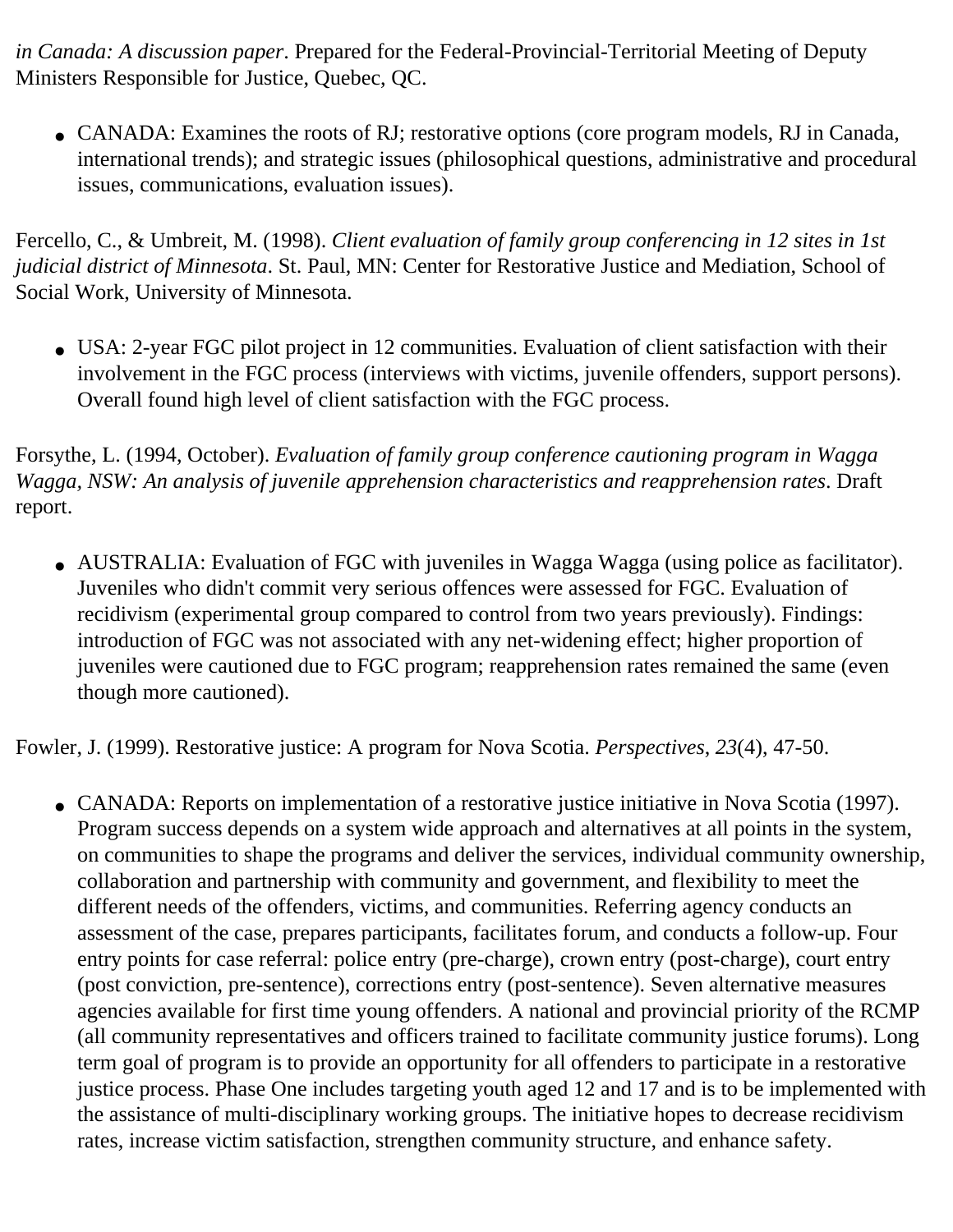Galaway, B. & Hudson, J. (eds.) (1996). *Restorative justice: International perspectives*. Monsey, NY: Criminal Justice Press.

• INTERNATIONAL: Describes recent international experience with restorative justice through this collection of papers written by scholars from around the globe. The 30 articles, 5 of which focus on Aboriginal initiatives, deal with a wide range of restorative justice issues and depict the considerable diversity of restorative justice thinking and projects. In the introduction the editors identify some common themes. They indicate that at the core of restorative justice, as reflected in this book, is victim-offender reconciliation. Three elements are seen as fundamental, namely that crime is primarily conflict between individuals, that the goals of justice processes should be reconciliation and reparation, and that justice processes should facilitate the active participation of victims, offenders, and other community members. The centre-piece of the restorative justice experience is considered to be "the offender expressing shame and remorse for his or her actions, and the victim taking at least a first step toward forgiving the offender for the incident". List numerous desired outcomes for victims (e.g., a sense of closure), the offender (e.g., reintegration), and community (e.g., humanizing the justice system). Yet, the editors note that little research is reported in these chapters and little rigorous evidence is available to support the extent to which these purported outcomes are actually achieved.

Gehm, J. R. (1998). Victim-offender mediation programs: An exploration of practice and theoretical frameworks. *Western Criminology Review*, *1*(1), 1-28.

• INTERNATIONAL: Explores what is known about victim willingness to participate in victimoffender mediation and suggests an exploratory framework to guide further investigation. Half of all potential cases drop out prior to a meeting. Few studies have directly examined what factors might account for this. Participation rates appear to be unrelated to specific victim characteristics such as gender, age, religiosity, level of education, economic status or occupation. Some preliminary evidence that when victims are white and offenders non-white, the probability of a meeting declines and this raises important policy concerns. Three theoretical frameworks are presented as potential entry points for thinking about victim participation in face-to-face encounters with offenders: restorative justice, equity theory and narrative theory.

Geudens, H. (1998). The recidivism of community service as a restitutive judicial sanction in comparison with the traditional juvenile justice measures. In L. Walgrave (ed.) *Restorative justice for juveniles: Potentialities, risks and problems for research. A selection of papers presented at the international conference, Leuven, May 12-14, 1997* (pp. 335-350). Leuven, BE: Leuven University Press.

• BELGIUM: Examined recidivism of juveniles who received community service  $(n = 214)$  and a matched control group who got a traditional measure ( $n = 200$ ). After 18 months, juveniles with a traditional measure commit significantly more new offences than a comparable group who performed community service. Why the differences: maybe follow-up of 18 months is too short; maybe the composition of the experimental and controls differed; differences may have nothing to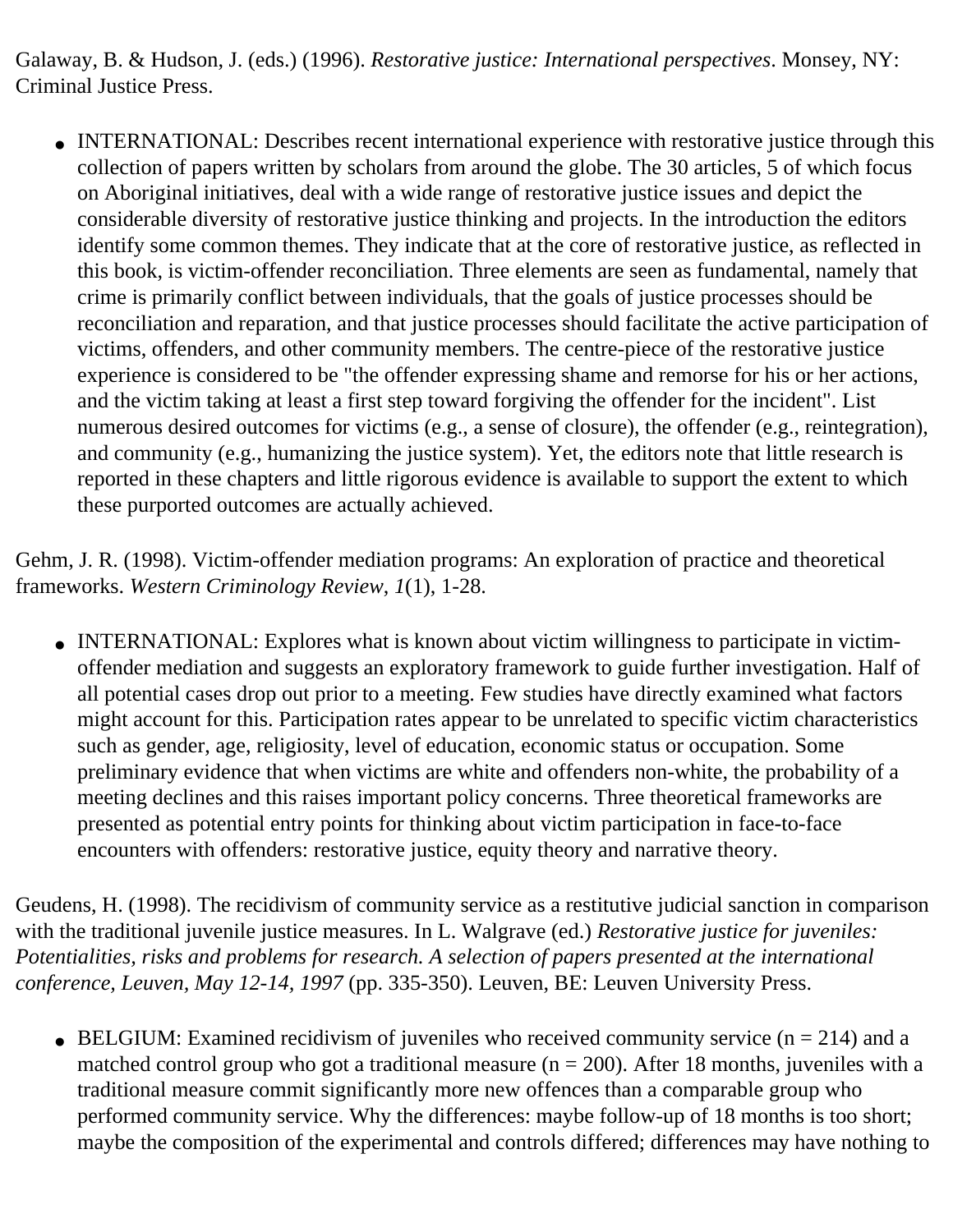do with community service but factors connected with the implementation of the measures; may be explained by elements intrinsically related to community service (perceived as fairer, proportional and gives youth the possibility to influence self-concept and future perspectives).

Government of Queensland (1998). *A commentary on the evaluation of the Queensland community conferencing pilot*, 1-10.

• AUSTRALIA: Summarizes findings and recommendations of the Queensland Community Conferencing Pilot. This commentary has been developed in the context of the changed administrative arrangements and the feedback received from key stakeholders. Some questions remain outstanding and require more comprehensive assessment: a comparative analysis of conferencing with other juvenile justice interventions with respect to costs, participant satisfaction, and recidivism; net-widening impact of diversionary referrals; analysis of the low rate of court referrals; service delivery options that will adequately address the geographical diversity of Queensland; and the under-representation of Indigenous referrals to conferencing and how conferencing might address the significant overrepresentation of Indigenous young people in the juvenile justice system. Stakeholders also raised concerns about the recommendation that police and court discretion should be significantly curtailed. This evaluation provides no evidence that conferencing, in this configuration, would be effective or useful and therefore, stakeholders believe this recommendation to be premature.

Griffiths, C. T., & Patenaude, A. (1990). The use of restitution and community service sentencing in the Canadian north: The prospects and problems of localized corrections. In B. Galaway & J. Hudson (eds.) *Criminal justice, restitution and reconciliation* (pp. 145-154). Monsey, NY: Willow Tree Press Inc.

• CANADA: Native and Inuit justice systems are based on restoration and reparation. The Anglo-Canadian justice system ignores the potential of these systems to increase self-determinism and reduce social-structural dependence. Community service, restitution, and victim-offender reconciliation are more relevant to individuals and their communities. Certain difficulties have hindered the effectiveness of community corrections programs (i.e., dependence of Indian and Inuit communities on outside government to initiate, fund, and support community corrections programs; conflict between traditional Indian and Inuit notions of conflict resolution and those represented by community service order and restitution programs; and the operational difficulties of developing and maintaining programs). Instead of utilizing the isolation and small size of NWT communities and traditional customs, community service order and restitution programs are designed and delivered by outside agencies. Community-based corrections strategies can only be effective if incorporated into a framework of localized corrections (i.e., communities and residents responsible for victim and offender needs). Principles of localized corrections include: a clear definition of who and what is the community, recognition of the unique needs of the community, decentralization of policy and program decision-making, and direct community input.

Harding, J. (1996). Whither restorative justice in England and Wales? A probation perspective. In B. Galaway & J. Hudson (eds.) *Restorative justice: International perspectives* (pp. 261-270). Monsey, NY: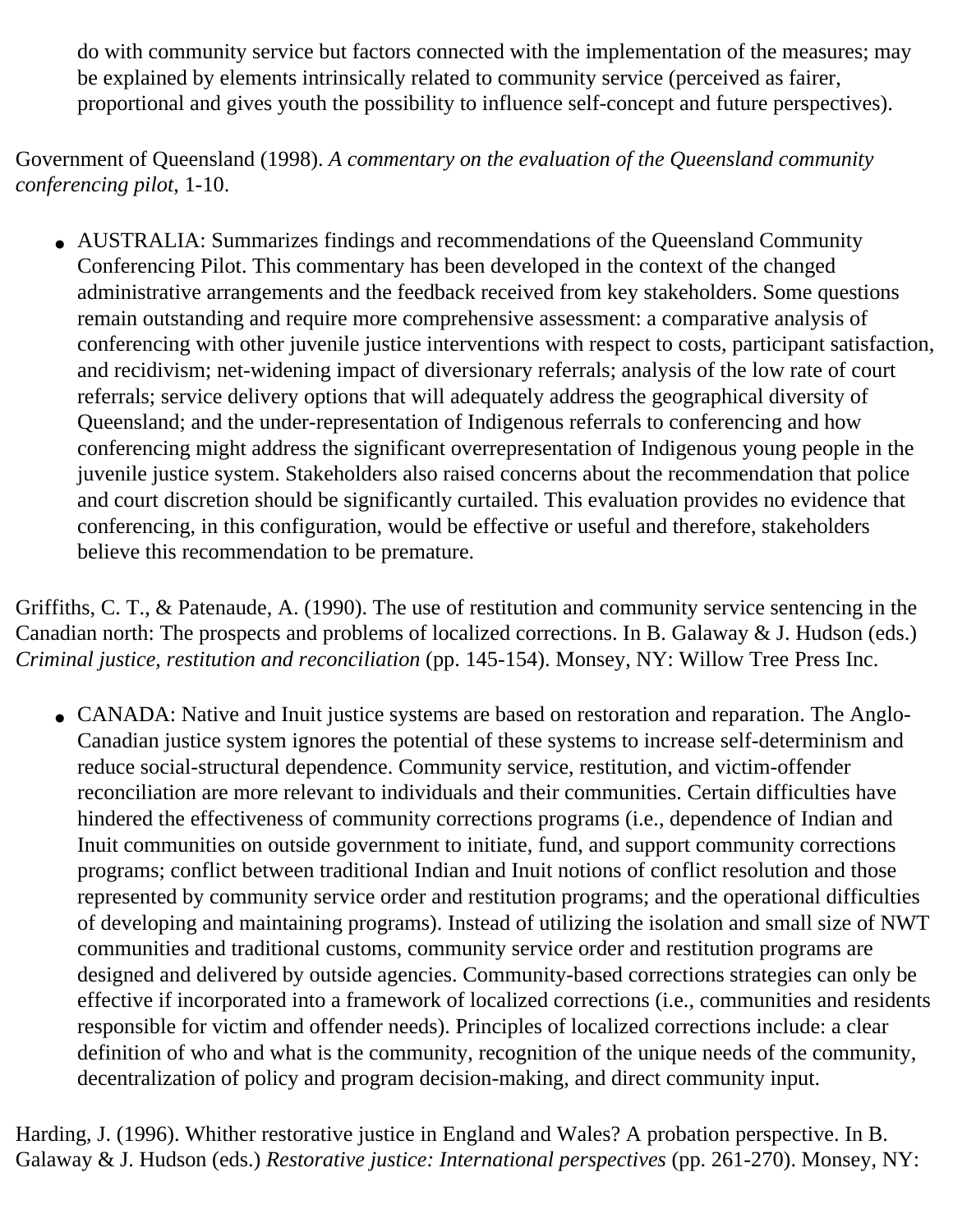Criminal Justice Press.

• UK: Examines impact of criminal justice legislation (i.e., U.K. Criminal Justice Act 1993 and Criminal Justice and Public Order Act 1994) on the increased use of imprisonment in England and Wales. In the 1980s, a number of mediation and reparation schemes at the pre-trial or postconviction stages were developed by probation services, but discontinued funding affected their subsequent impact. Recent national standards require probation officers to assess the impact of crime on victims, to assess the offender's attitude toward the victim and offence, and to assess his/her awareness of the consequences. The Home Office Victim's Charter (1990) requires the Probation Service to contact victims prior to the release of prisoners sentenced to life, and to take into account their feelings and anxieties in release planning. The Service is further required to contact victims within two months of sentencing in cases of serious sexual and other violent offences. For example, the Leeds Mediation and Reparation Unit provide services to victim's families prior to the release of offenders from life sentences. Johnson (1994) evaluated the program and found that victim's families appreciated being informed about offender release, and welcomed the opportunity to express their feelings about the impact of the crime. Some victims made a further effort to communicate, directly or indirectly, with the offender to discuss unresolved issues. An issue for probation is how contact with victims and relatives are managed on a post-conviction, pre-release basis? A report by the Home Office (1995) proposed that reparative principles be incorporated into community sentences through compensation to victims or unpaid work for the wider community. The report did not address the resources that would be required to restore victim-offender mediation as part of supervision plans, nor did it address how such processes should be managed.

Heise, E., Horne, L., Kirkegaard, H., Nigh, H., Peters Derry, I., & Yantzi, M. (2000). *Community reintegration project: Circles of support and accountability*. Ottawa, ON: Correctional Service of Canada.

• CANADA: Introduction: mission statement; background to the problem; contributing factors to the problem; theology of support; roles of the covenant, community, and radical Christian hospitality; guiding principles for the work of circles; and motivation for volunteering. Program model: program goals include facilitating reintegration of ex-offender into the community, reducing the risk of re-offence, and establishing a mutual agreement (includes the key components of a covenant); issue of confidentiality, collaborative relationships, and crisis intervention; profiles of needs, abilities, and resources; roles and responsibilities within the circle (i.e., leadership, decision making, group functioning, facilitator, recording secretary, professional advisors); special tasks for circle members. Selection of core members: criteria for selection of inmates; working with institutional staff and inmates prior to release. Selection of circle members: expectations of volunteers and sponsoring agency; recruitment resources; recommended policies that affect volunteers (i.e., expenses, insurance, criminal records check, and safety issues). Training volunteers: goals of volunteer training; overview of training focus areas (i.e., restorative justice and faith orientation; overview of criminal justice system; understanding sexuality and sexual deviation; sexual abuse from the victim, offender and community perspective; core member's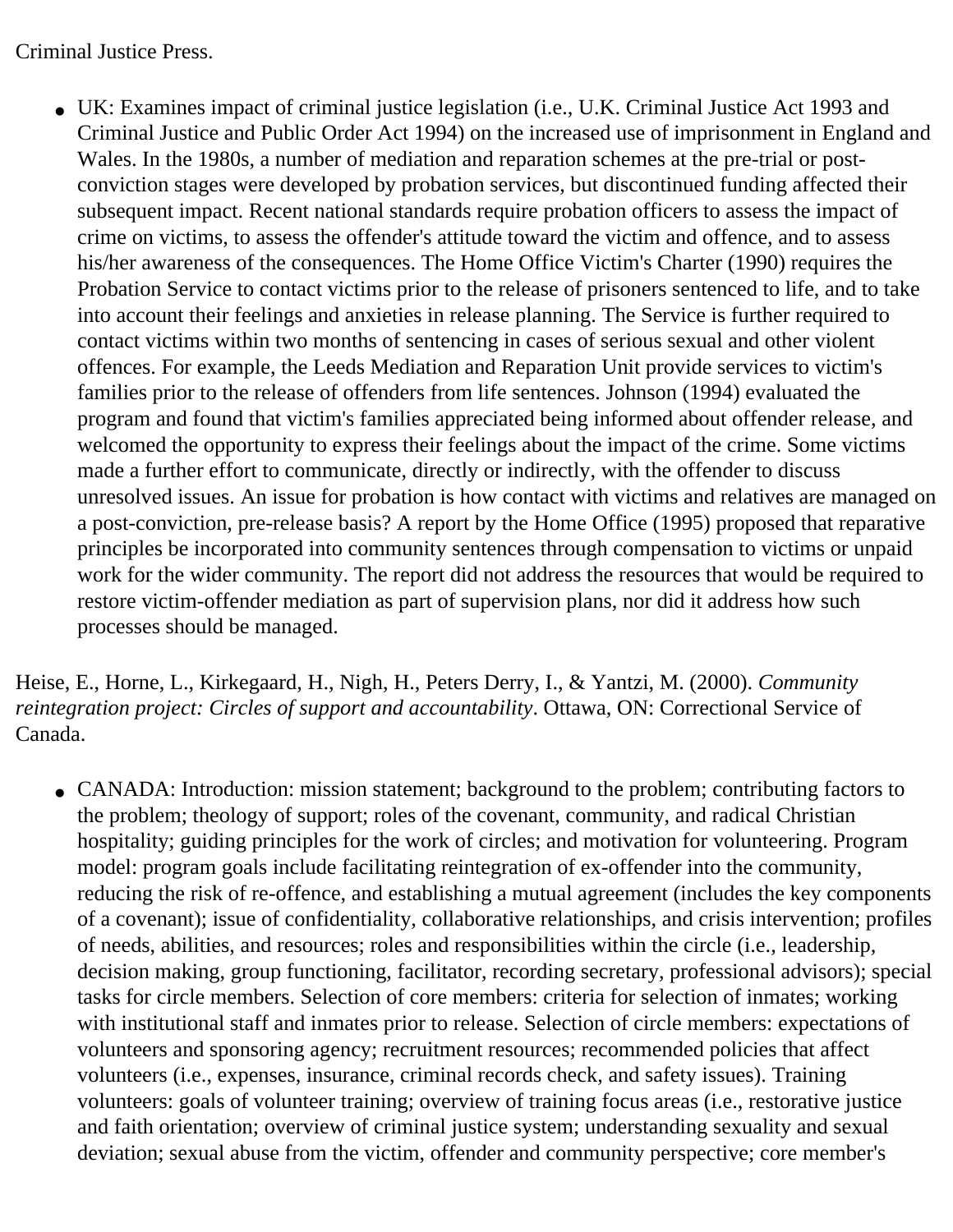needs and the circle's responses; risk factors and relapse prevention strategies; group dynamics and functions of the circle; circle members' self care). Evaluation: self-monitoring and evaluation by the circle; program staff monitoring and evaluation; and institutional and CSC staff evaluation. Appendices: principal characteristics of restorative justice; release options; brochure for potential members; needs and resources profiles; volunteer application; sample covenant; guidelines for note-keeping; and surveys for core members and circle members.

Helfgott, J. B., Lovell, M., & Lawrence, C. (1998). *Citizens, victims, and offenders restoring justice: Final project* r*eport*. Submitted to the Center on Crime, Communities, and Culture of the Open Society Institute, Seattle, WA.

• USA: The Citizens, Victims, and Offenders Restoring Justice (CVORJ) Program is a prison-based program at the Washington State Reformatory (1997-98). Purpose of study was to explore the ways in which the restorative justice model may be applied in an institutional or community corrections setting. Pilot consisted of the development, implementation, and evaluation of 3 seminars on restorative justice involving victims, offenders, and citizens. Presents project plan (program development, description, objectives, goals, and evaluation methods). Project implementation (recruitment and selection, types of participants, developmental committee meetings, and seminars). Project outcomes (focus groups, participant observation, interviews, case file reviews, questionnaires, evaluator/consultant report, and a discussion of outcomes). Results show that the program was effective in achieving all 4 program goals; seminar provided a safe environment, facilitated constructive communication, and encouraged creative thinking among all groups. Comparison of the CVORJ program with the DOC Victim Awareness (VAP) program. Seminar recommendations; future project plans; media and other external attention; budget. Appendices: original project proposal, 6-month project report, questionnaires/selection interview schedules, project documents, news articles, and an article under review by the CJPR.

Helfgott, J. B., Lovell, M., Lawrence, C., & Parsonage, W. (1999). Development of the citizens, victims, and offenders restoring justice program at the Washington State Reformatory. *Criminal Justice Policy Review*, *10*(3), 363-399.

• USA: Describes development of prison-based pilot study conducted at Washington State Reformatory. Purpose was to explore ways in which the RJ model may be practically applied in a correctional setting. The seminar brings together offenders, surrogate victims and community members to discuss RJ, tell personal stories about aftermath of crime and engage in dialogue. Evaluation included: pre-post questionnaires, participant observation and focus groups (list of goals and measurement included). Initial results suggest that participants were satisfied with the experience, that offenders considered the seminar a rare opportunity to express their feelings about their crimes and their victims, that participants appreciated the open dialogue and opportunity to learn about each other, and that seminar discussions fostered new ideas about how to achieve justice.

Holdaway, S., Davidson, N., Dignan, J., Hammersley, R., Hine, J., & Marsh, P. (2001). *New strategies to*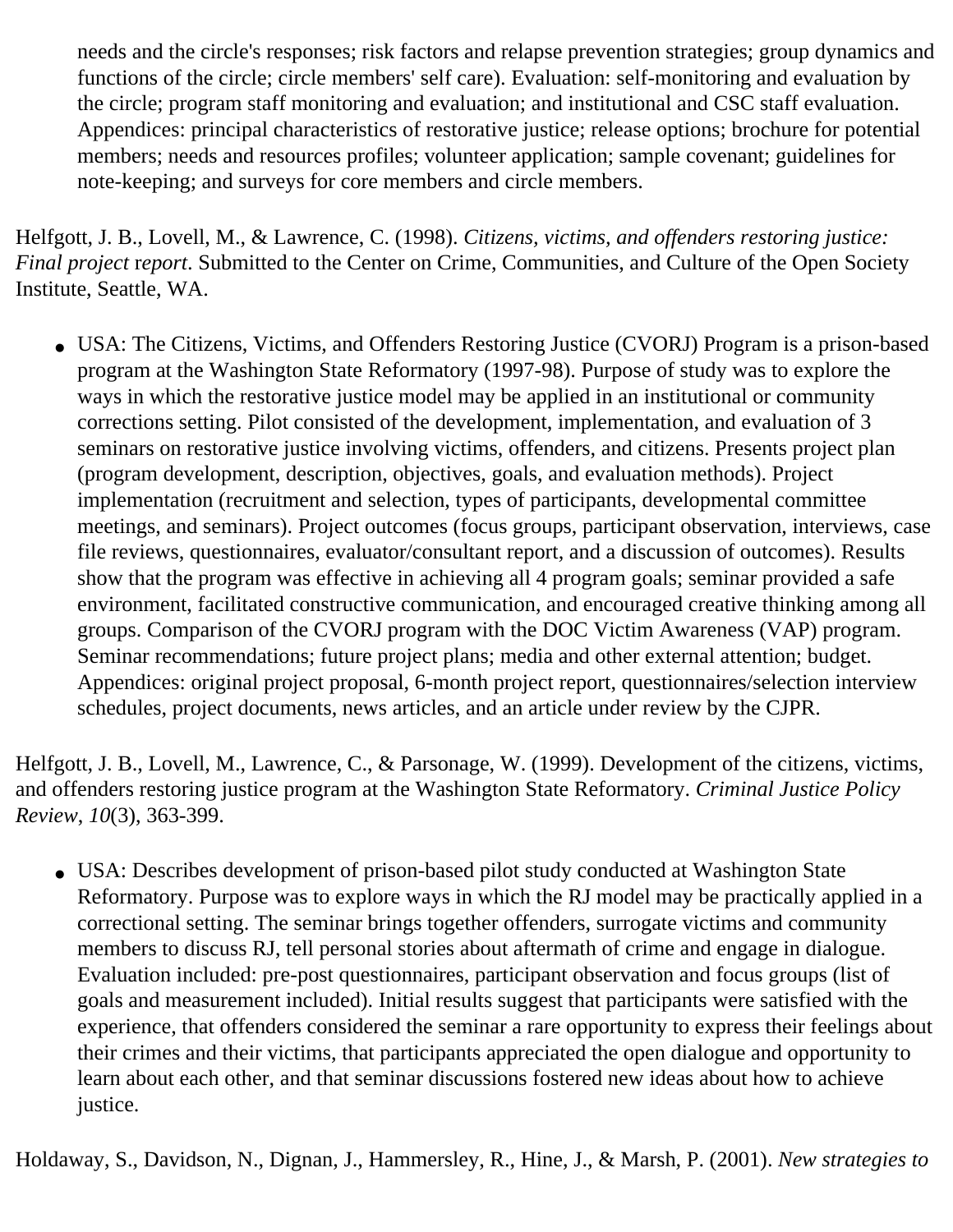*address youth offending: The national evaluation of the pilot youth offending teams*. London, UK: Home Office.

• UK: Reports on development of 9 pilot, youth offending teams (YOT's) in the United Kingdom. Young offenders are referred to YOT's by the courts and police in the case of a final warning. YOT's are guided by the *Crime and Disorder Act* (1998) which defines new powers and statutory arrangements to deal with young offenders. Paper combines 3 reports written by an evaluation team for the Home Office at 6, 12, and 24 months. First report includes the basic subjects related to establishing a YOT; the second includes problems of development and requirements of the Crime and Disorder Act; and the third details the new legal provisions used by YOT workers including interviews with personnel, offenders and parents, and case study data. Issues addressed are: staffing, resources, service delivery, strategic development, reparation orders, action plan orders, parenting and child safety orders, evaluation methods, costs, final warnings, and wider impacts.

Hudson, J., & Galaway, B. (1990). Restitution program models with adult offenders. In B. Galaway & J. Hudson (eds.) *Criminal justice, restitution and reconciliation* (pp. 165-176). Monsey, NY: Willow Tree Press Inc.

• USA: A restitution program model is developed based on analysis of 11 operating restitution programs serving adult offenders. Program resources include budget and staff, victims, and offenders. Program activities include intake, loss assessments, preparation of reparation plans, monitoring and enforcement, accounting and disbursement, and reporting and termination. Program outcomes are identified as presumed beneficiaries, which may be offenders, victims, community, or criminal justice system. Figure summarizes four different patterns or models of relationships between restitution and non-restitution activities.

Hudson, J., Morris, A., Maxwell, G., & Galaway, B. (1996). *Family group conferences: Perspectives on policy and practice*. Monsey, NY: Willow Tree Press Inc.

• INTERNATIONAL: Collection of papers demonstrating the principles and practices of family group conferences (FGC) in the juvenile justice and child protection systems in New Zealand. Examples of family group conferences provided in different international settings including current research in New Zealand, Australia, England, Canada, and the United States. Elements such as offender accountability, professional roles, guiding philosophy, and family responsibility are differently stated and construed in different jurisdictions. Origins and development of the family group conference model. All chapters emphasize common assumptions underlying FGC's including the importance of the family unit and community support, allowing for consensual decision-making, providing opportunities for parent responsibility, and expressing sensitivity for family culture. FGC's represent the attempt to collaborate with families in state and criminal matters involving children. Explores issues of implementation, assesses the potential of FGC's, and addresses unresolved issues.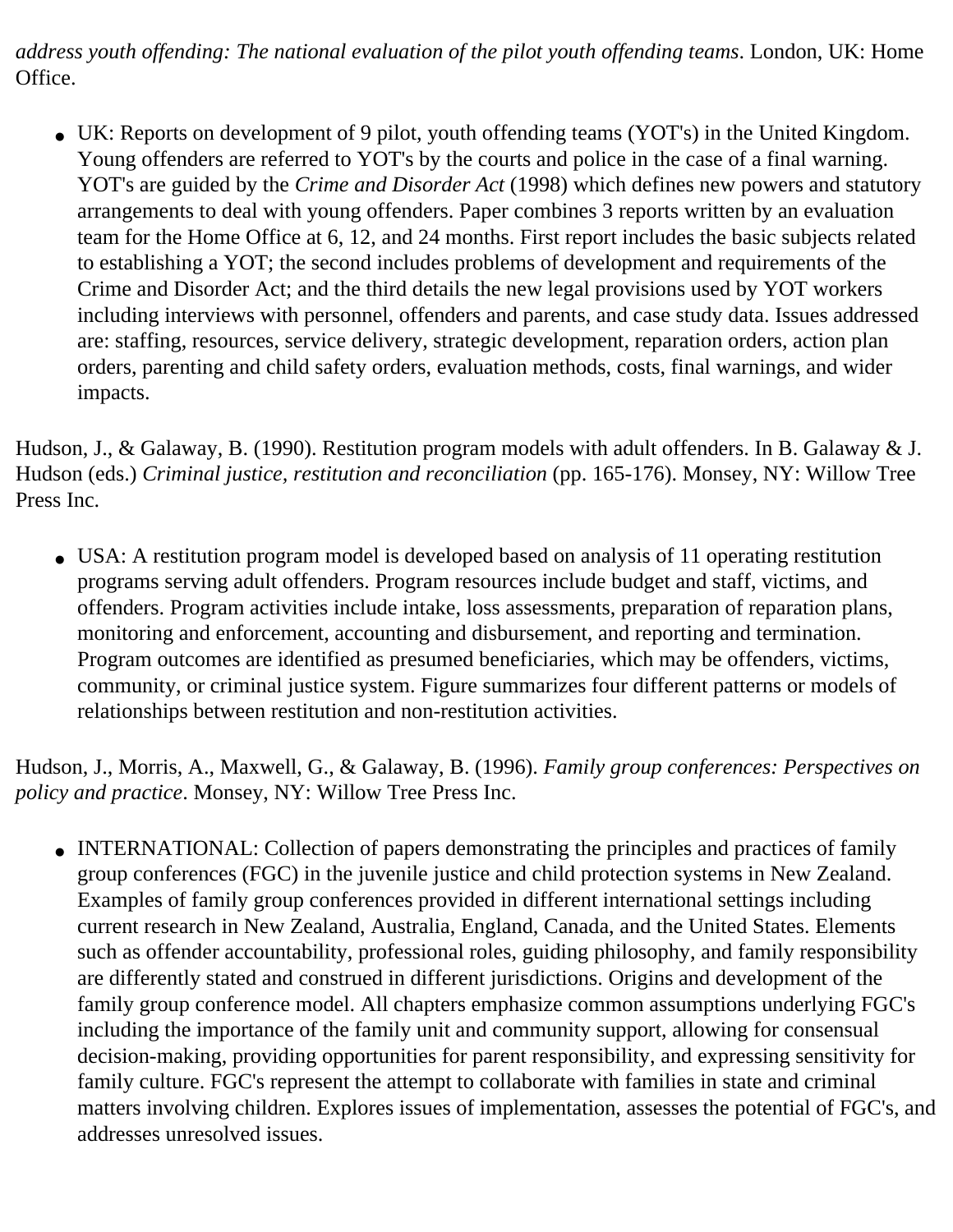Hughes, S. P. & Schneider, A. L. (1990). *Victim-offender mediation in the juvenile justice system*. Washington, DC: Office of Juvenile Justice and Delinquency Prevention, U.S. Department of Justice.

• USA: Full report of the Hughes & Schneider (1989) article discussed below.

Hughes, S. P. & Schneider, A. L. (1989). Victim-offender mediation: A survey of program characteristics and perceptions of effectiveness. *Crime and Delinquency*, *35*(2), 217-233.

• USA: Survey of juvenile justice organizations in the U.S. regarding mediation. Found that mediation programs are fairly widespread, often governed by private/non-profit organizations, and receive referrals primarily from the court or probation/intake officials. Most important goals noted: holding offender accountable, making victim whole, reconciling victim and offender, rehabilitating offender, and providing an alternative to institutionalization. In most programs, some offenders or offences were excluded (e.g., violent, sex offenders, chronic offenders, drug/alcohol problems, mental health problems). Majority of mediators were trained staff. Programs were found to be quite similar in structure. Final contract usually involved monetary restitution to the victim, and in most cases was monitored. Juvenile court judges were seen as providing the most support to programs. Less than half indicated that an evaluation had been done. Concept and philosophy of mediation was viewed favourably, and respondents indicated more confidence in mediation and restitution than in the more traditional dispositions of incarceration and probation.

Hyndman, M. R., Moore, D., & Thorsborne, M. (1994, Aug.). *Family and community conferencing in schools: Offering an authoritative community response to unacceptable behaviour*. Presented to at the Crime Prevention through Effective Intervention Conference, Brisbane, AU.

• AUSTRALIA: The Canberra police adopted the Wagga Wagga model and it is being applied in the Australian Capital Territory. Paper addresses concern regarding the adoption and adaptation by schools in Queensland of the Wagga model of family conferencing. Authors are optimistic that conferencing may fill the gap in school discipline and behaviour management programs. Conferencing may solve a number of problems within and beyond the school environment: offers an alternative to exclusion, appears to discourage re-offending more effectively than other forms of intervention, and may be located in a broader spectrum of participatory democratic processes. Outline current approaches to managing behaviour in schools, considers how conferencing is incorporated into a whole-school approach to managing transgressions and disputes, and considers the extent to which a school behaviour management program can incorporate conferencing as a broader approach to crime prevention.

Hyndman, M., Thorsborne, M., & Wood, S. (1996). *Community accountability conferencing: Trial report*. Queensland, AU: Department of Education.

• AUSTRALIA: One-year trial of Community Accountability Conferencing in two education regions, Metropolitian West and Sunshine Coast (1995-1996). Evaluation focused on how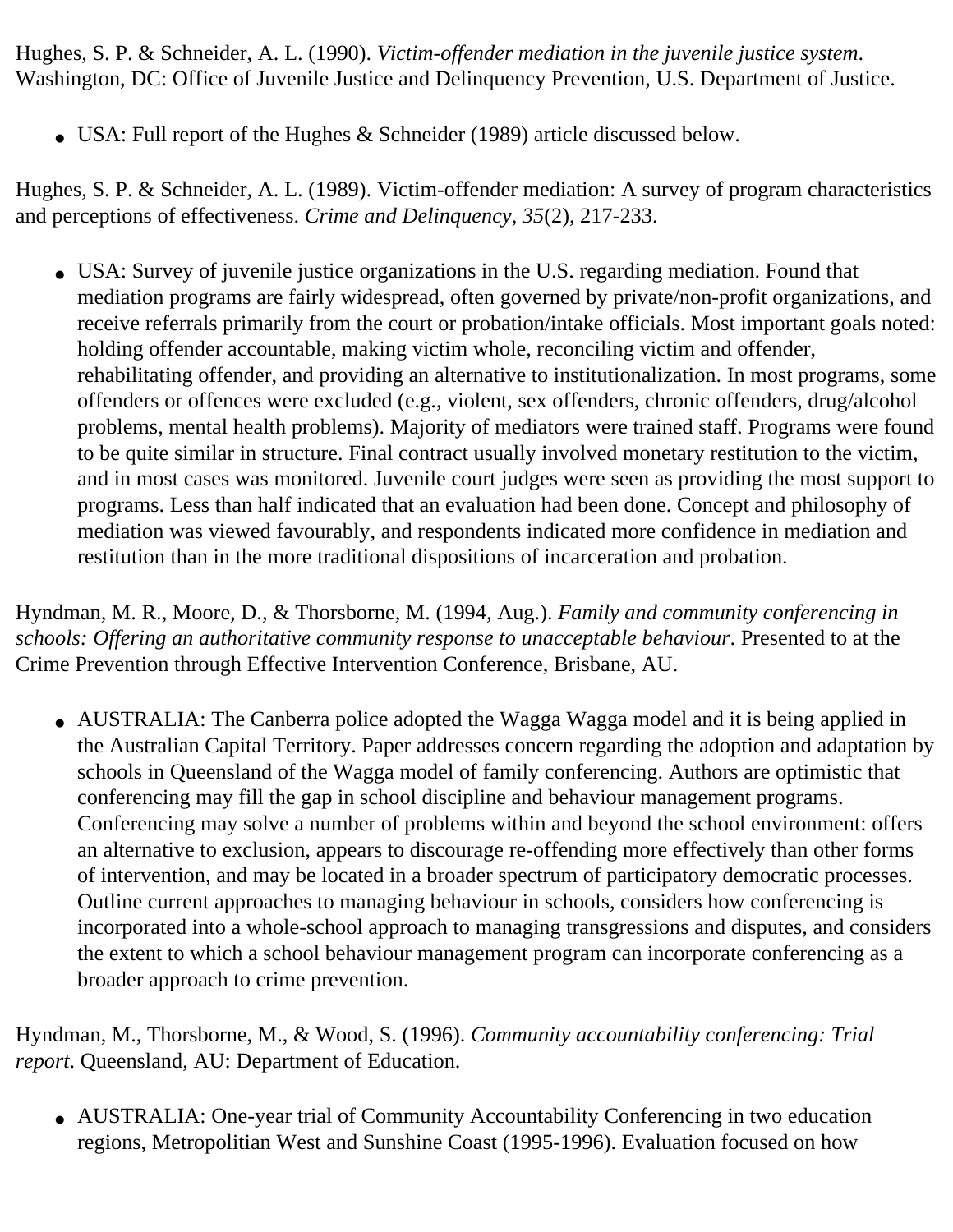effective conferencing is for dealing with incidents of serious harm in school settings. Findings indicated a high level of satisfaction for participants in terms of outcome and process, high rates of compliance with conference agreements by offenders, low rates of recidivism by offenders, higher safety levels for victims, high levels of understanding and empathy of offenders, and administrators felt conferencing reinforced school values. Some problems included: the use of volunteer controls as a basis for comparison was unsuccessful, some conferences were more effective than others, some schools ran no conferences but reported incidents that would have been appropriate for conferencing, training of school personnel was not resource efficient, and there were no differences between different ethnic/cultural groups. Recommendations suggested for all of the findings. Overall, the trial results were positive, however there are further questions regarding training, education, and the degree of uptake by schools that require further exploration.

Immarigeon, R. (1996). Prison-based victim-offender reconciliation programs. In B. Galaway & J. Hudson (eds.) *Restorative justice: International perspectives* (pp. 463-476). Monsey, NY: Criminal Justice Press.

• INTERNATIONAL: Prison-based victim-offender reconciliation meetings are voluntary face-toface meetings between victims and offenders in a penal setting. Major difference between community-based and prison-based victim offender meetings is that prison meetings are not generally designed to reach restitution agreements. Prison-based VORPs focus more on reparative aspects (i.e., healing and accountability), exclude offender benefits (i.e., early release and parole considerations), and include more detailed and expansive coverage of victim issues. Examples of jail and prison-based VORPs include: Restorative Justice Project (Madison, USA), Genesee Justice (Batavia, USA), Victim/Offender Workshop (Ossining, USA), Victims and Offenders in Conciliation (Rochester, UK), Victim/Offender Reconciliation Group (Vacaville, USA), Face to Face (Newfoundland and Saskatchewan, CA), Victim-Offender Reconciliation Program (Graterford, USA), Pre-Release Mediation Program (Cambridge, CA), and Victim-Offender Mediation Pilot Project (Langley, CA). Five program descriptions provided. Operational issues are identified: none of the evaluations have been rigorous; bureaucratic resistance or official suspicion is likely; prison administration may create barriers; program philosophies are different in terms of the role of criminal responsibility; possible risk that the process may represent more value to program organizers than to participants; and a distinction must be made between prison-based VORPs and victim-offender workshops. Evaluation research of Canada's Face to Face program demonstrated that victim-offender meetings are positive (Sawatsky, 1988). Problems: Individual meetings are not likely to occur in a prison setting; restrictions on prisoner programming will reduce the number of voluntary and state efforts; prisoners want to participate but cannot due to time, space, and other limitations; many prison-based VORPs are no longer operating; and the inability to forecast the longevity of current programs. Recommendations to support the future application of VORPs in prison settings include: Wardens, superintendents, and corrections commissioners should receive more information on prison-based victim-offender reconciliation; more attention needs to be paid to the philosophical and theoretical foundations of prison-based VORPs; and more research on these programs is necessary.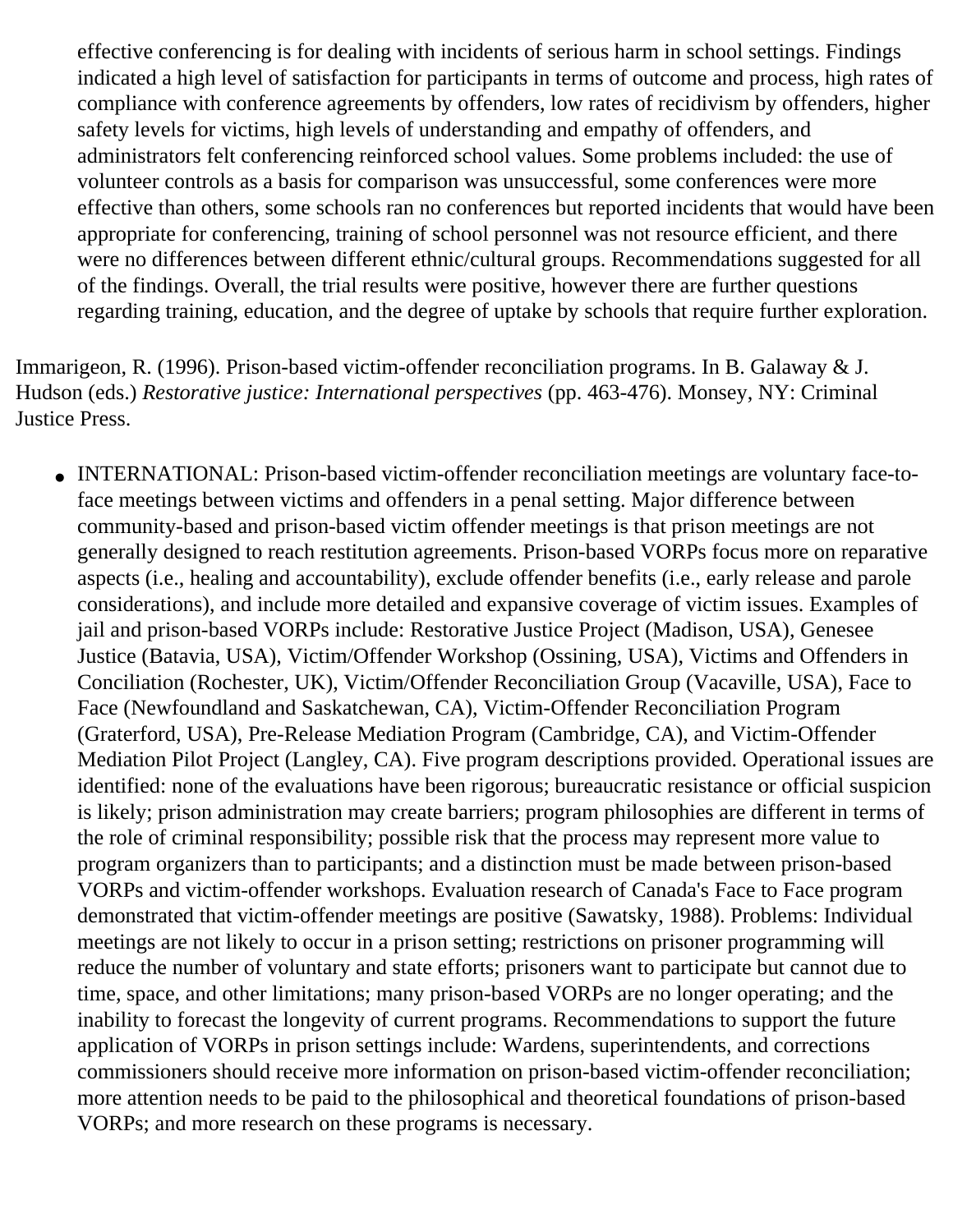Institute for the Study and Treatment of Delinquency (ISTD) (1994*). Resolving crime in the community: Mediation in criminal justice*. Report of a conference by the Institute for the Study and Treatment of Delinquency and the London Victim-Offender Mediation Network on September 23rd 1994. UK: Author.

• INTERNATIONAL: Researchers at the "Resolving Crime in the Community" conference present new and innovative mediation projects; current system denies personal involvement and commitment, exaggerates differences, has no flexibility or creativity, views punishment as primary, and satisfaction and rehabilitation as secondary. Articles on restorative justice reforms in New Zealand and Australia, victims' needs and expectations, and the practice of reintegrative shaming. Appendix includes case studies from Wagga Wagga, Australia.

Jaccoud, M. (1998). Restoring justice in native communities in Canada. In L. Walgrave (ed.) *Restorative justice for juveniles: Potentialities, risks and problems for research. A selection of papers presented at the international conference, Leuven, May 12-14, 1997* (pp. 285-299). Leuven, BE: Leuven University Press.

• CANADA: Discussion of the development of contemporary RJ in native communities. Traditional methods of conflict resolution - unrealistic to speak of a single native traditional justice, but common principles include: importance of re-establishing harmony within the group in case of conflict; flexibility of the social process in regards to conflict resolution and the restoration of social balance; involvement of influent community members seeking a solution and the absence of a specialized institution for dispensing justice. Compares native to state justice system - history of the relationship between the State and the First Nations regarding justice is a history of imposed justice. Describes community holistic circle healing in Hollow Water, Manitoba - developed to find ways to stop the cycle of sexual abuse (discusses 13 steps of program). Since its implementation in 1995, only 2 aggressors have repeated an offence but there are mixed opinion on the benefits of the approach (evaluation by Lajeunesse, 1996). Suggests adopting a double track evaluation: intra-evaluation (direct and indirect effect of the program) and inter-evaluation (comparing effect of official system to those of the program).

Kurki, L. (1999). Incorporating restorative justice and community justice into American sentencing and corrections. *Sentencing and Corrections: Issues for the 21st Century*, *3*, 1-10.

• USA: Describes concepts of restorative justice and community justice. Advocates of restorative justice and community justice differ in the degree to which they become involved in the criminal justice system but are equally concerned about the possibility that new goals and principles will not be meaningfully adopted by criminal justice agencies, and the potential of guidelines and standards to reflect bureaucratic values rather than community ones. There is difficulty in documenting or estimating the impact of restorative or community justice because there is a lack of systematic data, little evaluation research is available, there is no consensus on how to measure success, and little information exists on community prosecution, courts or corrections. Details some examples of restorative justice practices: victim-offender mediation, family group conferencing, sentencing circles, reparation probation, and other citizen boards. Examples of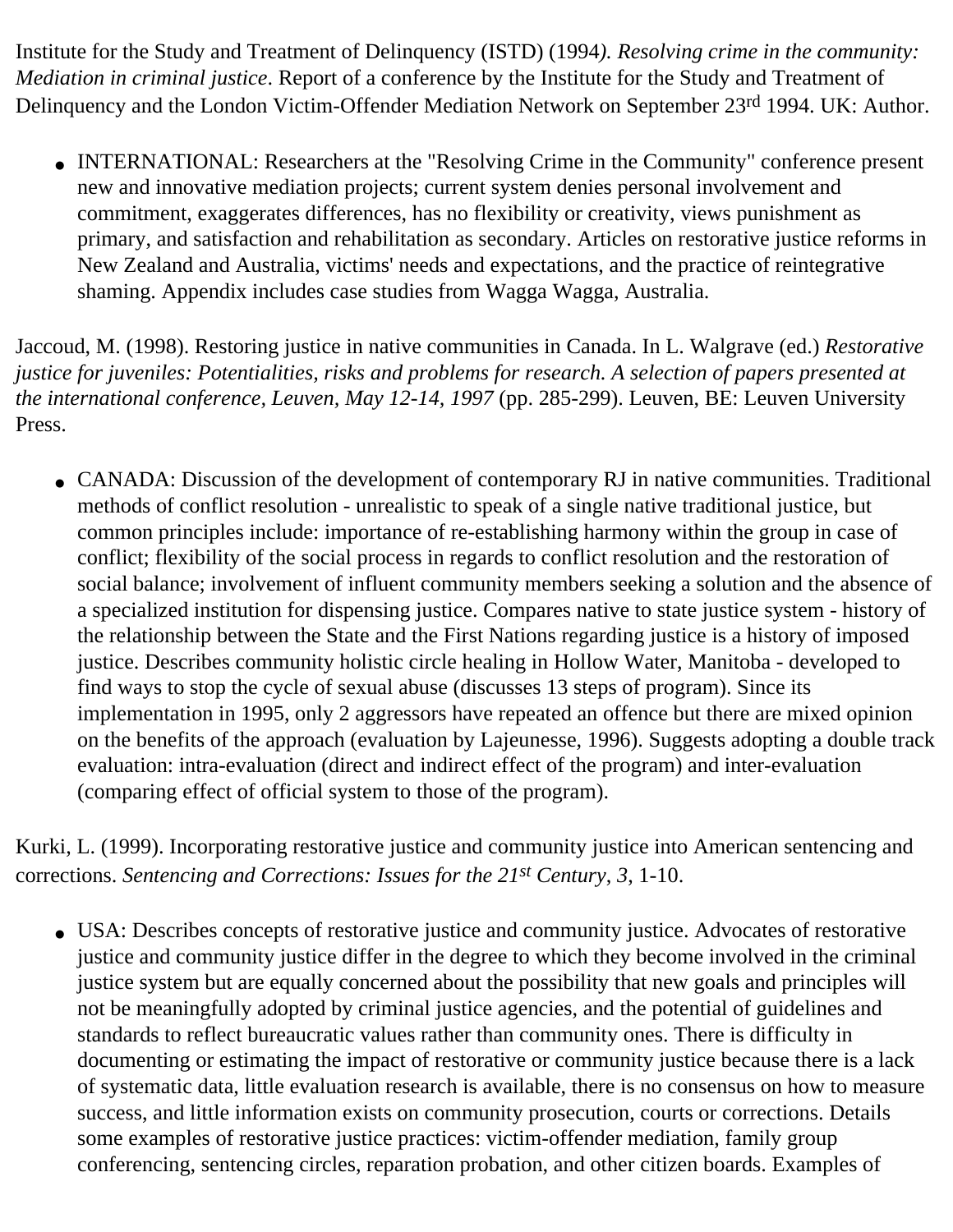community justice practices include: community policing and prosecution, and other applications in courts and corrections. Reasons against a system-wide shift to incorporate restorative justice values into the current criminal justice system include: doubts that it is the best approach because it has not been fully implemented; it is unlikely to have significant or lasting effects on the criminal justice system; a double system of punishment may be created; it is likely to resort to referring only trivial cases; few resources will be saved if restorative solutions only supplement traditional punishments; practices and outcomes vary with programs and fairness requires comparable crimes and offenders to punished equally.

Lajeunesse, T. (1996). *Evaluation of community holistic circle healing: Hollow Water First Nation - Volume 1: Final Report.* Manitoba: Thérèse Lajeunesse & Associates Ltd.

• CANADA: Hollow Water First Nations's development of the Community Holistic Circle Healing (CHCH, 1984) which is an alternative approach to dealing with sexual abuse in Aboriginal communities using a number of participants in the healing process. Details program evaluation of CHCH (1995) to include program description, program assessment, a comparison study, and a qualitative impact evaluation. Victimizers typically sentenced to 3 years probation with the condition to participate in CHCH activities (i.e., counselling, healing circles, group attendance, cultural events). Methodology: interviews, case studies, file review, literature review. Study limitations: training, sampling, interview process, file review, case studies. Dynamics of sexual assault and influencing factors of abuse in Hollow Water (i.e., the Indian Act, residential schools, assimilation, substance abuse, illness/unhealthiness, overcrowding, high unemployment, racism/internalized oppression, loss of language/culture, abuse/violence, and loss of spirituality). Overview of the CHCH approach (i.e., background and origins) and the process (i.e., staffing, 13 program phases, and program descriptions). Cultural elements that influence the CHCH process (i.e., the sacred pipe, amerindian medicine, sacred circle, sweat lodge, sun dance, vision quest, midewiwin ceremony, language and community). Interview results with victims, victimizers, families, community members, criminal justice and social service officials, and CHCH personnel presented and compared to participants from Sagkeeng First Nations (i.e., perceptions of CHCH process, violence, intervention strategies, and community services). Recommendations to enhance the delivery of services. Key findings: CHCH is more individually tailored and a culturally appropriate approach; need for increased public awareness and education; community awareness of sexual abuse appears healthier in Hollow Water than in other Aboriginal communities; lack of community participation in CHCH; participants unclear about the healing process and its purposes; demand for services have put limits on CHCH workers; the closeness of people to the community and to the CHCH workers is the greatest strength and weakness; victims and their family members are less satisfied, received less help, and participated the least; and victimizers showed a low degree of empathy and have poor awareness of their risk of re-offending.

LaPrairie, C. (1997). *Seeking change: Justice development in Laloche*. Regina, SK: Policy, Planning and Evaluation Branch, Department of Justice.

• CANADA: Reports on community justice development in Laloche, Saskatchewan. Discusses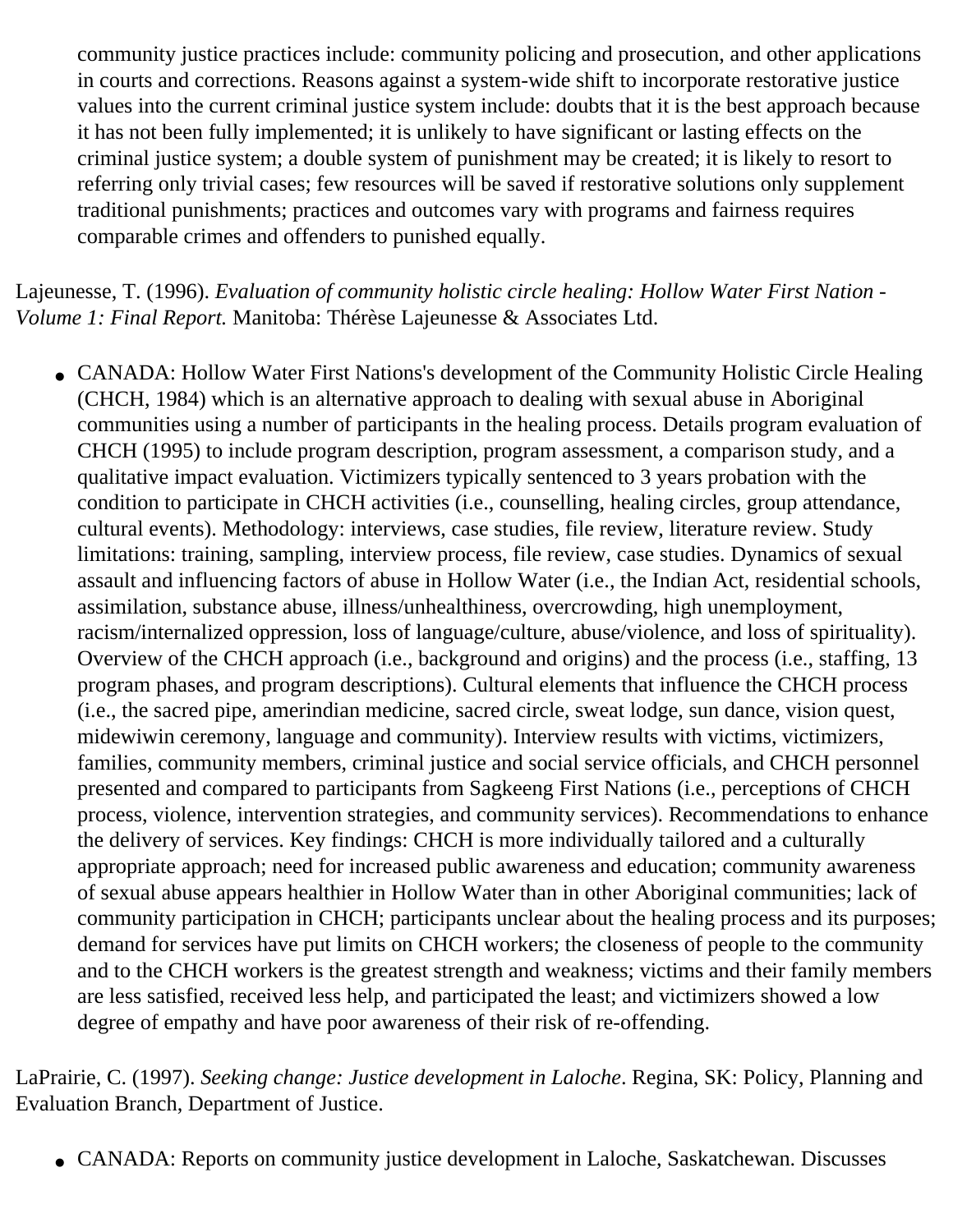history of the local Community Development Corporation (CDC) and the Community Justice Development projects. Identifies macro (i.e., economy, housing) and micro (i.e., violence, addictions) level factors that promote crime and disorder. Methodology involved interviews with a random sample of ordinary citizens and analysis of demographic, crime, police, courts and corrections data. Findings: crime rates in Laloche are highest in Saskatchewan; number of alcohol incidents and high crime rates are related; Laloche has the highest rate of incidents involving alcohol among select Northern communities; personal offences and failure to appear/comply are the most common offences; adults are the primary offenders rather than youths; charges are highest for liquor, traffic, and person offences; males aged 18 and 24, poorly educated, and unemployed constitute the majority of incarcerated offenders; majority of accused plead guilty but guilty pleas are higher for non-*Criminal Code* offences; and fines are the most common disposition. In order for community justice development projects to be effective in Laloche, fundamental and extensive developmental work is required, including greater clarification about the role and function of the CDC. Provides recommendations to enhance the Community Justice Development Worker Project and guidelines to establish an Alternative Measures Program.

LaPrairie, C. (1995). *Altering course: New directions in criminal justice: Sentencing circles and family group conferences*. Ottawa, ON: Department of Justice Canada.

• CANADA: Discusses sentencing circles and FGC. Creation, theory, principles and procedures of the two approaches are described and identification of some of the critical evaluation questions. Examines the role of victims and some victim responses. Argues that sentencing circles and FGC need to prove themselves before declaring success in redressing concerns with the mainstream criminal justice system. Careful evaluations of family group conferences and sentencing circles are necessary to determine if their own objectives and those of restorative justice have been met.

LaPrairie, C. & Roberts, J. V. (1997). *Circle sentencing, restorative justice and the role of the community*. Draft report.

• CANADA: Make the case for a more scholarly and critical examination of sentencing circles which have become quite extensive in Canada. Describe circle sentencing (refer to R. v. Moses) and note that it is part of the restorative justice movement which in Aboriginal communities is also taking place in the context of self-government and empowerment of communities. Raise questions regarding restorative justice initiatives: is the practice carried out as theoretically conceived? Are all legal guarantees there for offender and victim? Is the overall position of the victim better off under this approach? Is it better for the rehabilitation and education of the offenders? For what type of offences and kinds of offenders is it suitable? Is it an alternative or just another strategy? How does restorative justice impact on the community with its diversity, conflicts, and power imbalances? Discuss basic community issues such as defining the community, representing the community, community participation and involvement, and whether the community has the skills and willingness to deal successfully with chronic offenders, as well as the occasional ones. If not, might such projects merely divert resources from other more effective community initiatives? Raise questions concerning community justice roles (what is their transformative potential?) and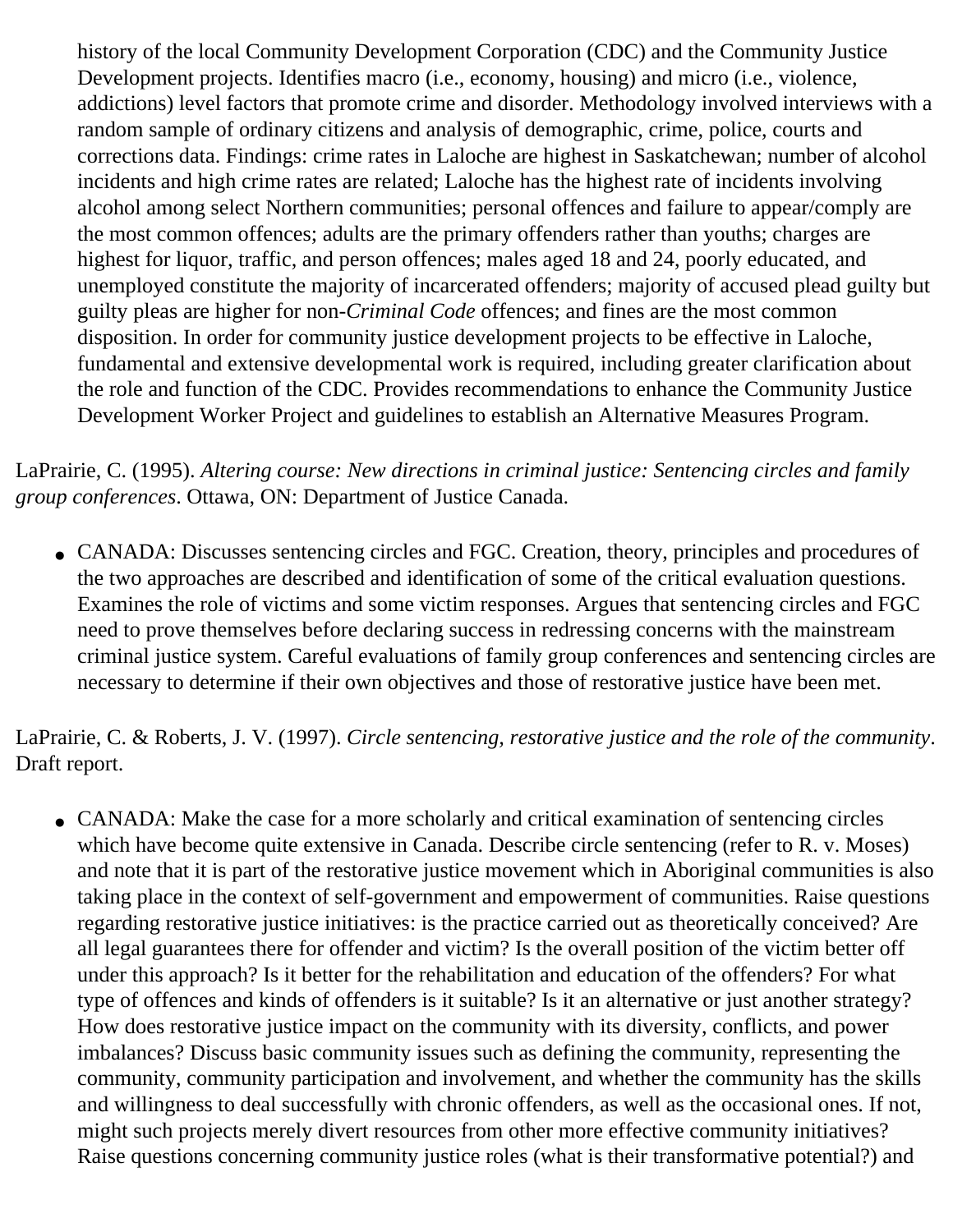the many levels of accountability of these projects and initiatives - accountability to the community, the victim etc., accountability of community leaders to the community concerning such projects, and accountability of funding sources to provide technical assistance and support to projects. Question whether judges pay attention to a wide enough range of community voices in the sentencing circle format.

Latimer, J., & Kleinknecht, S. (2000). *The effects of restorative justice programming: A review of the empirical research literature*. Ottawa, ON: Research and Statistics Division, Department of Justice.

• CANADA: Brief overview of restorative justice from a historical perspective and theoretical basis. Three practice models (circles, conferences, and victim-offender mediation); four entry points (police, crown, courts, and corrections). Research issues include a definition of success (reduce recidivism, victim needs, community effects) and the effects on the criminal justice system (financial costs, justice roles, statistical accuracy). Table on research framework; table on moderating variables (i.e., entry points, models of practice, victim, mediator, community involvement, offence, offender). Presents summary of empirical results at the participant level (recidivism, victim/offender levels of satisfaction and fairness, community effects, restitution agreements and completion rates) and at the system level (cost-benefits and net-widening, the criminal justice system, and data collection). Issues such as victim/offender satisfaction and fairness levels and success in negotiation and completion of restitution agreements appear to be resolved from the literature. Gaps in the research literature: lack of controlled studies and absence of consistently used measures. Examines gaps in literature on recidivism, community effects, moderating variables, cost-benefits, the criminal justice system, and data collection. Attributes gaps to the only recent implementation and evaluation of programs and to a failure to review and evaluate programs. Need to develop a set of indicators to be consistently applied across programs and jurisdictions; ensure programs are restorative in nature and adhering to a restorative model; a need for a set of criteria for measuring success; presents research questions important to the continuous study of restorative justice (table).

Launay, G., & Murray, P. (1989). Victim/offender groups. In M. Wright & B. Galaway (eds.) *Mediation and criminal justice: Victims, offenders and community* (pp. 113-131). London, UK: Sage Publications.

• USA: Victims and Offenders In Conciliation (VOIC) allows burglary victims to meet young offenders convicted and incarcerated of similar burglary crimes. Program objectives are to help victims come to terms with the burglary and to confront offenders with the results of crime. Theoretical basis for VOIC's was influenced by an interest in the needs of victims and by a shift in thinking about offender rehabilitation. Other victim/offender groups in custodial settings include the Western State Hospital experiment (USA), the Maidstone Prison program (UK), and the Avon Probation Service (USA). Provides framework describing the different schemes for surrogate victims and offenders; table includes stages at which conciliation process occurs (i.e., preconviction to post-sentence), who is involved (i.e., individual, group, or community), and corresponding program names. Outlines referral system for victims and offenders, how victims and offenders are matched according to offence type, and VOIC process. Briefly addresses some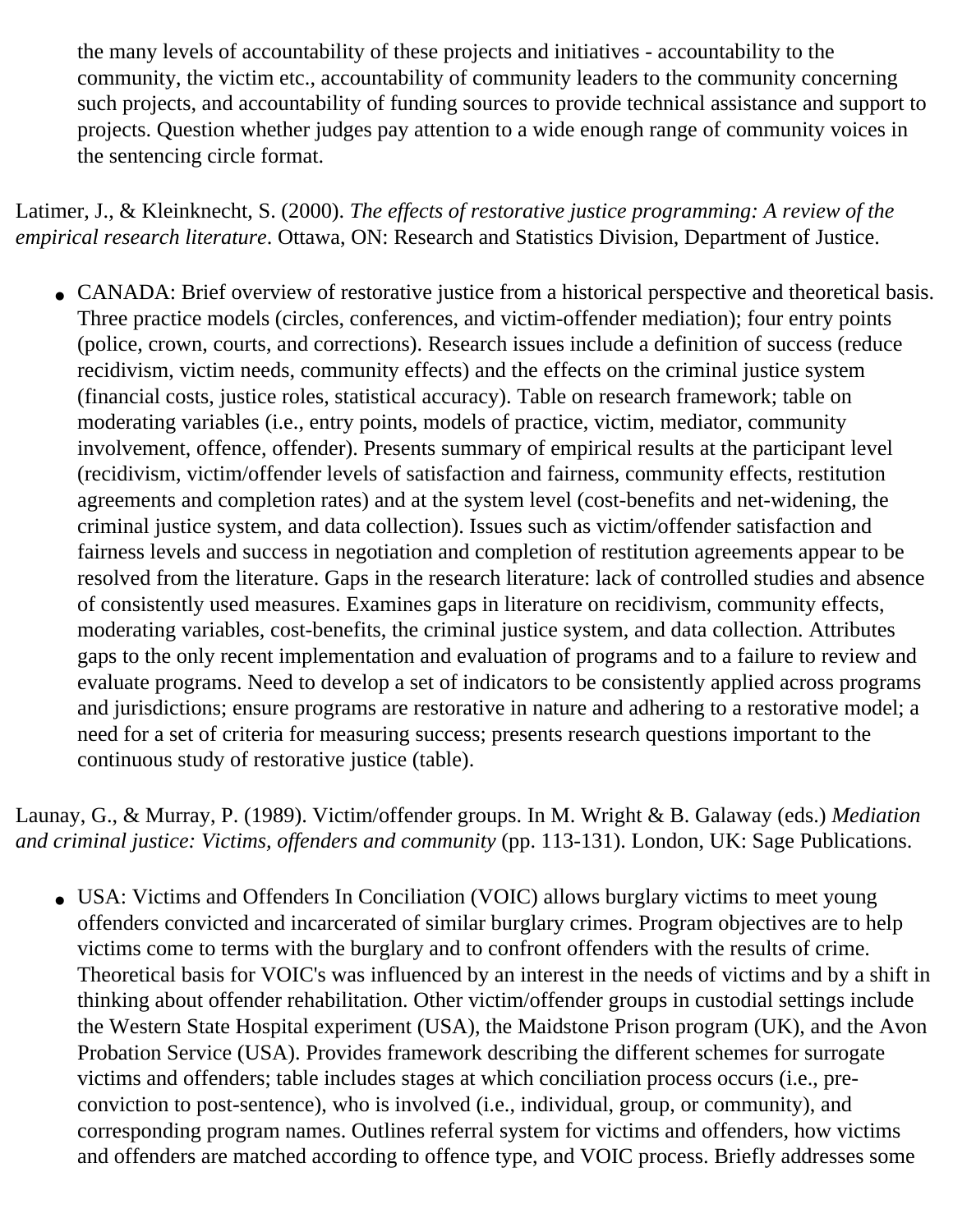key issues: actual vs. unrelated victim and offender, groups vs. one-to-one meetings, sentenced vs. unsentenced offenders, custodial vs. non-custodial schemes, type of offence, types of victim and offender, risk of exploitation, and role of facilitator. Evaluation outcomes reveal some evidence suggesting that promoting a better understanding between victim and offender has been achieved and also describes participant reactions after meetings occurred. Evaluation of VOIC includes two phases: pre- and post-questionnaires administered to victim and offender participants; and use of control group of offenders. Results show that after the meetings, victims are less anxious and angry, victims and offenders rate each other more positively, and offenders are better at predicting attitude of victims and the impact of burglary (Launay, 1987). Second phase improves methodology by using a control group for victims and attitude scales to measures attitude change. At the time of the article, evaluation had not been completed. Advantage of post-sentence programs is that conciliation is independent of the decisions of the criminal justice process and the advantage of group techniques is that they are effective in changing attitudes (Reich & Addock, 1976).

Law Commission of Canada (1999). *From restorative justice to transformative justice: Discussion paper*. Ottawa: Author. Catalogue No. Jl2-6/1999.

• CANADA: A discussion paper focusing on the framework and principles that guide current restorative justice programs. Includes sections on: thinking about conflict; thinking about justice (concerns with criminal justice system, private and public punishment, justice as a lived experience); promise of RJ (RJ programs, RJ framework, principles of RJ, RJ as a response to conflict); challenges of RJ (what does restoration mean, RJ as separate or integrated response to conflict, coercion, RJ and justice, RJ and private justice, victims' needs, what does community mean, criminal justice as a way of changing society, whose interests does RJ serve); prospect of transformative justice. Dissatisfaction with current CJS stimulated interest in restorative justice (concern over ability to control crime, to deter, to rehabilitate, lenient sentencing/courts, victim rights). Introduces transformative justice, a broader concept applicable to criminal and civil disputes, brings individuals together to encourage and strengthen growth and healing; useful in situations when RJ is not appropriate.

Lawrence, R. (1990). Restitution as a cost-effective alternative to incarceration. In B. Galaway & J. Hudson (eds.) *Criminal justice, restitution and reconciliation* (pp. 207-216). Monsey, NY: Willow Tree Press Inc.

• USA: Descriptive study of the Texas Restitution Center Program which examines the appropriateness of restitution programs for prison-bound offenders, and the extent of which restitution satisfies judicial personnel and citizens at the same time as meeting the goals of costeffectiveness. Brief legislative background, outline of judicial procedures, importance of state and community co-operation, details program operation. Evaluation includes the extent to which the program is meeting its goals and compares program outcomes with prison and parole outcomes. Study is limited because the discharge data refer to all discharges during the fiscal year, it does not have a comparable group of prison releasees, and an absence of specifically-stated program goals.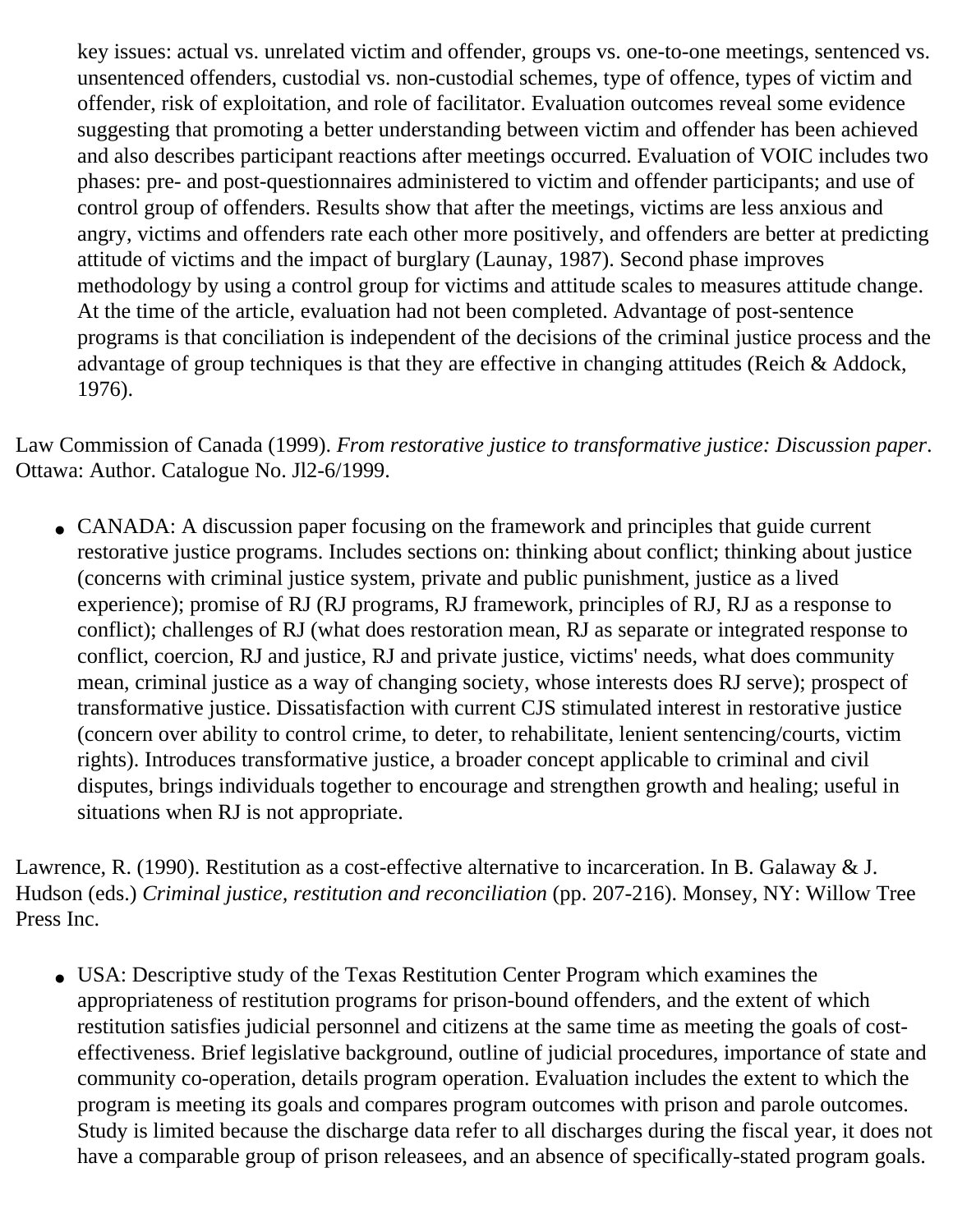Findings: program diverted a significant number of offenders from prison, improved offender employment status and community ties, and received large amounts of money for victim compensation. Higher recidivism rate for the restitution center compared to parole rates. Concluded that program is a success in terms of cost-saving (i.e., less expensive than prisons) without jeopardizing community safety. Question of whether program decreased prison admissions is still unanswered. Little empirical evidence that restitution compared to imprisonment makes much difference in subsequent criminality.

Liebmann, M., & Braithewaite, S. (1999). *Restorative justice in custodial settings*. Report for the Restorative Justice Working Group in Northern Ireland.

• IRELAND: Little written material on restorative justice in custodial settings. Data sources include a literature review and informal contacts with professionals and practitioners; research also included two surveys (victim-offender mediation services' involvement with offenders in custody and custodial institutions undertaking restorative justice initiatives). Primary objectives of restorative justice (Marshall, 1999). Definition of restorative justice by the working group. Different practices of restorative justice and current programs/projects detailed - community service, victim/offender mediation, victim inquiry work, victim/offender groups, relationships in prisons, victim awareness in prisons, and restorative justice philosophy in prisons. Issues in custodial settings: problems with victim/offender or reparation programs (i.e., getting started, gaining entry to prison facilities, vagaries of prison schedules, fears and doubts, clarity and openness of purpose, counselling and preparing victims and offenders, gender, feedback and evaluation, and acceptance (Zehr, 1994)). Concerns with standards in restorative justice being upheld, applicable, and useful in custodial settings; achieving equal opportunities complicated by an inmate's suitability and security considerations; need useful resources outlining a collection of initiatives (i.e., Zehr, 1994; Miller-Ashton, 1998). Recommendations: introduce victim awareness courses; develop reparation in the community; links with community victim/offender services; liaisons with victim support schemes; adjudications, complaints, sentence, and release planning in prison procedures; restorative justice as a whole philosophy in custodial settings.

Linden, R. (1998). *Making it work: Planning and evaluating community corrections and healing projects in Aboriginal communities*. Ottawa, ON: Solicitor General of Canada, 1-73.

• CANADA: Includes chapters comparing conventional and restorative justice approaches; planning community corrections and restorative justice programs; identifying and describing justice problems and needs; developing and carrying out action plans; and monitoring and evaluating programs. Also describes the necessary evaluation criteria for restorative justice programs and how important it is to select the right outcome measures. Such measures for victims include satisfaction with the process, whether or not victims have a major role to play in the process, whether victims feel less fearful and do they feel they have been treated fairly. Some outcome measures for offenders include whether they are less likely to be imprisoned, whether they are given the opportunity to participate in the justice process, whether they are encouraged to change their behaviour, and whether or not they receive sufficient community support.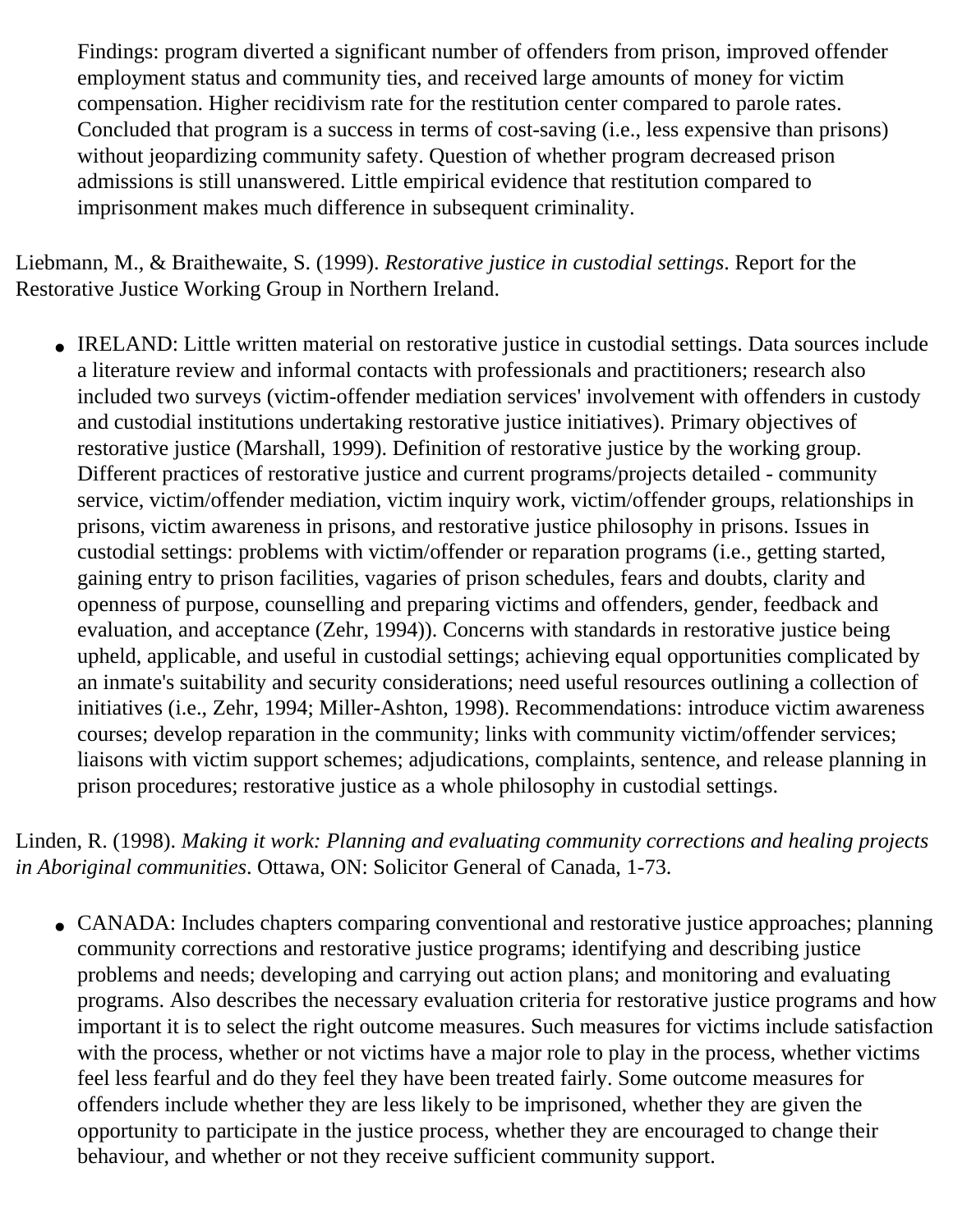Llewellyn, J. J., & Howse, R. (1998). *Restorative justice: A conceptual framework*. Ottawa, ON: Law Commission of Canada.

• CANADA: Paper intended to develop a conceptual framework for research in restorative justice. Includes: historical overview (history of justice, contemporary ideas, origins); theory of restorative justice and its relation to other concepts of justice (restitution, corrective justice, retribution); theory in practice - what are the necessary features a process must have in order to be restorative (who ought to be involved - victims, wrongdoers, community; elements of RJ - encounter, rights protection, outcome; evaluation - measure the ability of the program to restore); limits of RJ (scope - why not use RJ in other areas of law; challenges for RJ - is restoration possible where one or more parties is absent, need for deterrence and social protection, cross-cultural differences); current programs (need to evaluate whether programs are restorative); agents of RJ (explore practicalities of applying RJ framework - challenges of restorative justice within a dual system, role of government and community, developing restorative processes).

Marshall, T. F. (1990). Results of research from British experiments in restorative justice. In B. Galaway & J. Hudson (eds.) *Criminal justice, restitution and reconciliation* (pp. 83-108). Monsey, NY: Willow Tree Press Inc.

• ENGLAND: Evaluated four mediation and reparation schemes. Schemes were compared on issues such as ability to secure referrals, achieve mediation, objectives for mediation, types of offenders and victims, and procedures used. Results indicate that mediation can be carried out, many victims welcome the opportunity to meet the offender, most participants are satisfied with the experience, the community plays an important role, and mediation increases offender responsibility. Operational problems included obtaining sufficient referrals, inadequate time to complete mediation, and the timing of intervention in respect to the readiness of the participants. Careful preparation of both parties is necessary for successful mediation. A major failing of all schemes was the failure to provide follow-up for the parties. There is the need to provide adequate coverage and resources. Research shows that indirect mediation is time-consuming and less productive than direct mediation. All schemes had difficulty maintaining their underlying philosophy of restorative justice in the face of the dominant justice system and traditional views of crime; aims diminished in an attempt to maintain equal involvement of and benefits for victims and offenders; general failure among mediators to deal with emotions rather than material negotiations; and little concern for community input. A fundamental ambivalence existed in the schemes about the role of reparation; and question of voluntariness in participation. The future development of victimoffender mediation schemes should be independent of criminal justice, the focus of mediation should be on relationships between victim and offender, schemes need to develop links to victim services to better attend to victims' interests, further use could be made of trained lay volunteers, victim-offender mediation takes considerable time and effort, and issues of reparation and offender accountability should be separated.

Mazer, A. (1998). *Community justice committees*. Ottawa, ON: Ottawa-Carleton Office of the Crown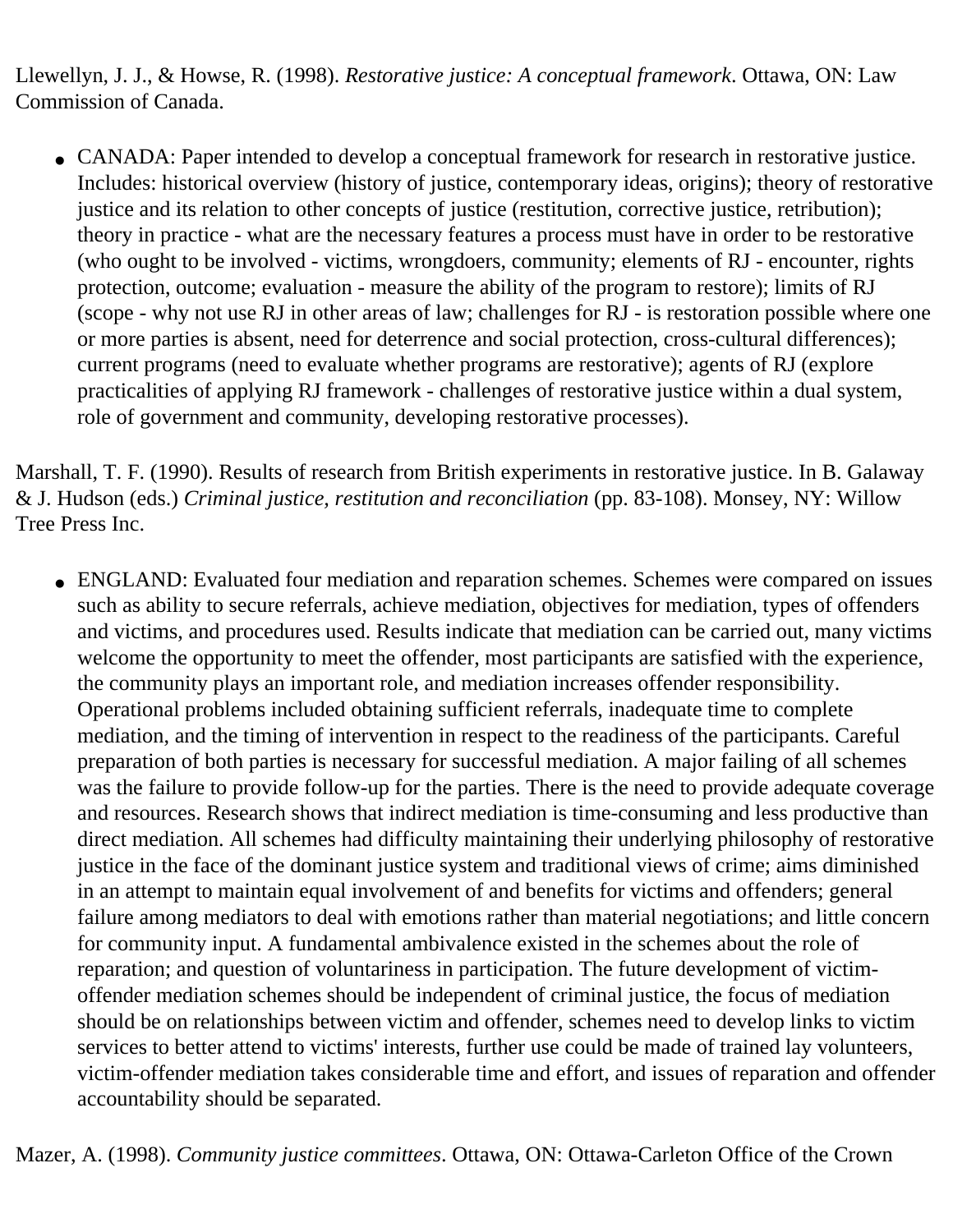Attorney.

• CANADA: Describes CJCs in Canada - including legal mandate, roles and functions of CJC, case procedure, establishing a CJS and frequently asked questions. Most CJCs are based on the common philosophy that offences committed within a community should be dealt with within that community.

McCold, P. (1999). *Police-facilitated restorative conferencing: What the data show*. Paper presented to the Second Annual International Conference on Restorative Justice for Juveniles, Florida Atlantic University and the International Network for Research on Restorative Justice for Juveniles, Fort Lauderdale, FL. (November 7-9, 1998), 1-20.

• USA/CANADA: Explores potential dangers and benefits of police-facilitated conferences in light of recent empirical evaluations of restorative policing and earlier evaluations of criminal mediation programs in Canada and USA. Two completed evaluations of police conferencing in Bethlehem, Pennsylvania (1997) and Wagga Wagga, New South Wales (1995). Six major concerns about police conferencing: inadequate preparation can limit the impact of FGC in humanizing the process such that parties feel safe and prepared to attend and participate freely in a genuine dialogue; conferencing and facilitators may be insensitive to victims needs and coercive in encouraging their participation (there was strong evidence to refute this concern); young offenders may be intimidated by adults and uniformed police officers (data found no evidence to support this concern); police may be incapable of being neutral facilitators, falling into authoritarian patterns and undermining the process of reintegrative shaming (some evidence to support this concern for offenders in the Bethlehem study); the scripted conferencing process may be too rigid and insensitive to cultural needs and preferences with a community (data provide evidence to refute this concern); and police-based conferencing may lead to net-widening (no evidence to support this concern). Advantages of police-based model: as gatekeepers, they are best placed to identify appropriate cases for conferencing and deal with them speedily; victims prefer police as facilitators because they perceive them to be 'on their side' and they feel safe; police are likely to be more successful in exacting compliance with outcomes compared with 'welfare' authorities; and part of the argument for restorative justice is to change police culture so that it is more restorative on the street.

McCold, P. (1997). *Restorative justice: An annotated bibliography*. New York, NY: Criminal Justice Press.

• USA: An annotated bibliography which covers sources on the theory and practice of restorative justice.

McCold, P., & Wachtel, B. (1998). *Restorative policing experiment: The Bethlehem Pennsylvania police family group conferencing project*. Pipersville, PA: Community Service Foundation.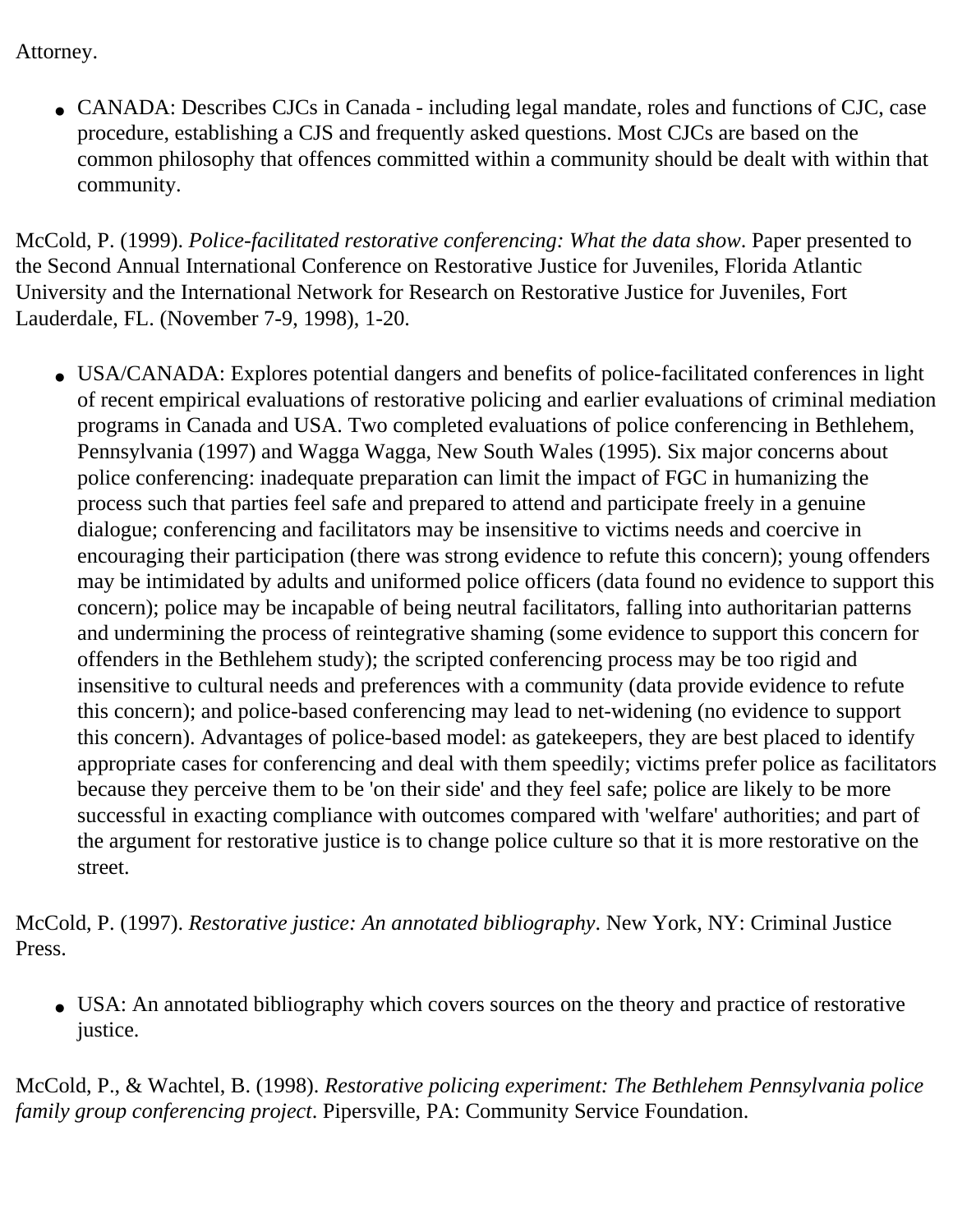• USA: Evaluation of FGC program for juvenile offenders. Those who qualified were randomly assigned to formal adjudication or FGC. Evaluation included conference observation, police surveys (changes in attitudes and role perceptions), participant surveys (victim, offender, parent), recidivism. Appendix of measurement tool. Results: conferencing appears to work better with violent offences; among police, those who knew more about conferencing and conducted conferences showed significant increases in their perceptions of community co-operation and a significant decrease in their orientation toward a crime control approach to policing; victims who participated in conference were more satisfied with how their case was handled, had higher perceptions of fairness, and were more likely to feel the offender was held accountable than those who went through formal adjudication; offenders who participated in conferences were more satisfied with how their case was handled, had higher perceptions of fairness, and had substantially more positive attitudes toward their victims than those who went through formal adjudication; parents of offenders who participated in conferences had higher rates of satisfaction and perceptions of fairness than parents of court-processed offences and were more likely to feel their opinion was considered and that the victim had a better opinion of their child now; recidivism programmatic effect of conferencing on recidivism for property offenders appears negligible, however conferencing had a better effect on violent cases; conferences produced outcomes for property offenders that tended to be harsher than would have been imposed by the court, and conferences for violent offenders tended to produce outcomes less harsh; overall program costs appear to be no greater than costs for mediation programs.

McDonald, J., Moore, D., O'Connell, T., & Thorsborne, M. (1995). *Real justice training manual: Coordinating family group conferences*. Pipersville, PA: Piper's Press.

• USA: Training Manual including description of family group conferences, conference preparation, contacting participants, running a conference and evaluation. Includes examples of observation forms.

McWhinnie, A. J., & Brown, R. E. (1999). Restorative justice alternatives to parole suspension. *Perspectives*, *23*(4), 44-46.

• CANADA: Describes restorative justice as a "third wave in criminal justice"; the importance of risk assessment instruments to enhance community and victim safety (purpose is to improve our assessment of offenders at high risk to re-offend); addresses the link between risk and needs assessment and principles of restorative justice (restorative approach addresses the needs of primary and secondary victims and those risk factors which influence both victim and offender); most restorative justice practices in corrections are alternatives to sentencing or court diversion programs (front-end) for young offenders. Discuss two pilot projects (end of the system initiatives): "Reparative Parole" by the John Howard Society of Winnipeg reintegrates offenders with the community following incarceration through restitution and reparation; and "Alternatives to Parole Suspension" by Vancouver Island Parole acts as an alternative to parole suspension or reincarceration following a violation of parole conditions. Victoria project has two streams of action if offender is charged with a new offence while under community supervision, the offender may be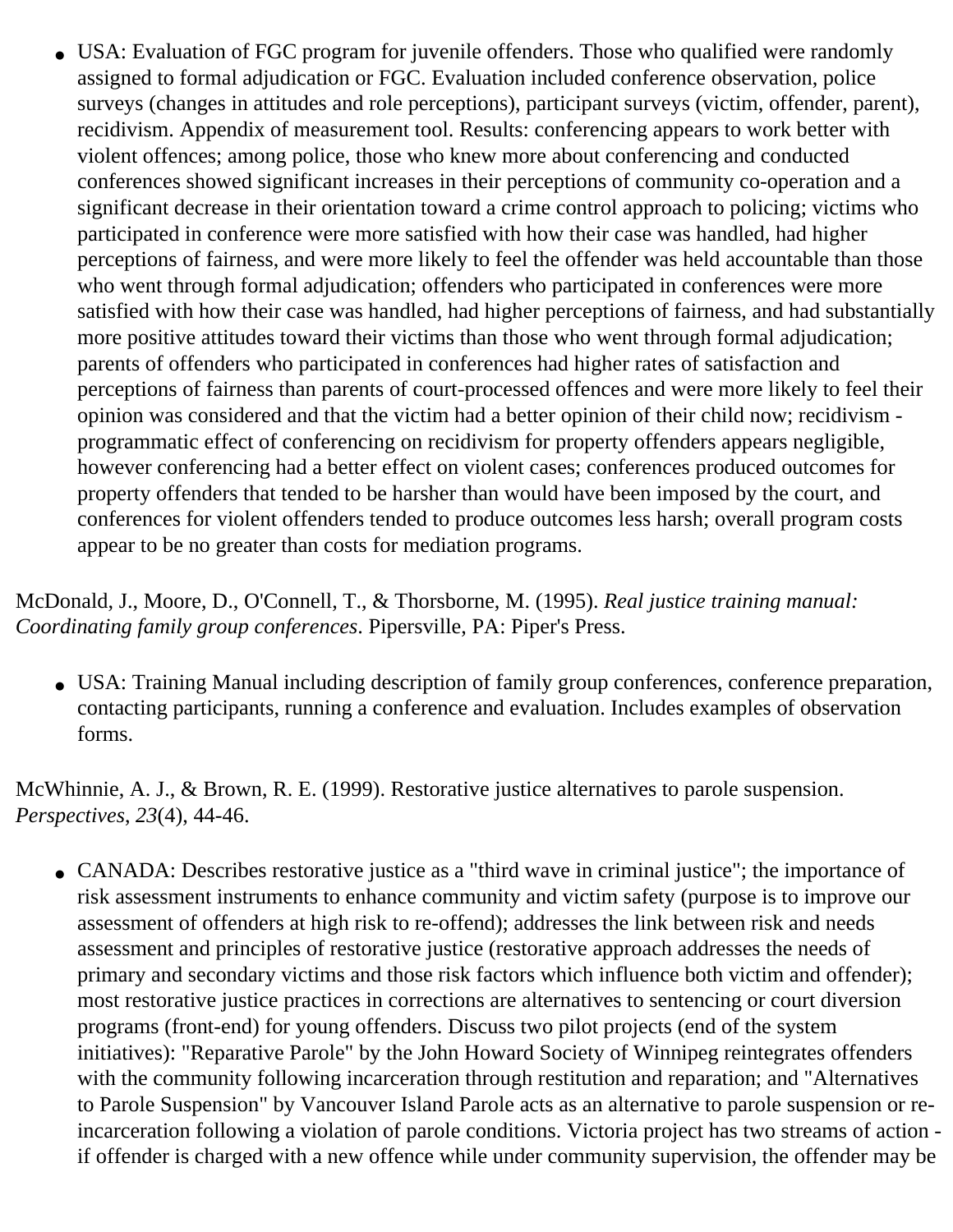dealt with by a Reparative Board; if the offender is thought to be at high risk for re-offending or for violating a condition of release, the offender may attend a Community Group Conference. Victoria project is directed by a Restorative Justice Co-ordinator and the Community Group Conference is facilitated by a trained community volunteer. Goals of Reparative Board and the Community Group Conference are to allow all participants to express their feelings about the impact of the offender's behaviour and to involve all participants in the development of a plan which addresses the harm done, victim justice, and offender accountability (intended for victim safety and offender reintegration). The project does not imply that re-incarceration is not an option. Three challenging questions of a restorative justice model in the context of a formal justice system (Zehr, 1995); additional challenges include involvement of the community (requires voluntary participation and independence from formal justice system); project critiqued as not restorative in nature (the danger that a traditional justice system (i.e., CSC) will direct restorative justice principles thereby losing the sense of community); are justice professionals and community members able to work together in a traditional and institutionalized parole setting?. The Victoria project has the potential to value healing and reintegration rather than punishment and retribution.

Mennonite Central Committee (1994*). Reconciliation between victims and imprisoned offenders: Program models and issues*. United States: Office on Crime and Justice: Mennonite Central Committee.

• USA: Overview of victim-offender reconciliation programs (i.e., community programs, jail and prison programs). Program models and description (i.e., Restorative Justice Project, Genesee Justice, Victim/Offender Workshop, Victims and Offenders in Conciliation, Victim/Offender Reconciliation Group, Face to Face, Victim-Offender Reconciliation Program, Pre Release Mediation Program, Victim Offender Mediation Pilot Project). Critical issues in developing a victim-offender mediation in a penal setting (i.e., getting started, gaining entry to prison facilities, vagaries of prison schedules, fears and doubts, clarity and openness of purpose, conflicting purposes, counselling and preparing victims and offenders, gender, feedback and evaluation, successful outcomes, and acceptance). Summary of references focusing on punishment and reparative justice, victimization, victim-offender reconciliation, and jail and prison-based victimoffender mediation. Lists resource centres in Canada and the United States.

Miller-Ashton, J., & Harris, S. (1999). Restorative justice: Rethinking our responses to serious crime. *Perspectives*, *23*(4), 40-43.

• CANADA: One of the challenges facing restorative justice is whether such processes should be used in cases of serious or violent crime. CSC is examining the use of restorative justice with incarcerated and conditionally released offenders. Canada's programs: Victim-Offender Mediation Program by the Fraser Valley Community Justice Initiative in B.C. focusing exclusively on serious crime, sentencing circles by the Kwanlin Dun First Nations in Yukon and the Hollow Water First Nations in Manitoba, and the Restorative Resolutions Program by the John Howard Society in Manitoba involving prison-bound offenders during the pre-sentence stage. Other developments: federal/provincial/territorial working group on restorative justice, the Church Council on Justice and Corrections' compendium entitled "Satisfying Justice", the 1st National Symposium on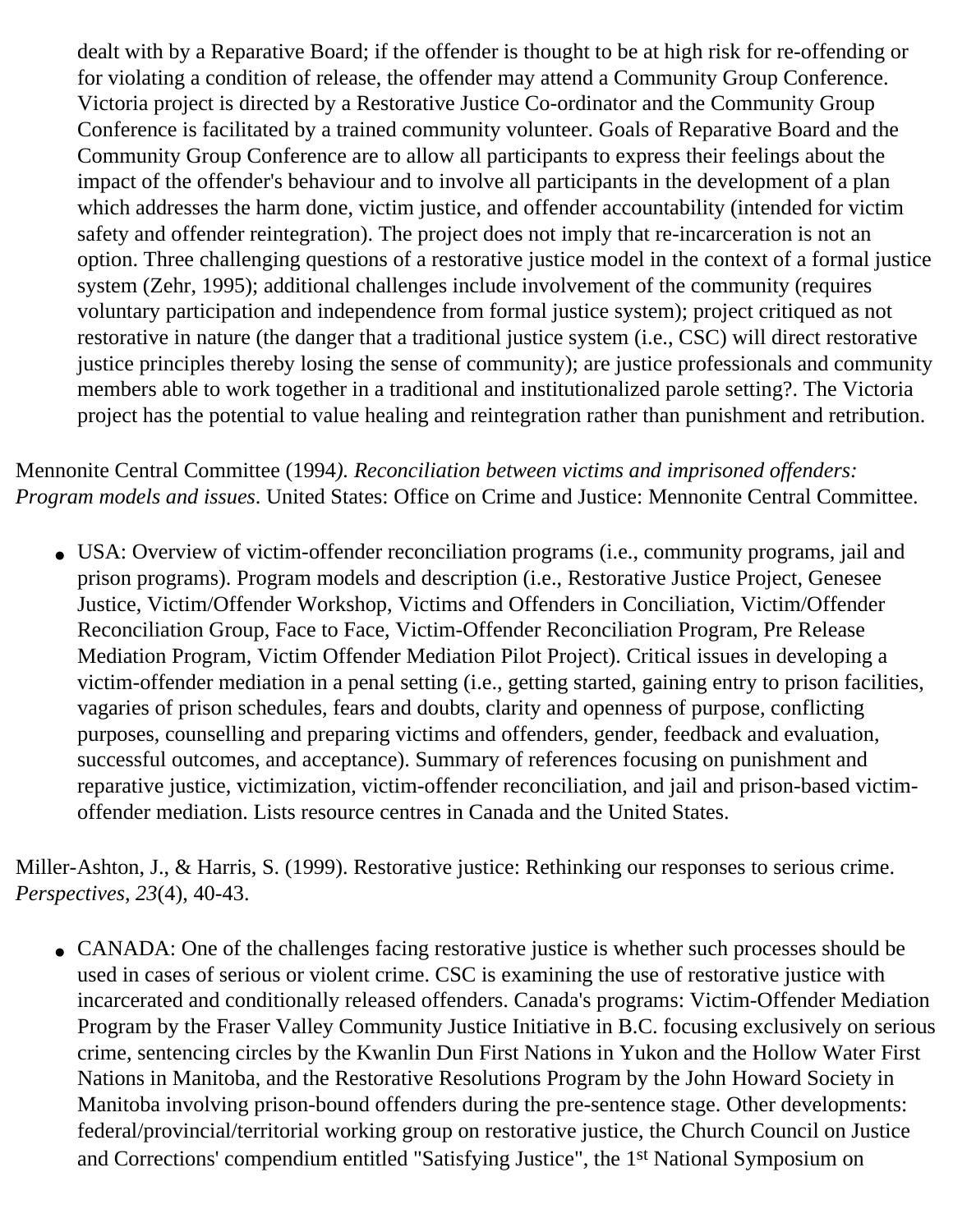restorative justice called "Achieving Satisfying Justice" in Vancouver. CSC initiatives: Chaplains, Community-Government Task Force on FSW, Healing Lodges, staff and offender mediation, Restorative Justice and Dispute Resolution Unit, Framework Paper on Restorative Justice, Restorative Community Reintegration, Circles of Support and Accountability, Collaborative Justice Project, and National Steering Committee on Restorative Justice and Dispute Resolution. Lessons for restorative justice, community corrections, and serious crime: restorative justice can be an important step in the healing process, restorative justice has a place in the correctional process for serious crimes, preparation and follow-up are important and timeframes cannot be rushed, pay attention to those who raise cautions and concerns about restorative justice, restorative justice programs are best when they involve community participation and ownership, programs require evaluation methods beyond recidivism and suspension rates, and restorative justice principles offer lessons to our own lives.

Moore, D. B., & O'Connell, T. (1994). Family conferencing in Wagga Wagga: A communitarian model of justice. In C. Alder & J. Wundersitz (eds.) *Family conferencing and juvenile justice: The way forward or misplaced optimism?* (pp. 45-86). Canberra, AU: Australian Institute of Criminology.

• AUSTRALIA: Describes FGC in Wagga Wagga (differences from New Zealand model - police as facilitators), including its origins and theories relating to offending behaviour. Braithwaite's theory of reintegrative shaming best describes how conferencing works. Discusses criticisms of conferencing: net-widening (but people come to the attention of the police in the same way they did with old scheme - net of state control isn't being widened); police might spend their time engaged in other activities (but this fits with police role); police are taking the role of social workers (but scheme doesn't change police role); informal responses may deprive offenders of important rights (but have option of not participating). The paper discusses a couple of small evaluations conducted to date. For instance, Dymond et al. (1992) interviewed a sample of 80 cases and concluded that those involved in conferences found them to be positive, effective and an appropriate way of dealing with the first offence committed by a juvenile. What is required is a long-term research project comparing the outcome of conferences in different patrols, using random assignment and large samples (being planned).

Morris, A., & Maxwell, G. (1998). Restorative justice in New Zealand: Family group conferences as a case study. *Western Criminology Review*, *1*(1), 1-18.

• NEW ZEALAND: Outlines principles underlying the introduction of family group conferences and describes their role in New Zealand's youth justice system. Results: victims are willing and able to participate in restorative justice processes; a significant proportion of victims felt positively toward the process and were satisfied with the outcomes; offenders were held accountable; reconviction rates were no worse and may be better than court-based samples; and factors in restorative justice processes may be linked to a lower probability of reconviction.

Morris, A., & Maxwell, G. M. (1993). Juvenile justice in New Zealand: A new paradigm. *Australian and New Zealand Journal of Criminology*, *26*, 72-90.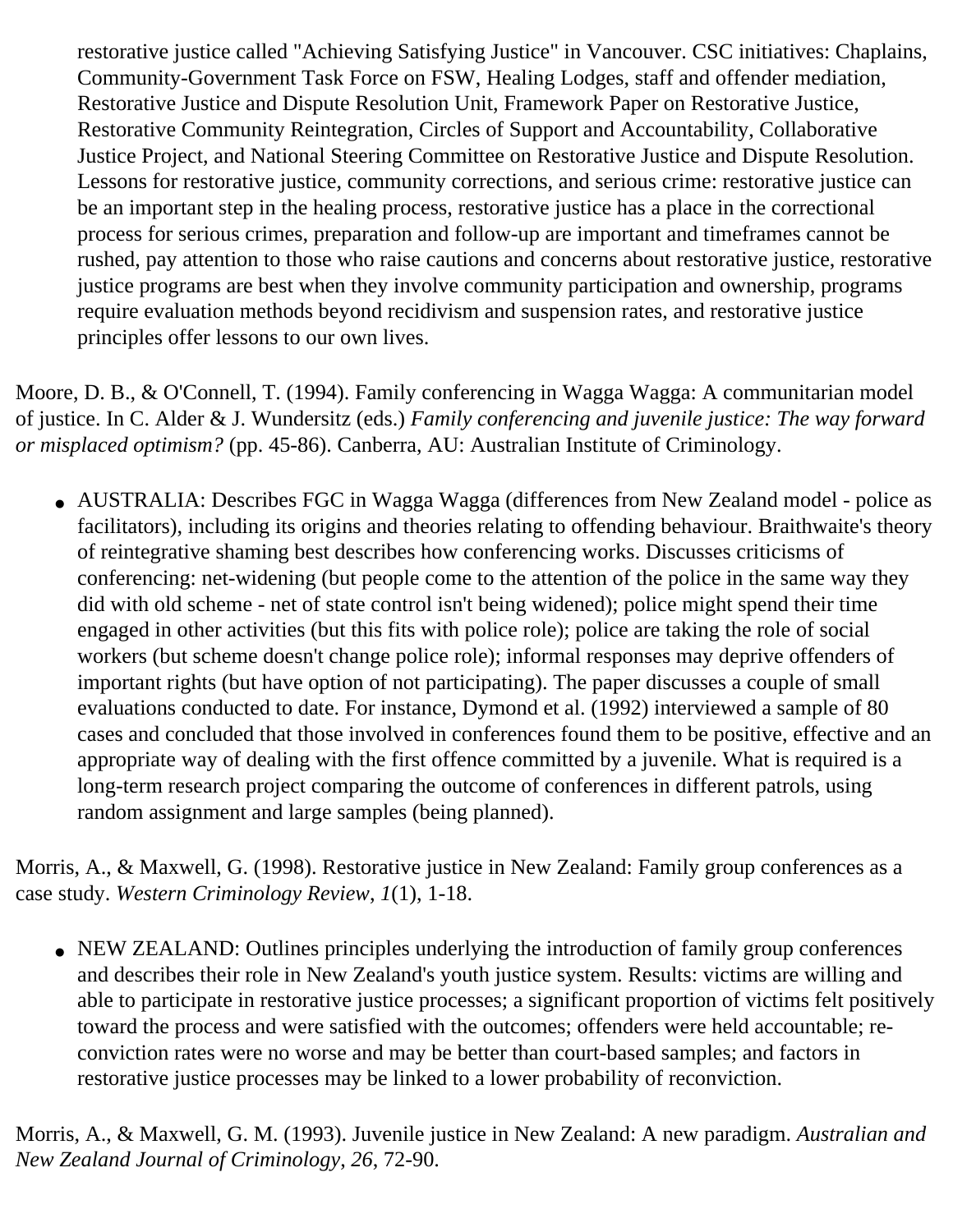• NEW ZEALAND: Describes system of juvenile justice adopted in NZ under the *Children, Young Persons and Their Families Act* (1989) which stresses integration of western and indigenous approach, empowerment of families and young people, involvement of victims, and group consensus decision-making. Principal mechanism used is Family Group Conference - describes process. Evaluation: FGC has succeeded in diverting the majority of young offenders from courts and institutions; families (including extended) participate in the process and are taking responsibility for their children in most instances; greater acknowledgement in some instances of alternative methods of resolution through the use of traditional processes has occurred. Concerns: professionals taking over and distorting and destroying the FGC process; families being susceptible to this by being denied necessary information on the process and possibilities; lack of resources and support services which can undermine family decisions.

Native Counselling Services of Alberta. (1996). *Youth Justice Committee manual*. Unpublished report. Edmonton, AB: Author.

• CANADA: Manual is based on the experiences of NCSA staff, Youth Justice Committee members, and criminal justice personnel involved with the Youth Justice Committees (YJC's) or Sentencing Panels. Purpose of YJC's - increase community involvement, assist judges to make appropriate sentences, and increase community harmony through healing. History of YJC's in Alberta began in 1990 in Fort Chipewyan. YJC's are mandated under Section 69 of the Young Offender's Act and the guidelines for their formation are developed by the Alberta Department of Justice. There are four models of YJC's currently in operation: the "basic" model, alternative measures, the elders' court model, and the sentencing circle model. Criteria for offender eligibility depends on each individual committee - cases have included first time, second, and repeat offenders; minor and serious offences; provincial statutes; and band by-law violations. Sentencing options include: probation, fines, restitution orders, community service orders, referrals to treatment centres, open and closed custody, and other innovative sentences. Describes the different roles of the Advisory (Steering) Committee Members, chairman of the YJC, sentencing panel members, police, courtworkers, prosecutor, defence counsel, victim, parents, judge, and probation officer. Nine steps in setting up a YJC: find knowledgeable facilitator; meet with community leaders and elders, judge, police, agencies and other community resources; recruit youth justice committee members; call community meeting; ensure committee knows what it is doing; and get a department of justice designation. Most successful committees are those initiated by concerned community members; the committee must meet the needs of the individual community; and the structure and operation of the committee vary widely depending on each community.

New Zealand Ministry of Justice (1998). *Restorative justice: The public submissions*. Wellington, NZ: Author.

• NEW ZEALAND: Overview of public's response to a discussion paper released by the Ministry of Justice in 1995. One hundred and thirteen public submissions were received from justice-related interest groups, churches, Maori and Pacific peoples, victim and women groups, business and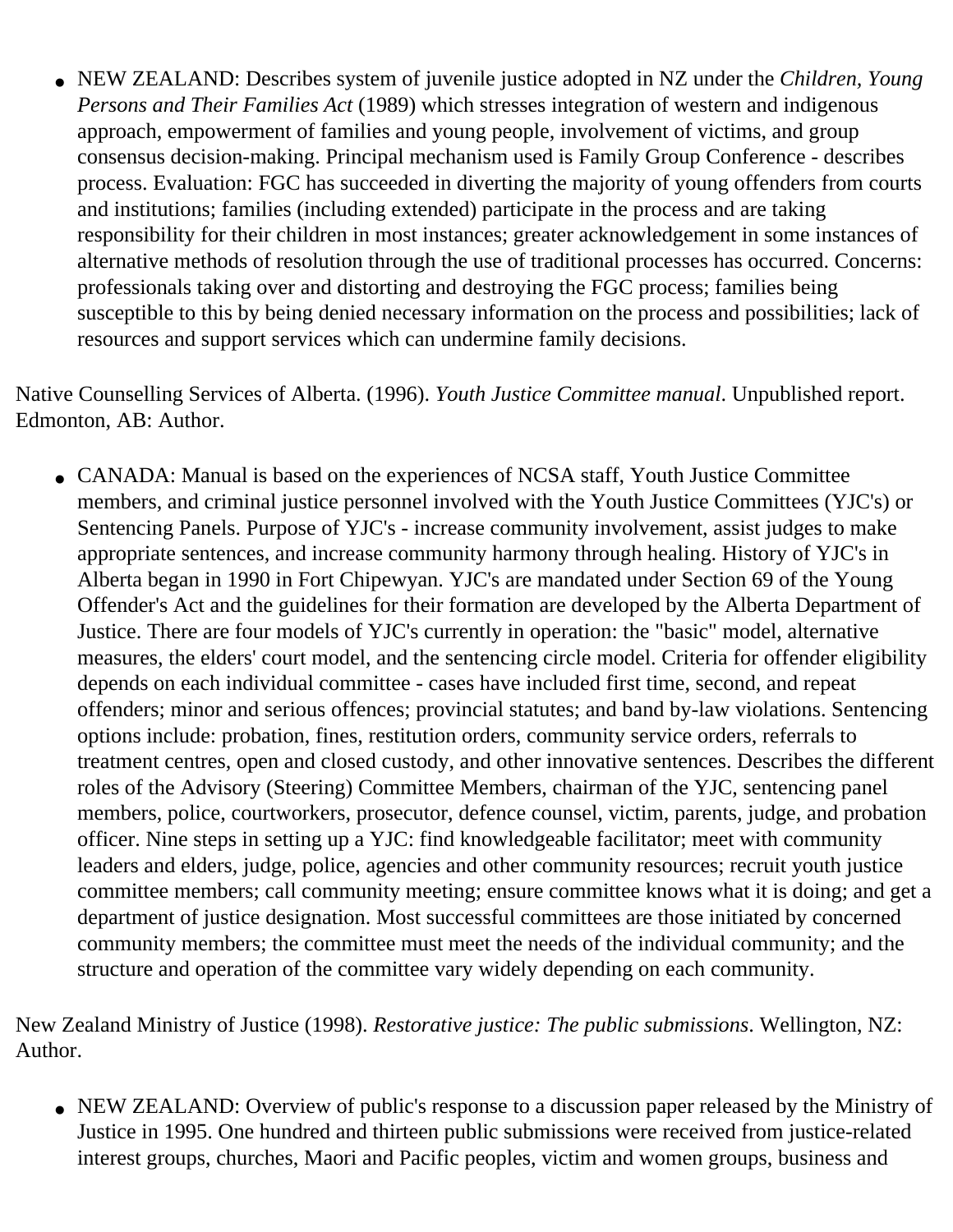community interests, government agencies, and the judiciary and legal professions. Overall, submissions were supportive of restorative justice but ranged from highly supportive to highly critical. Some key themes: views of the existing system; definitions of restorative justice; societal factors affecting restorative justice; can restorative justice work in today's society; compatibility with the existing justice system; should restorative justice aim to replace the current system; will restorative justice improve the current system; consent of parties; role of community and volunteers; availability of research; the need for caution; funding and training; and pubic education and information. Cultural issues of Maori and Pacific peoples and views of victim advocacy organizations are briefly discussed. Some specific issues: purchase priorities for government, objectives of restorative programs, parallel or integrated restorative programs, stages of intervention, type of approach, type of case to be dealt with, referral of cases, co-ordination and delivery of programs, status of mediated agreements, monitoring of mediated agreements, and legislation.

New Zealand Ministry of Justice (1995). *Restorative justice: A discussion paper*. Wellington, NZ: Author.

• NEW ZEALAND: Purpose of paper is to provide advice on the main options and implications of a restorative justice system for adult offenders in New Zealand and to provide an opportunity for interest groups to participate and contribute in the consultation process. Restorative justice in the context of the sentencing process and restorative justice from cultural perspectives have not been explored in detail. Defines restorative justice, common features, practical operation, and central principles. Describes some international programs. Identifies the key differences between a traditional and restorative system (i.e., guilt, emotion, process, and relationships). The system of family group conferences in the youth justice system in New Zealand is described although its design and operation may not always possess a restorative focus. Explains how and to what extent components of the criminal justice system which are restorative in nature are currently being applied to adults. Public attitudes toward restorative justice is reported through the Ministry's research on public opinion on restorative justice in general and on public feedback on specific elements of restorative justice; other studies of public attitudes toward reparation and restoration are included. Examines some of the benefits and risks of restorative justice programs to assess their efficacy (i.e., the direct involvement of parties, community and family relationships, cultural relevance, impact on conviction and sentencing, re-offending rates, net-widening, private interest vs. public interest, savings and costs). Includes research results from programs in the USA and the UK. Discusses options identified for the New Zealand system including the framework for development, stages of intervention, the type of approach, the type of cases, delivery issues, the status and monitoring of agreements, and legislation.

Nuffield, J. (1997). *Diversion programs for adults.* User Report 1997-05. Ottawa, ON: Solicitor General of Canada.

• CANADA: Review of evaluated programs to divert adult offenders. Little rigorous evaluations on adults (i.e., no comparison or control groups, no discussion of outcomes, mainly descriptions of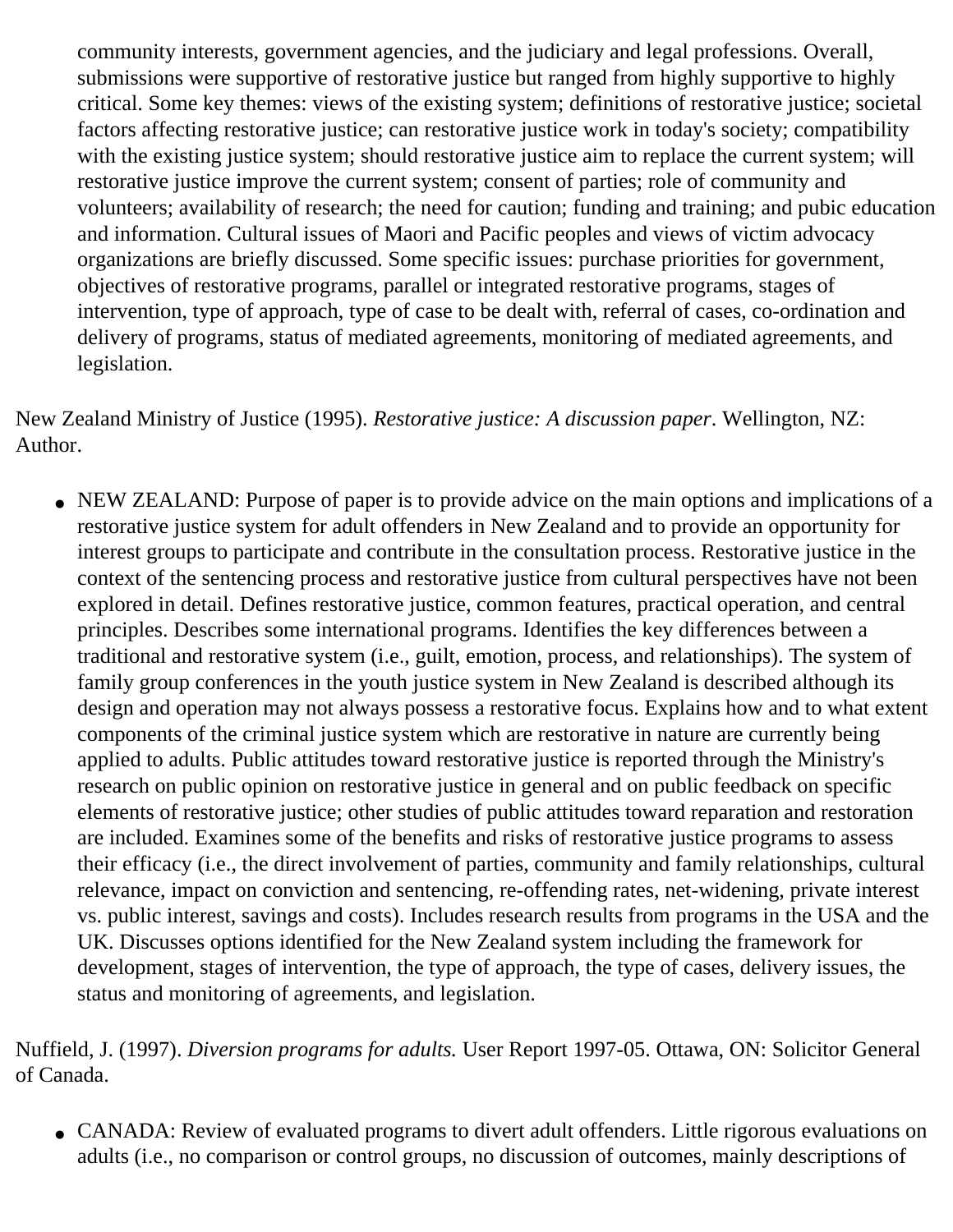the process). Evaluation findings on adult programs are similar to findings on juveniles. Formalizing the discretion to divert cases creates net widening (i.e., offenders would not have been prosecuted or convicted if proceeded through traditional system). Diversion programs are used for first time young offenders accused of minor offences. Cases that may be more difficult to prove in court are more likely to be diverted (i.e., mentally disordered offenders - limited capacity of justice system to deal with their treatment, control, and safety). Prison bound offenders may face a more severe penalty than if no community plan had been presented to the judge. Some evidence that diversion at the sentencing stage may beneficially impact on offenders' likelihood of being sentenced to the community. "Programmatic" diversion programs may not be suited to a large proportion of clients, may not be well implemented, and may fail to make a difference. Studies comparing the recidivism of diverted cases to control groups have found no significant differences. Literature does not support that diversion programs reduce justice system costs (i.e., diversion programs affect only a small number of cases and make the same number of court appearances). International studies suggest that unemployment and public opinion affect differences in imprisonment rates rather than crime rates; international suggestions for alternative options for diverting offenders include day fines, prosecutorial fines, judicial waiver of prosecution, probation subsidy, minimum sentences to imprisonment, criminal policy and incarcerated populations.

Nuffield, J. (1997). *Evaluation of the adult victim-offender program: Saskatoon community mediation services*. Prepared for Saskatchewan Justice.

• CANADA: Process review of the VOM program - comparison of recidivism rates among those who completed mediation and two control groups (referred but didn't enter into mediation; matched sample from another city). Offences referred: many minor; many involved mutual provocation by victim and accused; most common case was assault. Accused characteristics: in about one-half of cases the victim and accused were acquainted or related; about one-third of accused were women (high). Characteristics of mediated cases: accused who went to mediation were more likely to have priors than those who went to court. Mediation agreements: all 115 mediation agreements were fulfilled. Effects for victims: more likely to receive restitution than those who went to court; more likely to feel heard and have their fears alleviated. Effects for accused: recidivism rate among mediated accused was slightly higher than among the control group (not statistically significant). Effects for communities: mediation alone can't be expected to turn communities into coherent force for conflict resolution; addressing offender and community needs would require clearly established objectives regarding offender rehabilitation and community reintegration and community infrastructure to support it. Crown perceptions: strong support for program. Unintended side-effects: little net-widening, but potential for VOM to become dominated by cost-savings considerations, to become isolated and to remain an add-on rather than a fully integrated component of the justice system.

Nugent, W., & Paddock, J. (1996). Evaluating the effects of a victim-offender reconciliation program on reoffense. *Research on Social Work Practice*, *6*(2), 155-178.

• USA: Three fundamental goals of victim-offender reconciliation: victim empowerment via direct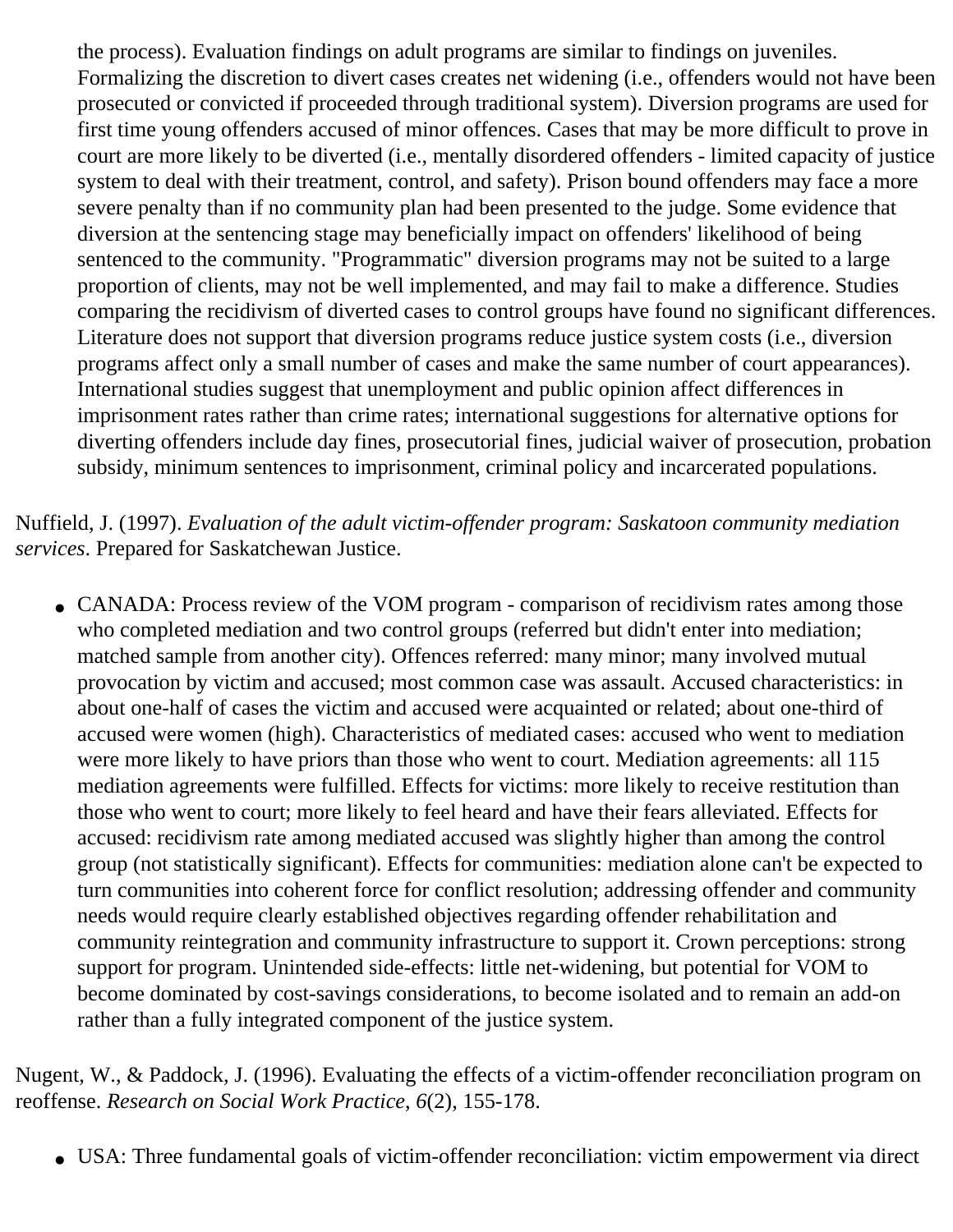contact, impacting on offenders via an emotional element, compensating victims via restitution. Little research available which examines process or outcome (i.e., relationship between participation in a VORP program and subsequent offence). Studies report high levels of victim satisfaction (Sikora & Doll, 1994), enhanced perceptions of fairness (Coates & Gehm, 1989; Umbreit, 1990), and reduction in fear of victimization (Umbreit & Coates, 1992). Re-offence rates for restitution cases lower than re-offence rates for non-restitution cases (Cannon & Stanford, 1981) and lower than re-offence rates for probation cases (Hofford, 1981). Results from six US locations revealed that participation in restitution programs led to a statistically significant reduction in offence rates compared to probation and incarceration (Ervin & Schneider, 1990; Schneider, 1990). The present study (1989-92) investigated the relationship between participation in the Anderson County VORP program and subsequent re-offence after controlling for a number of variables related to antisocial behaviour. Recidivism rates of those involved in the program were compared with re-offence rates of a sample of offenders (matched on type of crime and admission of guilt) who were processed through traditional proceedings; a second random sample was used for cross-validation analysis. Three purposes of study: identify characteristics of child and adolescent offenders, to identify characteristics of offenders related to subsequent re-offence, and to test the hypothesis that children and adolescent participating in the VORP program will reoffend at a lower rate than those treated in the traditional criminal justice system. Data collected from existing case records. Original sample results indicate that the relationship between probability of re-offending and type of treatment (VORP or traditional justice system) appears to depend on number of siblings and hence family size. Cross validation results confirm the relationship found in the original sample. Full sample results indicate that those in a non-VORP program had higher re-offence rates compared to those in the VORP program (re-offence frequency continues to be conditional on family size). Child and adolescent characteristic variables related to probability of re-offence include number of prior offences, family structure, and education. Results from the VORP group suggest the possibility that participation in the program may have had an effect that negated the effect of larger family size on probability of antisocial behaviour. Study limitations: does not support any claims of causality, random assignment not used, uncontrolled variables, results could be artifacts of the effects of uncontrolled variables, unreliability of the re-offence information in records, generalizability of results from the sample studied, and possibility of spurious results.

O'Connell, T. (2000). *Restorative justice for police: Foundations for change*. Paper presented at the Tenth United Nations Conference on the Prevention of Crime and the Treatment of Offenders (April 10-18).

• INTERNATIONAL: Compares various criminal justice approaches to offending: retribution, restorative justice, incapacitation and rehabilitation. The Wagga Wagga model is described (i.e., facilitator training, confidentiality, privacy, the rights and legal safeguards for offenders). Suggestions are made for selecting appropriate conference pilot areas, planning, development, education, training, implementation, monitoring and evaluation. Recommends that each jurisdiction must examine its activities for at least 2 years prior to commencing the pilot program; each jurisdiction should provide a report to management; combine all reports to establish a clear benchmark to measure the pilot outcomes against; and employ different evaluation techniques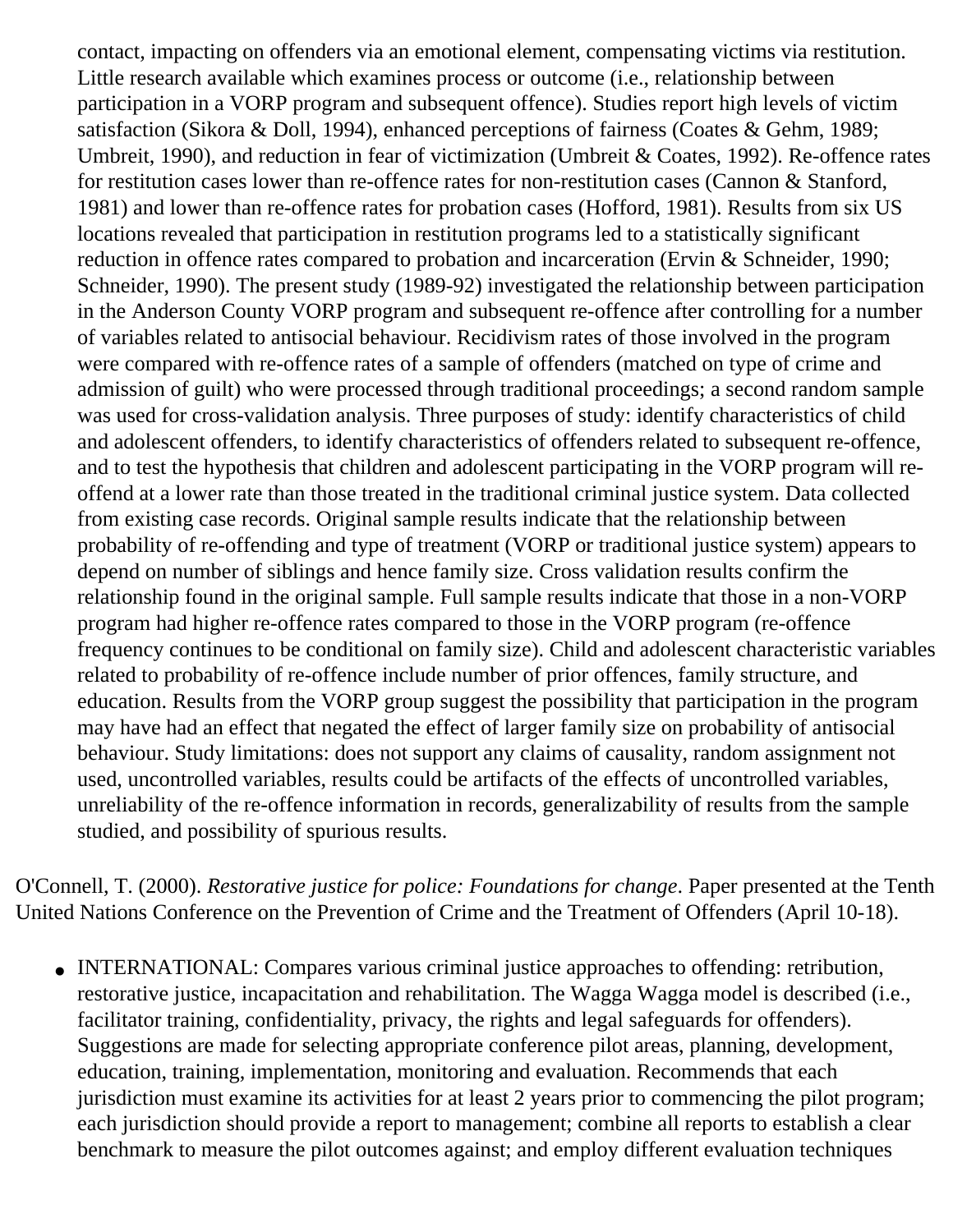simultaneously to scientifically validate the effectiveness of conferencing. Describes school conference model, police conference model, and effective offender screening methods.

O'Donnell, M. (1993). Mediation within Aboriginal communities: Issues and challenges. In S. McKillop (ed.) *Aboriginal justice issues: Proceedings of a conference held 23-25 June 1992*. Canberra, AU: Australian Institute of Criminology Conference Proceedings No. 21.

• AUSTRALIA: Describes Community Justice Program (CJP) of AG Queensland to provide dispute resolution service. In two years, 450 mediation sessions, with settlement in 85%. CJP piloted several projects: Crime Reparation Program (voluntary opportunity after conviction and before sentencing for adult and juvenile offenders for victim-offender mediation); Police Complaints Mediation Initiative (mediation in complaints of a minor nature against police and other officials). Describes development of a mediation service for Aboriginal communities (including visiting expert dispute resolution service to communities; training Aboriginal and Torres Strait Islander people in dispute resolution skills). Key issues: voluntary participation (may decide to make compulsory); confidentiality (disputes in Aboriginal communities may be public); neutrality of mediator (may not be possible in Aboriginal communities); domestic violence (may use dispute resolution in Aboriginal communities - but need to be incorporate safeguards).

Paiement, R. (1996). *An exploratory study of youth justice committees*. Report No. TR1996-8. Ottawa, ON: Department of Justice Canada.

• CANADA: Exploratory review of YJCs across Canada. Outlines rationale for YJCs, overview of YJCs in operation, in-depth description of 5 YJCs, further research and policy development.

Palk, G., Hayes, H., & Prenzler, T. (1998). Restorative justice and community conferencing: Summary of findings from a pilot study. *Current Issues in Criminal Justice*, *10*(2), 138-155.

• AUSTRALIA: The Queensland Department of Justice initiated an evaluation of its community conferencing pilot program in 3 jurisdictions. Post-surveys and follow-up interviews with program participants (young persons, victims, and parents) on the effectiveness of conference administration, service delivery, and program outcomes. Additional data included interviews with program stakeholders, and cautioning, arrest and court appearance data. A summary of the restorative justice literature and the theoretical basis of alternative responses to crime. Reviews overseas and domestic programs. Description of Queensland's *Juvenile Justice Act* (1992). Discusses the lack of empirical evidence regarding the effects of restorative initiatives. Initial survey results report high levels of satisfaction and fairness with the conference and agreements across initial and follow-up groups according to the 3 respondent groups. Examines the results of the conference outcomes including agreements, re-offending, and court appearances across two pilot sites.

Palk, G., Pollard, G., & Johnson, L. (1998). *Community conferencing in Queensland*. Queensland: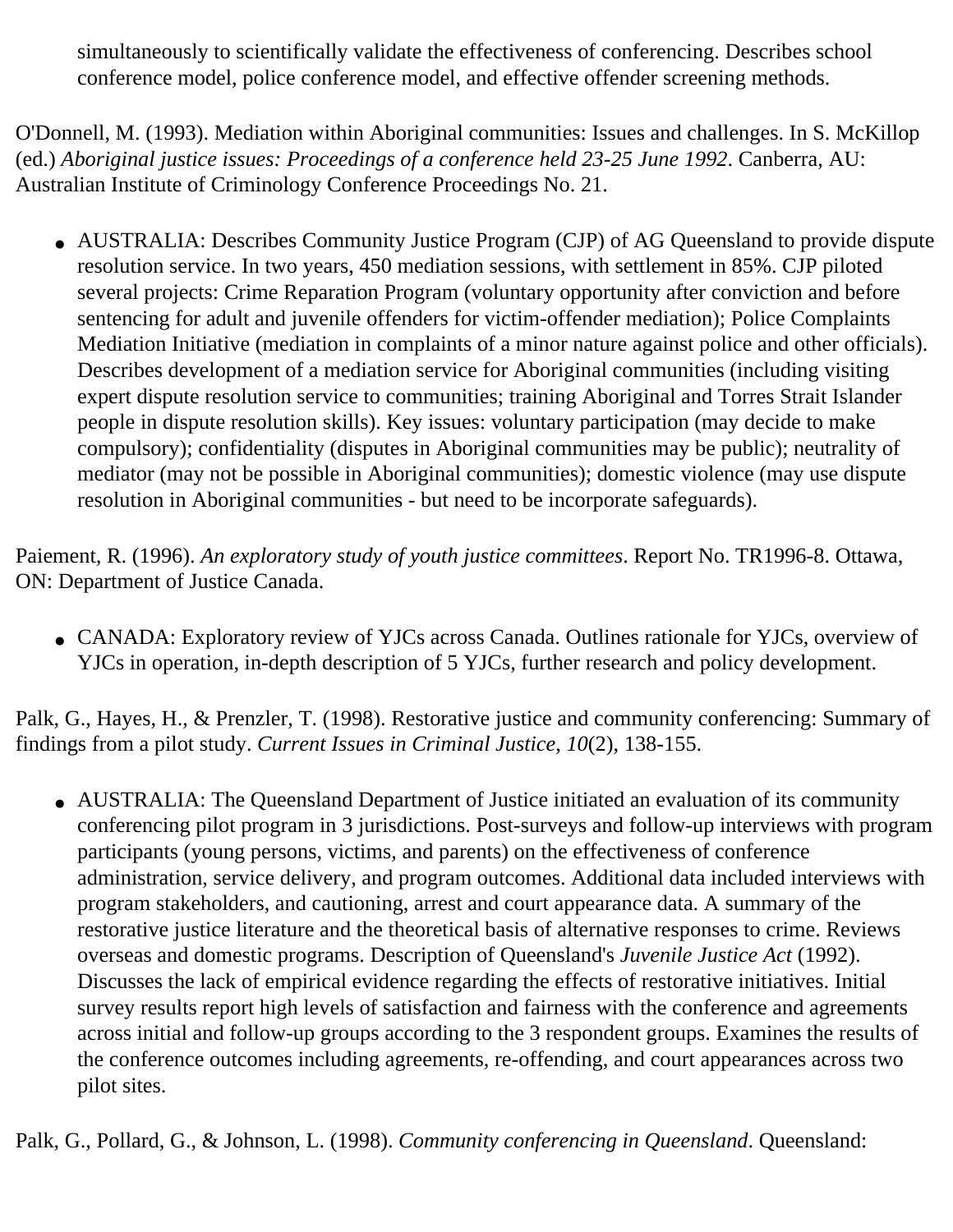Juvenile Justice Program, Department of Families, Youth and Community Care.

• AUSTRALIA: Describes 3 pilot conferencing programs in Ipswich, Logan City and Palm Island. Review of the evaluation frameworks and key outcomes. Evaluation goals are to evaluate alternative models of service delivery; provide information for review of legislation; develop efficient referral mechanisms; assess operational impact on stakeholders; evaluate common criticisms; and assess use of volunteer convenors. Results: young offenders (100%), victims (73%) and parents (91%) believed that the conference helped young offenders make up for the offence; young offenders (100%), victims (92%) and parents (99%) believed that the conference helped the offender understand the impact of the offence; and satisfaction with agreements was also very high. With respect to reintegration, 93% of the young people said they felt that their support people really did care about them in the conference; 94% of parents indicated that the conference provided them with the opportunity to demonstrate to their young person that they cared about them. Some attempts were also made to measure recidivism through self-reporting but the usefulness of these results is uncertain. As part of the final evaluation, a police criminal history check was completed on those offenders who had attended a conference. Of 101 young people, 7 had re-offended.

Pennell, J., & Burford, G. (1998). *Family group decision making: Communities stopping family violence. Questions and Answers*. Ottawa, ON: Health Canada, National Clearinghouse on Family Violence.

• CANADA: Community resource manual which describes family group decision making, who makes referrals and who should be referred, how a conference is organized, who should be invited, organizing the conference, what happens at a conference, what are the results, costs.

Pennell, J., & Burford, G. (1994). Widening the circle: Family group decision making. *Journal of Child and Youth Care*, *9*(1), 1-11.

• CANADA: Family group conference model is being tested by the Family Group Decision Making Project in 3 communities in Newfoundland and Labrador. Project is based on legislation in the Children, Young Persons and Their Families Act in New Zealand. The prevalence of family violence has been identified from movements such as women's and children's rights and from developments such as the Hughes Inquiry (1991). Aims and philosophy of project are outlined including the goals of trial implementation, statement of philosophy, and 4 project principles. Describes the practice of the Family Group Conference with four main stages. Project evaluation will determine whether implementation of the goals are achieved and whether the goals are effective in reducing family violence. Both qualitative and quantitative data collection and analysis on implementation and outcomes.

Polk, K. (1994). Family conferencing: Theoretical and evaluative questions. In C. Alder & J. Wundersitz (eds.) *Family conferencing and juvenile justice: The way forward or misplaced optimism?* (pp. 123-140). Canberra, AU: Australian Institute of Criminology.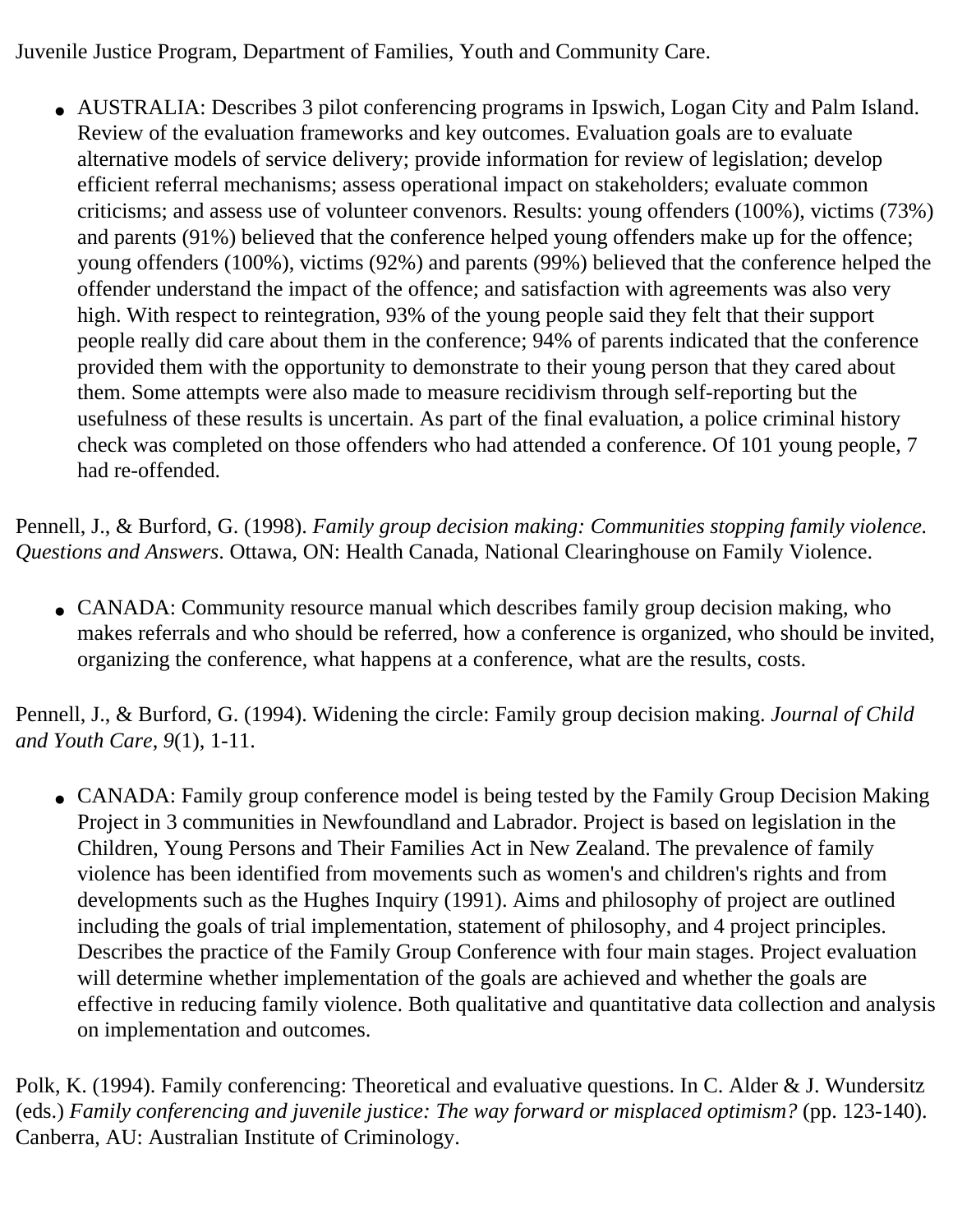• AUSTRALIA: Theoretical assessment of the theoretical component of the New Zealand and Wagga Wagga models of reintegration. Discusses several questions: institutional location - in both models, interventions are located within the juvenile justice system (no attempt to remove the offender from the control of juvenile justice); intervention focus - focus is in the individual offender and his/her family (no integrative or developmental strategy for dealing with youthful offenders). Also discusses evaluation of conferences/cautioning models: recidivism (have an obligation to assure that we are doing no harm at least); net-widening (obligation to ensure a careful evaluation to assess the individual and system consequences of the designed net-widening process); due process (question regarding the degree to which this model engages in routine practices which pose threats to fundamental due process rights).

Pranis, K., & Umbreit, M. (1992). *Public opinion research challenges perception of widespread public demand for harsher punishment.* Minneapolis, MN: Citizens Council.

• USA: In 1991, the University of Minnesota conducted a statewide survey of adult attitudes toward crime and punishment ( $N = 825$ ). Findings include: 80% favoured spending money on education, job training, and community programs rather than on prisons; 82% indicated an interest in participating in face-to-face meetings with offenders; 71% chose restitution as a sentence rather than jail time; and results were consistent across age, income, gender, race, and education level. Results indicate less vindictive attitudes toward offenders, greater public interest in restitution and prevention, low confidence in incarceration as a method to reduce crime, concern for public safety, and support for restorative justice. Previous public opinion research has found similar support for prevention strategies over an increased reliance on prisons.

Quinn, T. J.(1996, April). *The future and restorative community justice*. Presentation to the International Crime Prevention Practitioners Conference - Towards World Change, Vancouver, British Columbia.

• USA/CANADA: Public concern over crime and justice driven by the media which has led to an increase in incarceration rates. Public dissatisfaction will increase with growing demographic and caseload trends and fiscal constraints. Movement to deliver services closer to clients through the philosophy of restorative and/or community justice. History and re-emergence of restorative justice including a comparison table of retributive and restorative justice (Zehr). Public and pancultural views on restorative justice (restorative justice facilitates empathy of offenders and fairness for victims, many cultures/religions influence and support restorative approaches, and public support for community service and restitution programs if offenders are held accountable). Describes the general process of victim offender mediation in relation to the different stages in the justice system. Reviews the different victim-offender programs operating at the community, law enforcement, prosecution, court, corrections and victim stages (includes description of program, relevance of restorative principles, and research results).

Restorative Justice Consortium (2000). *Restorative justice from margins to mainstream*. London, UK: Restorative Justice Consortium, National Council for Social Concern.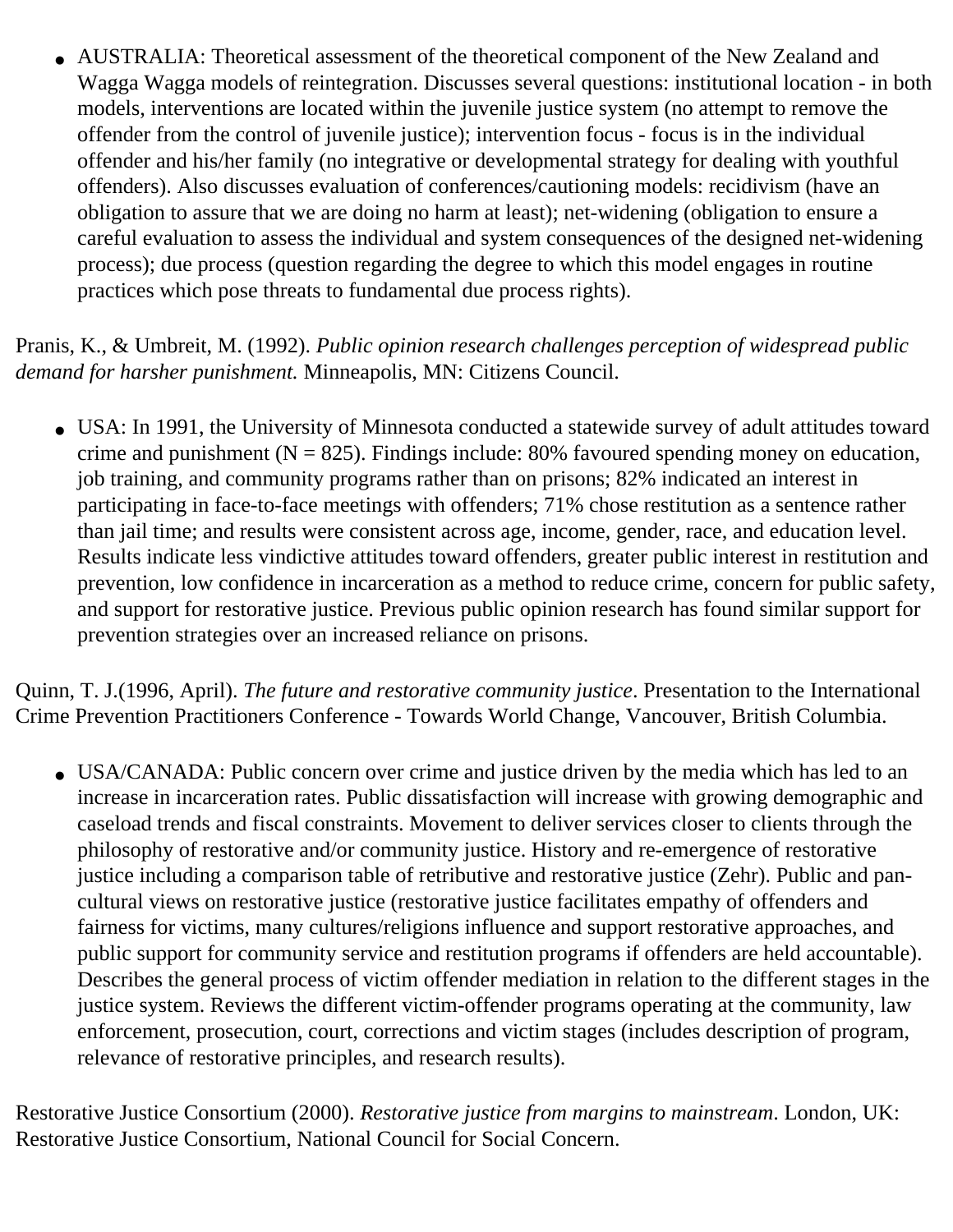• UK: Three types of restorative justice research: coal face research (program evaluation), brown field research (evaluation and analysis), green field research (research to reform the criminal justice system), blue skies research (testing of theories and connections between restorative justice and criminal justice). Nature of restorative justice includes the wider involvement of justice agencies and the community, a system wide approach (funding, standards, performance indicators, commitment to a fully restorative system), and solutions based on accountability rather than focusing on punishment. A need for public education of professionals, the general public, and community groups. Research and evaluation in relation to the development of restorative justice includes restorative justice as a system (beyond individual programs being added to the same system), action research (monitoring and feedback), and a balanced range of outcomes (recidivism, victim satisfaction, fairness, community impacts, family involvement, public perceptions, changes in attitude and perception of victim, effect on agencies). Research in relation to education includes dissemination of strategies (addresses concerns about performance, effective distribution of results, obtaining sufficient media interest), evaluative criteria (common database to ensure compatibility, consistency, to influence programs, to save time, and the importance of intermediate and common measures), and constancy (feedback by researcher to influence program procedures).

Richardson, G., & Galaway, B. (1995). *Evaluation of the restorative resolutions project of the John Howard Society of Manitoba*. Winnipeg, MB: Faculty of Social Work, University of Manitoba.

• CANADA: Restorative Resolutions (RR) project (began in 1993, 115 referrals in 18 months, 67 accepted into project) provides community-based alternatives to incarceration for eligible offenders. Evaluation included data from: case files, offenders and victims, restorative plans, project director, public, and Manitoba Probation Service risk and needs assessment tool. Findings: project is only accepting eligible offenders; plans developed for 84% of those accepted; project secures court approval for plan in 81% of cases; preliminary evidence shows that project is has high sentence completion rate and is helping offenders quickly reduce their needs and slowly their risk of re-offending; not enough interviews of victims yet; offenders are happy with plan and satisfied with RR staff but hesitant with regard about meeting victims and think time in prison is fair sentence. Public survey in Manitoba: citizens would strongly prefer spending money on education, job training, and community programs rather than prisons.

Roberts, J. V., & LaPrairie, C. (1996). Sentencing circles: Some unanswered questions. *Criminal Law Quarterly*, *39*, 69-83.

• CANADA: Examine utility of sentencing circles to non-Aboriginal culture (application in Aboriginal culture raises other issues that go beyond the scope of the paper). While extravagant claims have been made about Aboriginal sentencing circles in reducing recidivism and crime, supporting evidence is non-existent. Further, Aboriginal sentencing circles have had a negligible impact on the reduction of incarceration, and in fact, Aboriginal incarcerations significantly increased in Yukon and Saskatchewan between 1990 and 1995 despite the large number of circles that took place in these two regions. Argue that sentencing circles run counter to the 'Just Deserts' theory of punishment (where punishment is proportional to the seriousness of the offence) since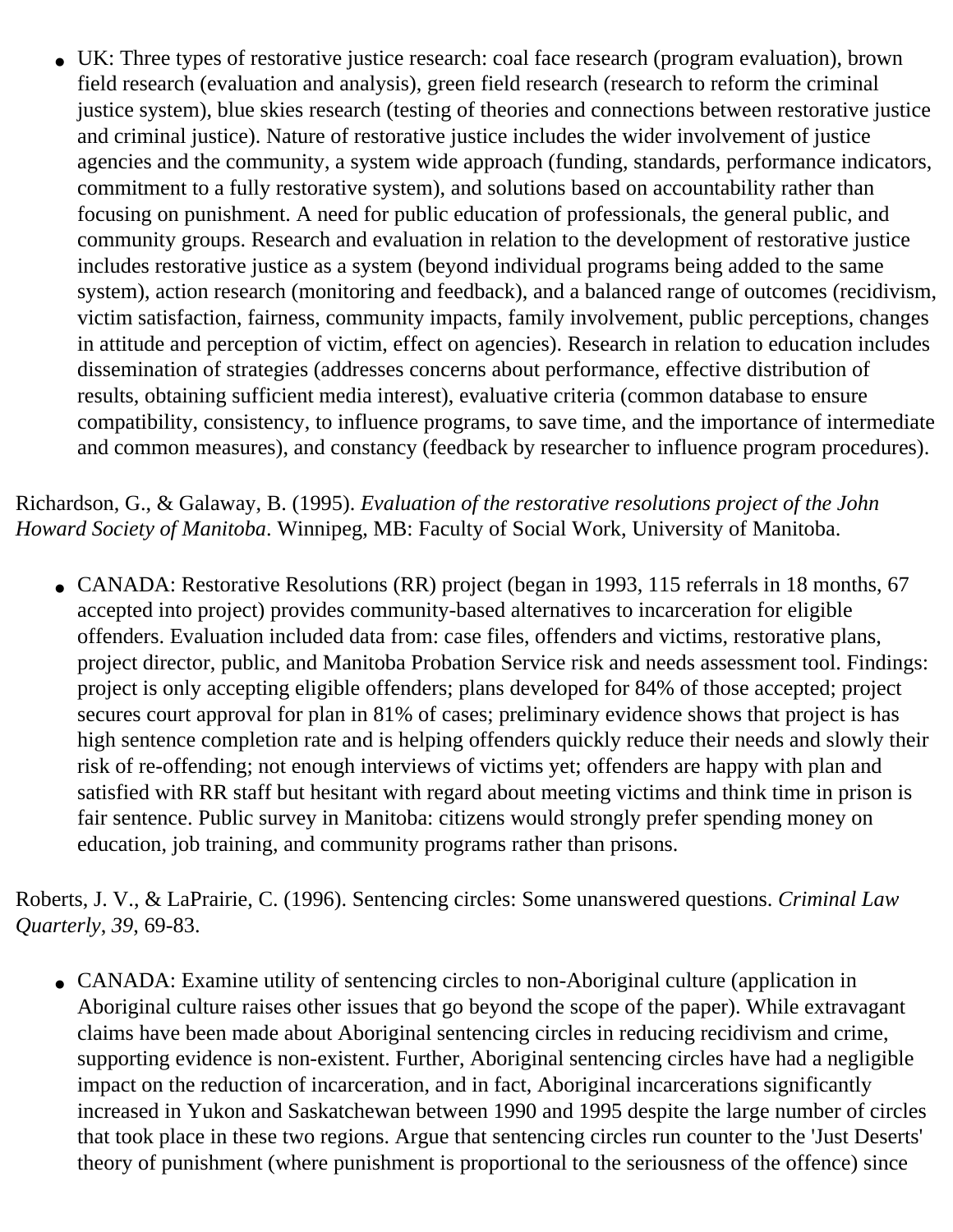individual circumstances are emphasized, a fact that raises many questions for equity, a basic principle of Canadian sentencing policy. Argue that sentencing circles, by representing a return to highly individualized sentences, could possibly be seen as a retrograde step. They call for rigorous examination of results to replace anecdotal evidence and extravagant claims (e.g., examine whether they reduce recidivism, prevent crime, reduce costs, advance interests of victims, and promote solidarity among community members).

Roberts, T. (1995*). Evaluation of the victim offender mediation project, Langley, British Columbia: Final report*. Ottawa, ON: Solicitor General of Canada.

• CANADA: An evaluation of the Victim Offender Mediation Program (VOMP) in Langley which operates for federal offenders and their victims in cases of sexual assault, rape, murder, and robbery. Methodology included: personal or telephone interviews with offenders, victims, and criminal justice officials; video analysis; quantitative analysis (case overview); and literature review. Referrals are victim (34%) or offender (66%) generated; victim and offender screening includes a file review and interview; 65% of all cases are screened out due to an inability to locate the victim, concerns about the offender, and victim unwillingness. Majority of accepted cases were sexual assault (46%). Therapy includes correspondence, videos, and face-to-face meetings with victim and offender; activities focus on apologies and remorse, offender rehabilitation, and the impact and consequences of the offence. Unanimous support for program from all victims and offenders based on four structural aspects: the reality of the experience, the flexibility of the program, program independence, and gender of staff and mediators. Twenty-one out of the 23 criminal justice respondents strongly supported the program; understanding of the program highest in institutions with a large sexual offender population and a significant number of VOMP cases. Internal accountability exercised through rigorous screening process, extensive activities, followups, flexibility, confidentiality, and neutrality/honesty. External accountability developed in consultation procedures during referral and screening. Criminal justice respondents divided about the source of funding for the program. Areas of future research: longer-term recidivism patterns; longer-term follow-up; exploration of events, programs, and timing associated with impacts; potential of VOMP at the sentence or pre-sentence stage; effect on participation on long-term offenders; and the role of subsequent face-to-face meetings.

Ross, R. (1996). *Return to the teachings: Exploring Aboriginal justice*. Toronto, ON: Penguin Books.

• CANADA: Describes his secondment with Aboriginal Justice Directorate (Justice Canada) meeting with Aboriginal communities across Canada.

Rowley, M. S. (1990). Recidivism of juvenile offenders in a diversion restitution program (compared to a matched group of offenders processed through court). In B. Galaway & J. Hudson (eds.) *Criminal justice, restitution and reconciliation* (pp. 217-225). Monsey, NY: Willow Tree Press Inc.

• USA: Six-year follow-up of 60 male young offenders diverted out of the traditional court system and a matched sample of those who went through court (post-hoc quasi-experimental design). The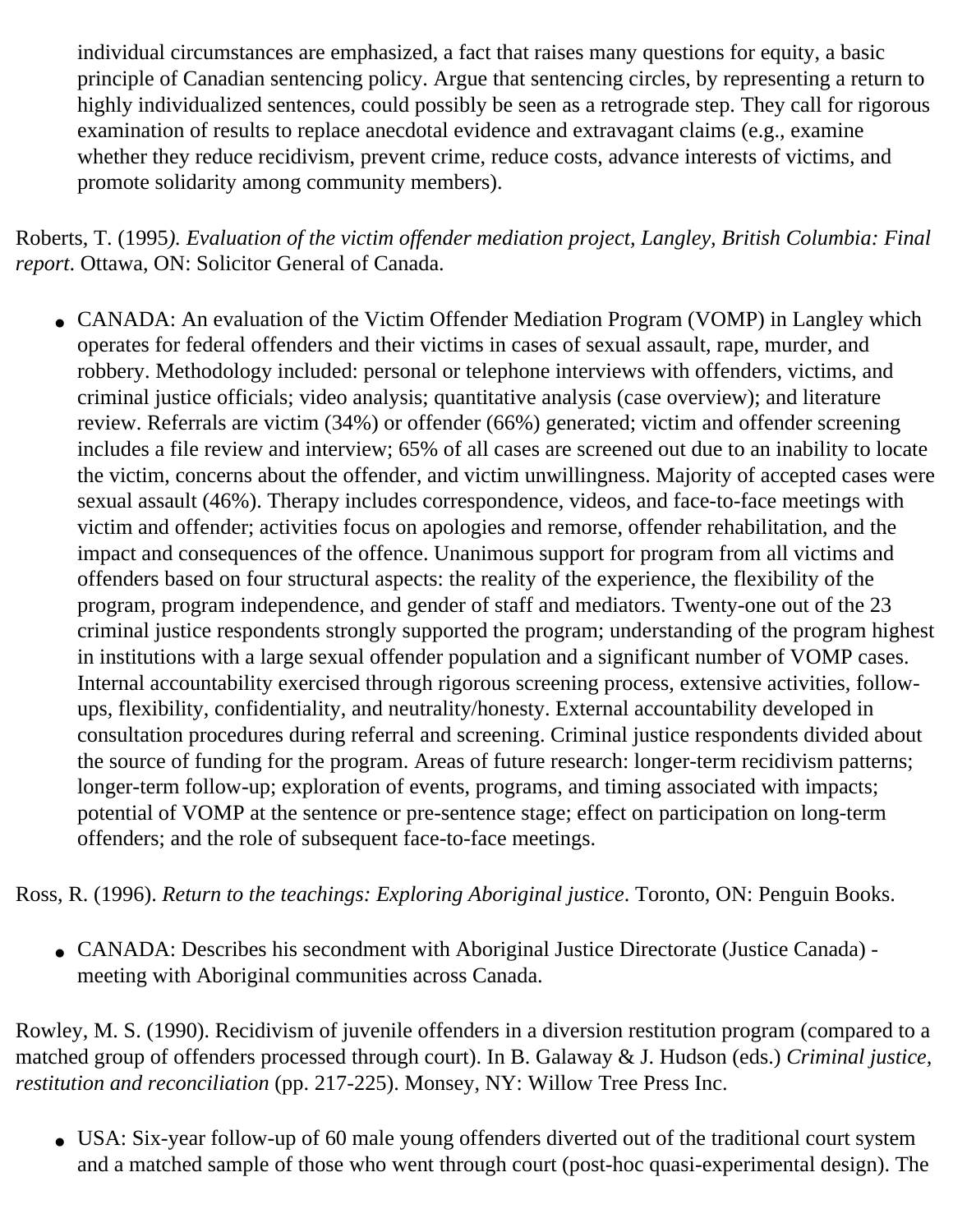diversion cohort clearly had more favourable long-term outcomes on both incidence and severity of re-offence.

Saskatoon Community Mediation Services, and The Mennonite Central Committee Ministry (1995, March). *Restorative justice: Four community models*. Presentation paper, Saskatoon, Saskatchewan.

• CANADA: Reports on a restorative justice conference held in Saskatoon in 1995. Purposes of the conference were "to listen to Aboriginal perspectives on restorative justice", to find out what interesting developments are occurring in different social contexts (Aboriginal, Australia, New Zealand, Japan), and examine issues in victim-offender mediation. Several Aboriginal presenters expressed skepticism about the mainstream society's responsiveness to restorative justice. One Aboriginal person argued that healing and an holistic approach are central to the Aboriginal perspective, while a women presenter contended that Aboriginal women are pivotal to developments in the Aboriginal community - "if you see any Aboriginal justice project that doesn't centrally involve the women, then you're not looking at real justice". Sentencing circles were discussed by several presenters and generally seen as representing a positive step and considerable improvement over existing mainstream justice practices. One judge contended that "if you involve the community ... you open up the possibility of forgiveness and reconciliation so people can get on with their lives. In small communities this is absolutely critical". The Australian and New Zealand versions of family conferencing were also discussed. Successes were noted, as were Aboriginal influences and the parallels with Canadian Aboriginal sentencing circles. The Japanese system of restorative justice was seen as similar in many ways (e.g., an emphasis on harmony, healing, and the local community) to Aboriginal justice initiatives.

Salem, R. (1996). Designing a reformatory conflict management and dispute resolution system through mediation. In B. Galaway & J. Hudson (eds.) *Restorative justice: International perspectives* (pp. 477 492). Monsey, NY: Criminal Justice Press.

• USA: In 1973, intervention was ensued by an outside mediator at the State Reformatory for Men at St. Cloud in response to a prison riot. Mediation process involved inmate delegates from different ethnic groups and prison staff and administration. Mediation humanized conflict, mitigated racial violence, recognized racial discrimination in the disciplinary process, and increased racial understanding among the parties. Other results included the creation of an Inmate-Staff Advisory Council, a formal investigation of racism and discrimination in all disciplinary actions and complaints, and development of a mini-prison plan. The lengthy process was fraught with delays in the beginning, tension during the meetings, and a lack of interest near the end. Eighteen months after the completion of mediation, no serious racial violence had occurred and there were fewer complaints about the disciplinary system and discrimination. Fifteen years later, there were still visible signs of the mediation agreement (i.e., canteen committee, Inmate-Staff Advisory Council, formal review of disciplinary actions, etc.). In the view of one African-American correctional officer, racial disparities in disciplinary actions had been substantially reduced, and racism was less severe and more subtle since the 1970s. Author notes that it may not be practical to attempt to replicate this mediation, however the communications techniques that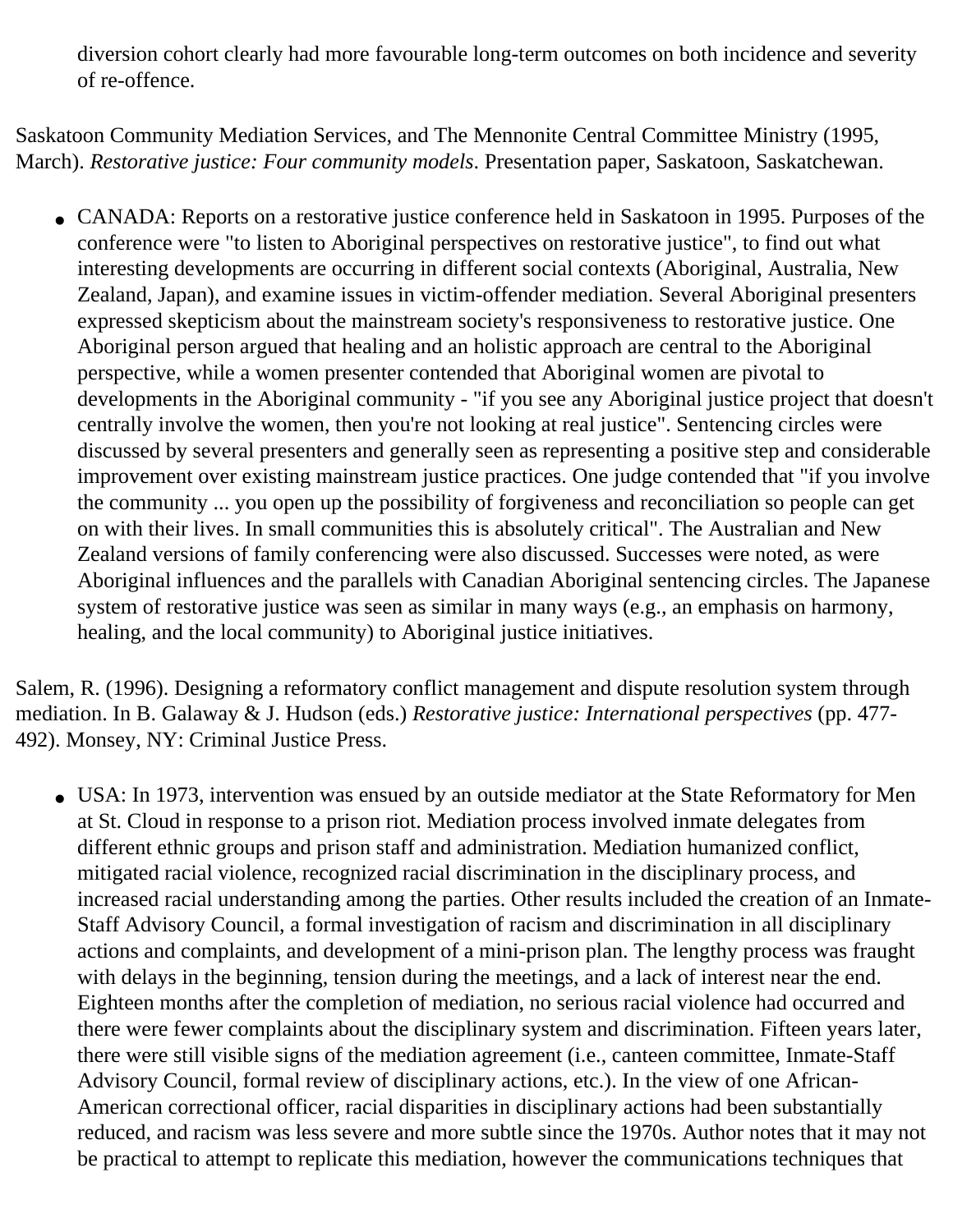were created can be used to manage conflicts in correction settings elsewhere.

Schiff, M. F. (1998). Restorative justice interventions for juvenile offenders: A research agenda for the next decade. *Western Criminology Review*, *1*(1), 1-22.

• INTERNATIONAL: Purpose of article is: to summarize current knowledge about the effects of restorative justice interventions on juvenile offenders; provide an agenda for future restorative justice research (author identifies the criteria used in prior process or outcome evaluations to determine 'effectiveness' in restorative terms and how these have been translated into measurable indicators) and, to suggest that there should be consistent effectiveness measures across studies. Argues that research must identify the extent to which programs are truly restorative; the extent to which restorative programs may empower governments to over-control large segments of the youth population; and identify outcome indicators that can be consistently applied across a variety of program types and jurisdictions. Evaluators must agree on a set of indicators that are valuable and appropriate measures of effectiveness. Some of these include the relative impact of processes and outcomes (type of process, type of sanction, completion rates and time to completion); coercion in restorative programs; implementation in a restorative framework and the restorative impact of interventions. Program-specific empirical indicators that demonstrate programmatic outputs and assess the impact of restorative interventions include recidivism rates, compliance rates, and victim and offender satisfaction rates.

Shaw, M. & Jané, F. (1998). *Restorative justice and policing in Canada: Bringing the community into focus*. Ottawa, ON: Royal Canadian Mounted Police.

• CANADA: Purpose of report is to put restorative justice and community justice initiatives in the context of the development of restorative justice practices - principles, objectives, and underlying assumptions of restorative justice. Four major initiatives associated with the movement (i.e., victim-offender reconciliation programs; community, neighbourhood, or youth justice panels; sentencing circles; and family group conferencing). Discusses origins and historical development. Three development phases (i.e., dispute resolution practices in early European, Western, and Aboriginal societies; revival of interest in restorative justice in 1970s; and recent focus on role of community in 1990s). Overview of the development of restorative justice in Canada (i.e., sentencing circles in Aboriginal communities; expansion of community policing; Community Justice Forums). Benefits: meaningful and satisfactory way of dealing with crime, swifter justice, greater personal involvement and satisfaction, cost savings, community involvement. Limitations: individual rights, over-emphasis on offenders, neglect of victims, goals, community and organizational commitment, funding. Development issues: net-widening, defining community, power imbalances, philosophy, goals, and terminology, structural and legislative impediments, justice issues, costs, benefits and funding, and evaluation. Considers challenges for police and communities (i.e., a power shift from police to community, variations in implementation of community policing, police occupational culture, training, stability of personnel, minority concerns, public attitudes, police involvement in conferences, speed of development, discretionary roles, internal and external expectations and pulls, and community partnerships).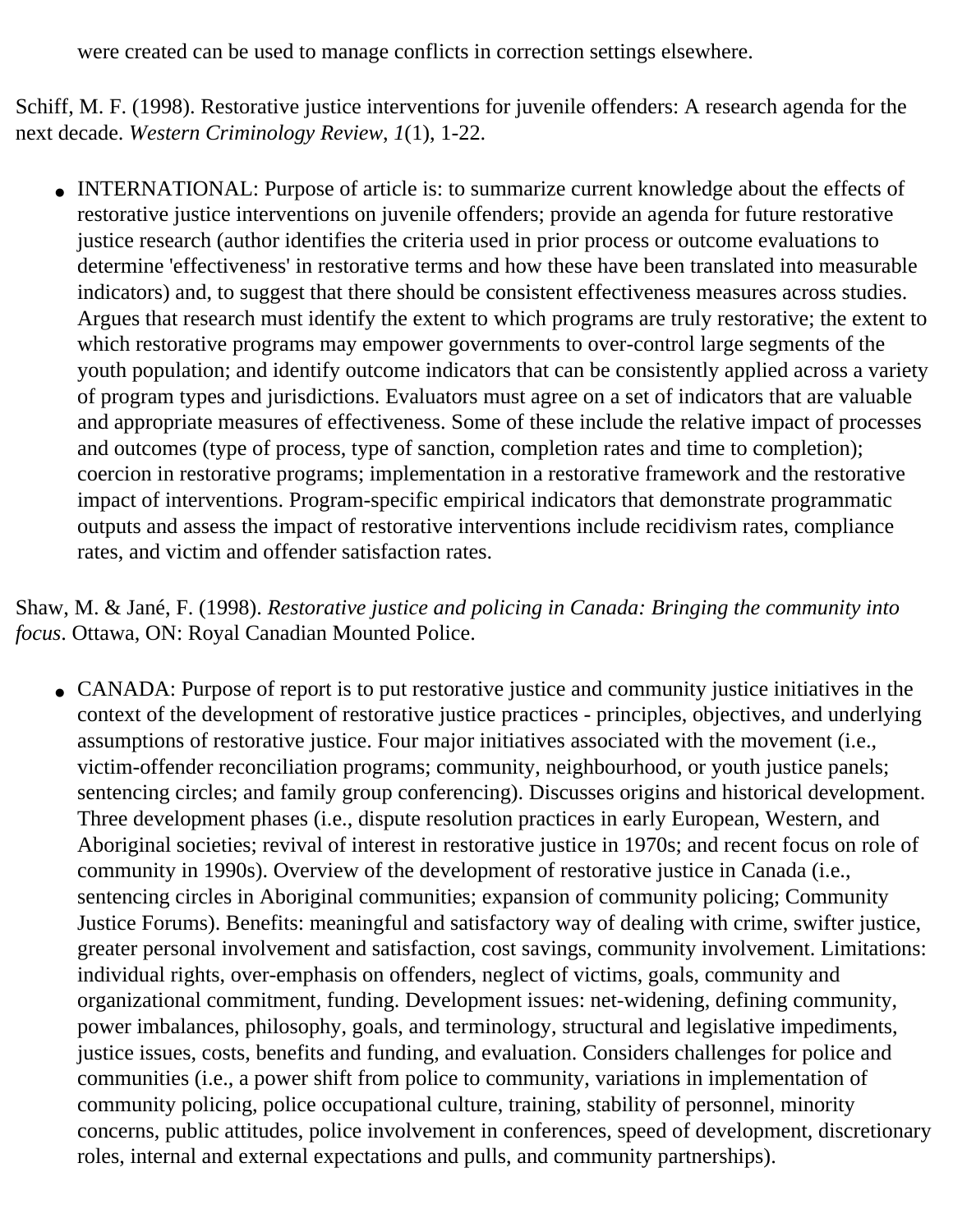Sinkinson, H. D., & Broderick, J. J. (1998). A case study of restorative justice: The Vermont reparative probation program. In L. Walgrave (ed.) *Restorative justice for juveniles: Potentialities, risks and problems for research. A selection of papers presented at the international conference, Leuven, May 12 14, 1997* (pp. 301-315). Leuven, BE: Leuven University Press.

• USA: Describes the experience of the reparative probation program operated by the Vermont Department of Corrections (divert property and minor violent crimes away from traditional probation service). Purposes of program: bring community members into active criminal justice role; provide additional efficient sentencing option to court; focus on issues related to offence and community; emphasize accountability and reparation of damage; involve the offender in community service programs. Involves: meeting with board and offender to discuss impact of crime on victims and community (may include victim), preparation of reparative agreement, if offender fulfills agreement discharge of offence. Discusses pros and cons of implementation process.

Spencer, F. & McIvor, G. (2000). *Conferencing as a response to youth crime*. Liverpool, UK: The British Society of Criminology Conference, *3*, 1-24.

• AUSTRALIA/NEW ZEALAND/SCOTLAND: Examines issues presented by different models of family group conferencing in Australia and New Zealand to identify the potential benefits and limitations. Two types of conferencing are examined: diversionary (police-led model) and presentence. Table lays out various conferencing models and describes the statutory bases, objectives, points at which conferencing operates, what conferencing is an alternative to, and who makes referrals and/or convenes. Weaknesses of diversionary conferencing are that police are not trained or resourced to identify when an offender's family needs information or access to support services, limited arrangements to protect offender rights, and arrestees may agree to conferences even when sufficient evidence is borderline. Weaknesses of pre-sentencing conferencing are that conferencing is resource intensive, delays in arranging conferences, and long periods of time between offence and disposition.

Stevens, S. (1994). *Report on the effectiveness of circle sentencing*. Vancouver, BC: Native Law Centre, University of British Columbia.

• CANADA: Purpose of report is to comment on the effectiveness of circle sentencing. Methodology of assessment: recidivism rates, crime rates, development and objectives. Reasons for the use of circle sentencing approach: historical treatment of Aboriginal societies, cycle of violence, healing process. Discusses how circle operates. Assessment from people directly involved in sentencing: general support and participants assessment. Elements that make the circle effective: community, justice system, government (i.e., support, commitment and participation), and offender (i.e., offender commitment, community support, likelihood of and need for rehabilitation). Discusses applicability of circle sentencing to different offences and the use of circles to sentence Aboriginal offenders who do not live in small Aboriginal communities.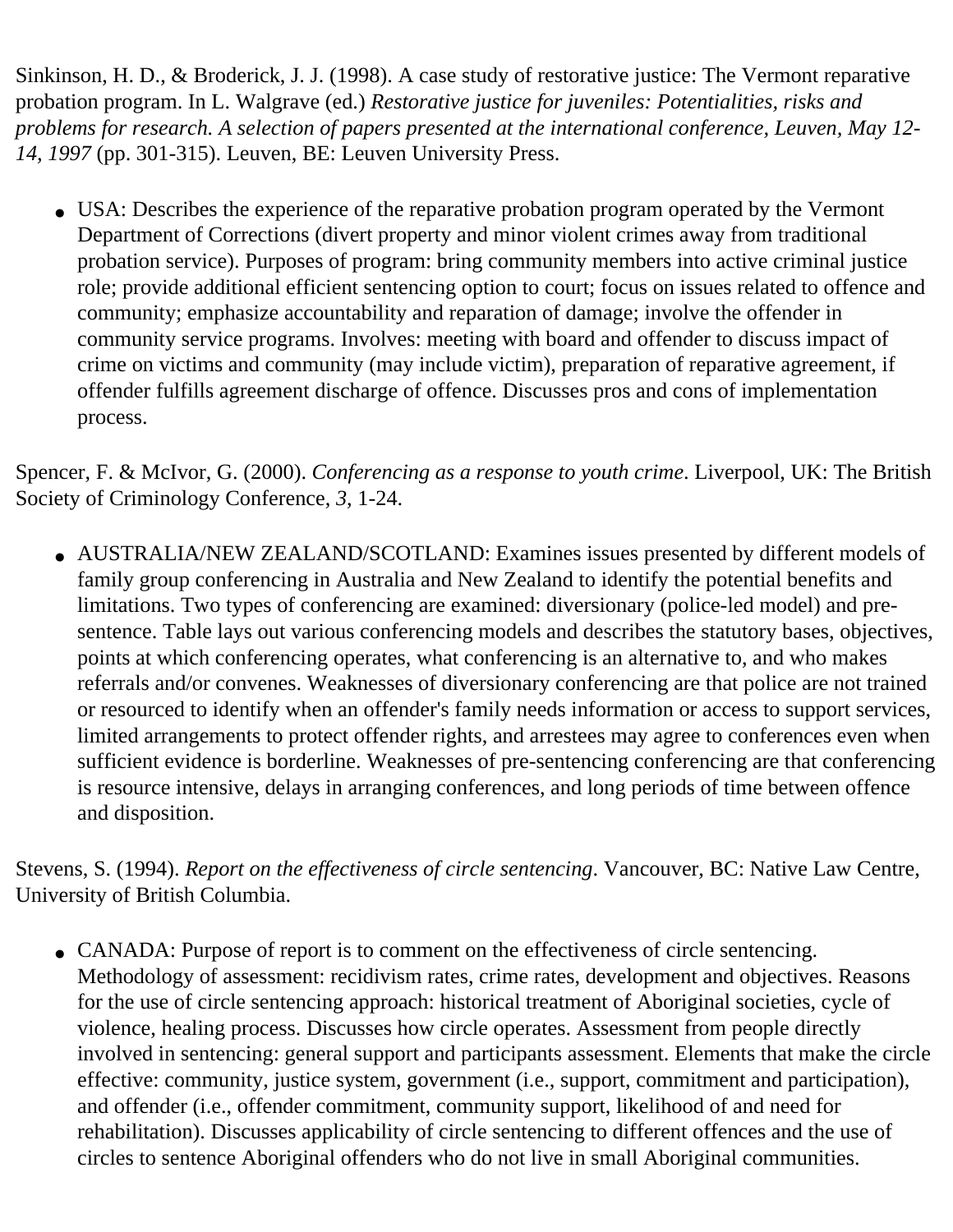Strang, H., Barnes, G. C., Braithwaite, J., & Sherman, L. W. (1999). *Experiments in restorative policing: A progress report on the Canberra Reintegrative Shaming Experiments (RISE)*. Australia: Australian Federal Police and Australian National University.

• AUSTRALIA: A follow-up report from the 1998 report which describes the progress made over the last 12 months in the Reintegrative Shaming Experiments (RISE); study compares the effects of court processing with the effects of a diversionary conference for 4 kinds of offence categories: drunk driving (any age), juvenile property offending with personal victims (under 18 years), juvenile shoplifting offences (under 18 years), and youth violent offences (under 30 years). Three hypotheses: both offenders and victims find conferences more fair than court, there will be less repeat offending after a conference than after court, and the public costs of providing a conference are no greater than the cost of processing offenders in court. Experimental design: only minor variations in the data from last year and additional tables included from the second wave of interviews with offenders two years after their entry into RISE; tables include each variable measured for the court and conference groups on each offence. All four experiments describe the characteristics of the offenders and their prior offending behaviour and only two experiments describe the characteristics of the victims. Observations made by the RISE research team for court and conference cases are addressed on 12 dimensions (i.e., time and effort, participants, emotions, justice, shaming, defiance, apologies, and forgiveness). Interviews with offenders after the final treatment disposition examine the differences and similarities in how the offenders react to conferences and courts. The second wave of offender interviews after two years describe the differences and similarities between the conference and court groups to find out what has happened to them since their disposition and seek a long-term perspective of their experiences. Victim interviews for both conference and court groups in two experiments. Two data sources (Facilitator Questionnaire and Informant Questionnaire) reveal descriptions on how police officers involved in RISE have reacted to the two forms of treatment and can be used to make comparisons between the two treatment groups.

Stubbs, J. (1995). Communitarian conferencing and violence against women: A cautionary note. In M. Valverde, L. MacLeod, & K. Johnson (eds.) *Wife assault and the Canadian criminal justice system* (pp. 260-289). Toronto, ON: The Centre of Criminology, University of Toronto.

• CANADA: Communitarian models responding to violence against women advocate an informal process for dealing with the offender and for including community members in decision making to determine the appropriate response to the offending behaviour. Proponents of communitarian intervention have two arguments: intervention in violence against women has reinforced the oppressive nature of criminal justice against women and minority men, and intervention and arrest have failed to deter subsequent offending. Questions whether oppression of these marginal groups is the outcome of intervention and policing; author challenges the idea that criminal justice intervention is always oppressive to women's interests (i.e., policing research in Northern Ontario looking at social controls in policing; policing of domestic violence in Hamilton and New Zealand). Analyzes the outcome of legal responses to violence against women which tends not to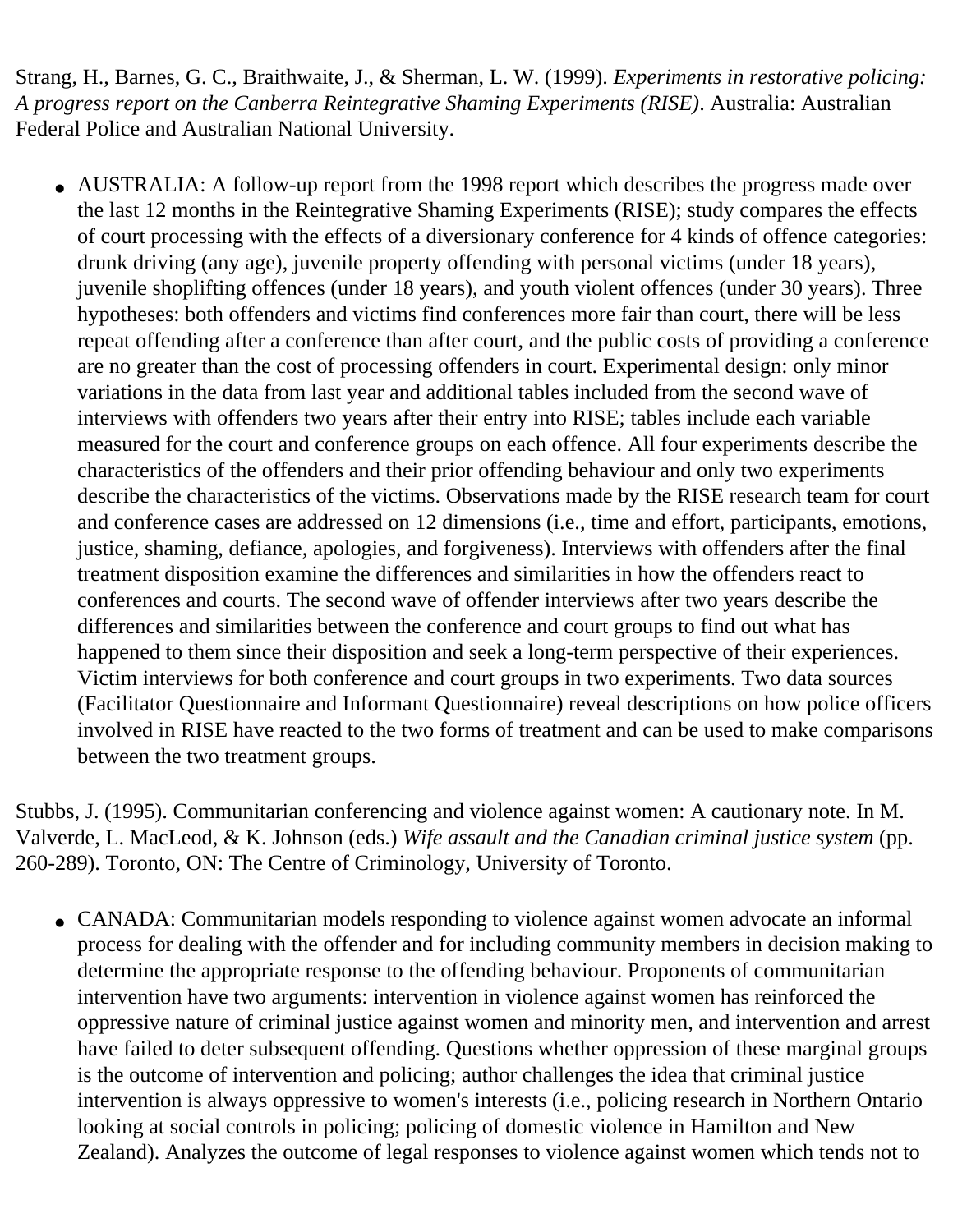be sensitive to context and uses deterrence as the single outcome measure. Examines alternative forms of justice system responses (i.e., Family Group Conference in New Zealand, and interventions in juvenile justice in Labrador and Newfoundland). Mugford and Mugford do not adequately address the feminist literature which raises concerns about the value of counselling for women and ignores the failures of early policies in police intervention. Sherman proposes a model of defiance to explain differential responses to arrest by employed and unemployed offenders which assumes that offenders would perceive a conference as just and fair. Braithwaite and Daly's model fail to address the appropriateness of their model to domestic violence. Problems with Braithwaite and Daly's approach: the theoretical underpinnings of the model, the rhetoric of community, the assumption of a consensus of values, the role of the police, and concerns about victim participation. It is not clear from Braithwaite and Daly's model if victim participation is necessary for the offender's reintegration, if the basis of the conferences encourage women to proceed, or if the conferences represent a less traumatic option.

Thorvaldson, S. A. (1990). Restitution and victim participation in sentencing: A comparison of two models. In B. Galaway & J. Hudson (eds.) *Criminal justice, restitution and reconciliation* (pp. 23-36). Monsey, NY: Willow Tree Press Inc.

• USA: Two models are compared: civil restitution assumes that restitution is a civil remedy offered to victims as private individuals or third parties in sentencing procedure; and criminal restitution interprets the victim's role and restitution in keeping with the conventional concept of criminal harm and the public aims of sentencing. Comparisons are made on 30 variables: the nature and legal status of victim, primary justifying aims, status and priority of restitution, compensable harms and the way harm is assessed, eligible cases, procedural standards and limiting principles, relationships between restitution and other compensatory procedures, victim's duties and rights, role of the prosecutor and status of victims' counsel.

Transformative Justice Australia (1997, Jan.). *Conferencing: Responsibility, understanding, forgiveness, agreement, transformation*. Prepared for the Canada/RCMP Family Group Conference Facilitator Training Program.

• AUSTRALIA/CANADA: Manual for Canada/RCMP Family Group Conference Facilitator Training Program. Includes: National Train-the-Trainers Evaluation Questionnaire, Facilitator Talking Notes, Conference Demonstration Notes, Conference Facilitator's Script, Conference Practice scenarios, and transparencies. Readings available at the back of the manual.

Trenczek, T. (1990). A review and assessment of victim-offender reconciliation programming in West Germany. In B. Galaway & J. Hudson (eds.) *Criminal justice, restitution and reconciliation* (pp. 109 124). Monsey, NY: Willow Tree Press Inc.

• GERMANY: Data presented on 3 pilot victim-offender mediation projects in West Germany. Emphasis on restoration and peace-making is having difficulty fitting into a punishment-oriented criminal justice system, however a theoretical basis for reconciliation can be found in West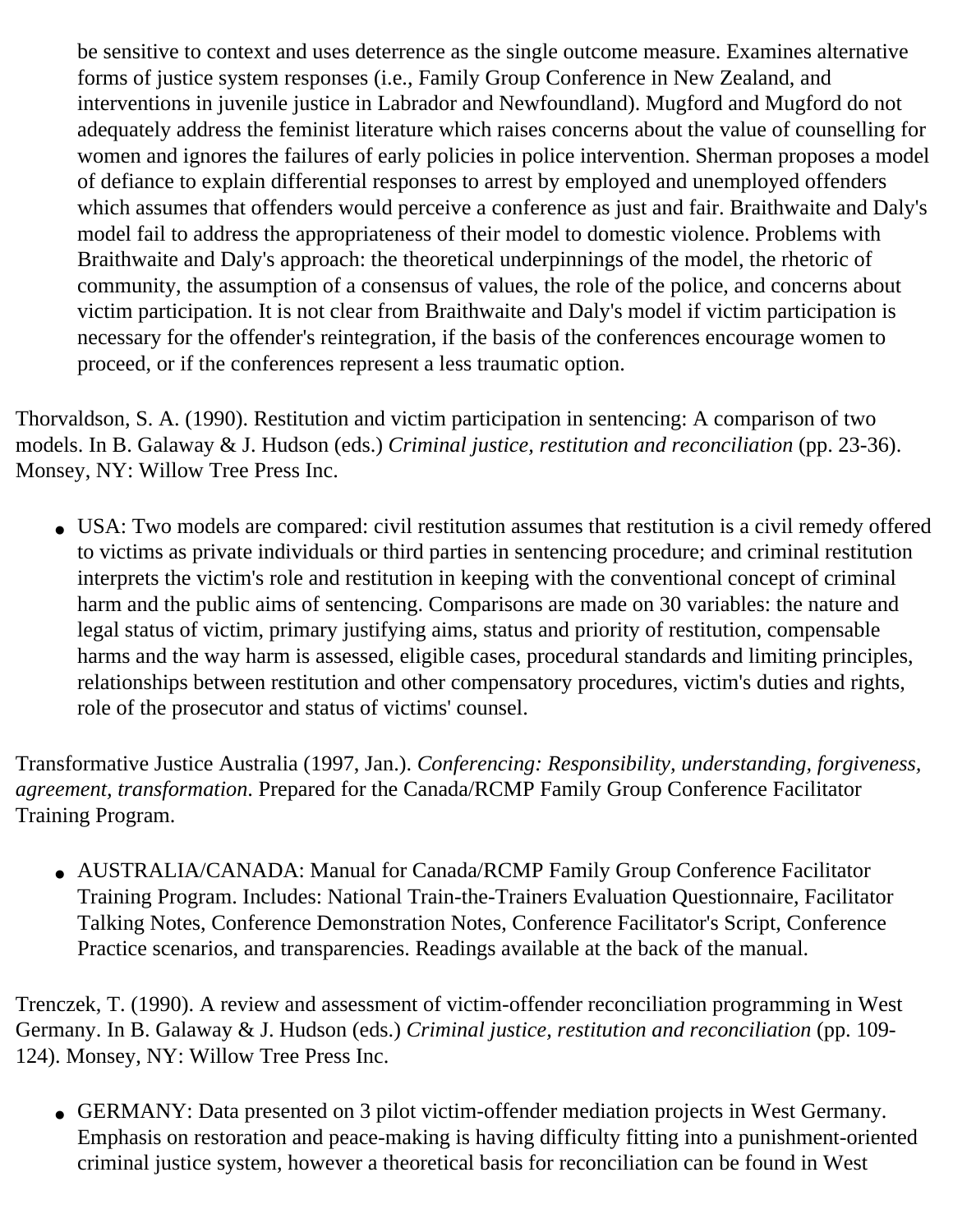German law. Outlines program goals (i.e., alternative to formal social control, avoid punitive sanctions, early conflict resolution, victim needs, and offender accountability), case criteria and procedure (i.e., juveniles and young adults, admission of guilt, usually one individual victim, referred by prosecutor, judge or court services, meeting mediated by social worker or probation officer, and monitoring fulfilment of agreement) and results of program activity (i.e., gender, age, offence type, participation rate, type of restitution, source of referral, and reason for nonparticipation). Raises important questions/issues to be addressed: problems emerge due to the location of the program in criminal and civil law, high participation rates may be the result of offenders expecting their case will be dismissed, whether or not the Victim-Offender Reconciliation program (VORP) should mediate a restitution contract between two parties without a personal encounter, lack of experience in working with adult offenders and felony cases, limited use of mediation in German justice system as officials consider the use of VORP for serious offences unsatisfactory in meeting the public's demand for punishment, neglect of the victim and of applying mediation to more serious cases deprives us the chance to learn and improve the current system, and public opinions are not necessarily punitive and sometimes are more accepting of alternative measures than criminal justice officials.

Trevethan, S. D. (1997, Jan.). *Restorative justice: A return to community justice*. Presentation to the Career Assignment Program, Gatineau, Quebec.

• CANADA: Presentation describing restorative justice, stages within the system, and family group conferencing.

Trimboli, L. (2000). *An evaluation of the NSW youth justice conference scheme*. Australia: New South Wales Bureau of Crime Statistics and Research.

• AUSTRALIA: Presents results of an evaluation on the New South Wales (NSW) Youth Justice Conferencing Scheme. Describes NSW Young Offenders Act (1997) which provides police with alternative responses to court proceedings for youth aged 10-18; describes youth justice conferences and their development. Measured conference participants' satisfaction with the conferencing process and the outcome plans by using a state-wide survey (post-conference) for victims, offenders, and support persons ( $n = 969$ ). Survey includes demographic characteristics of respondents and characteristics of conferences (i.e., number of participants, types of offences and victims), satisfaction with the conference (i.e., awareness of process, consistency, fairness, respect, process control), and outcome plan. Results of survey compared with participant responses of the RISE (Reintegrative Shaming Experiment) project in Canberra (a field experiment comparing the effects of court processes with the effects of conferencing). Majority of participants in NSW Conferencing Scheme and RISE project expressed high levels of satisfaction with the process and outcome - compared to the RISE participants, a significantly higher proportion of NSW subjects expressed satisfaction. Majority of conferences successfully achieved including victims and the offenders' family in the conferences. Only 8.1% of the conferences met the statutory time periods within which the conferences were to be held.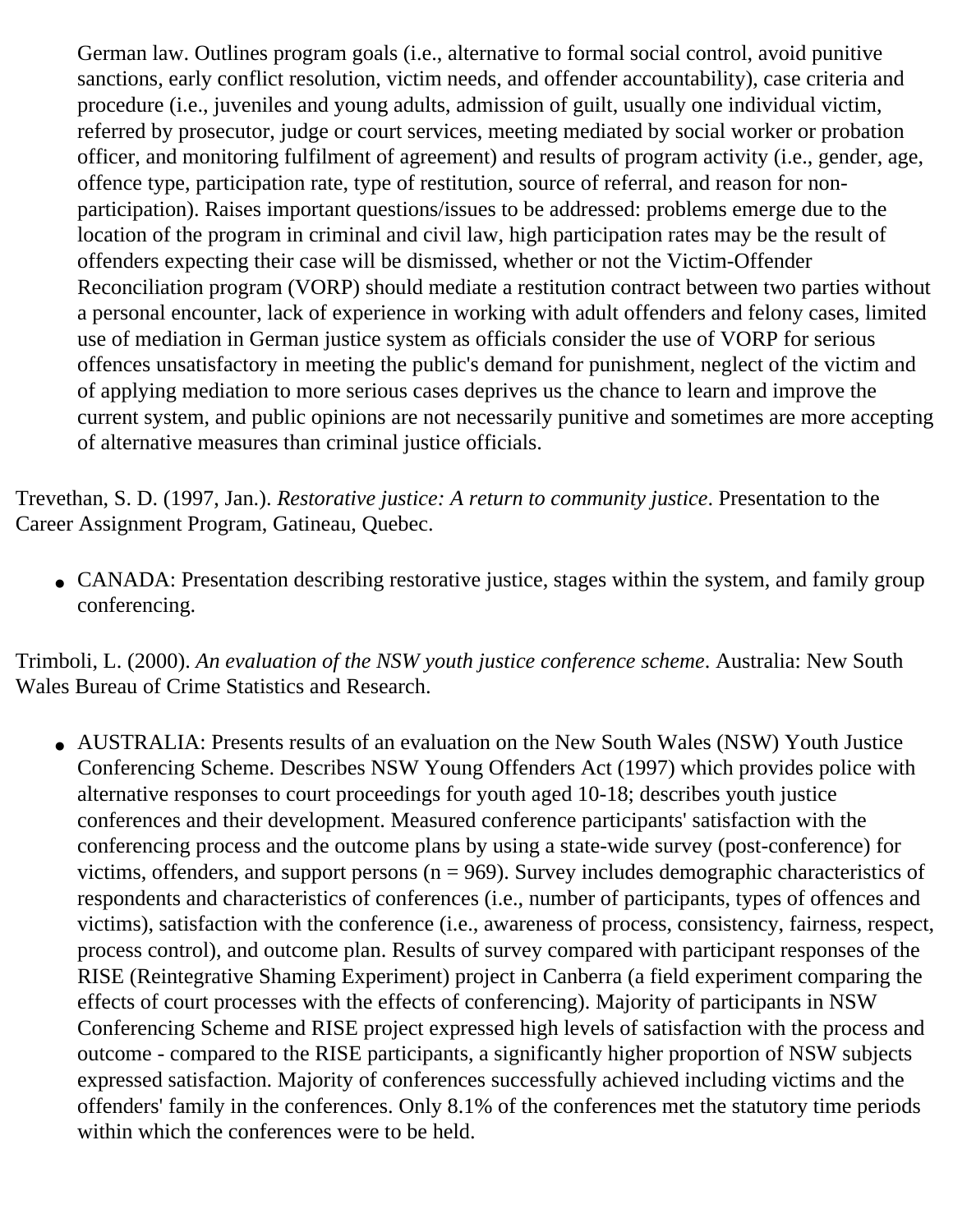Umbreit, M. (1998). Restorative justice through victim-offender mediation: A multi-site assessment. *Western Criminology Review*, *1*(1), 1-29.

• USA: Reports on a study of victim-offender mediation in four sites (Albuquerque, Austin, Minneapolis and Oakland) with juvenile offenders and their victims. Total of 1,131 mediation sessions in the four programs and a mutually agreeable restitution plan was negotiated in 95% of these cases. Results: client satisfaction in the four mediation sites was much higher when compared to a matched sample. In the mediation sample, 79% of victims and 87% of offenders were satisfied with the manner in which the justice system disposed of their case through mediation. In comparison group, only 57% of victims and 78% of offenders were satisfied. A study of victim-offender mediation programs in Albuquerque and Minneapolis found that offenders were significantly more likely to complete their restitution obligation to victims compared to similar offenders in a court-administered restitution program without mediation. Fear and anxiety was also reduced following mediation in all four program sites. Comparison of English, Canadian and U.S. studies of victims and offenders who participate in mediation.

Umbreit, M. (1996). *Responding to important questions related to restorative justice*. St. Paul, MN: Center for Restorative Justice and Peacemaking, School of Social Work, University of Minnesota.

• INTERNATIONAL: Describes the international development of restorative justice programs since the 1970s. One of the most ambitious system-wide restorative justice initiatives was established in Vermont in 1994. Up to 50% of the current probation caseload was identified as appropriate for Reparative Probation Community Boards. As to the question of public support for restorative justice, there is growing body of evidence to suggest that the general public is far less vindictive than often portrayed and far more supportive of the basic principles of restorative justice. Virtually no research is yet available to assess the impact of restorative justice upon criminal and juvenile justice systems. With respect to assessing the impact of restorative justice, there is no research as yet available. Umbreit argues that it is not clear whether the retributive system of justice will ever be replaced since it is so deeply entrenched. More likely that restorative justice initiatives will operate along with policies and practices that are not restorative in nature.

Umbreit, M. (1992). *Program evaluation kit: Victim-offender mediation programs.* St. Paul, MN: Center for Restorative Justice and Peacemaking, School of Social Work, University of Minnesota.

• USA: Kit provides evaluation protocols for victim offender mediation programs. The questionnaires represent a collapsed version of the larger instruments developed and administered by Umbreit and his staff in a total of 1,153 interviews with victims and offenders related to mediation programs in Albuquerque, New Mexico, Austin, Texas, Minneapolis, Minnesota, and Oakland, California. Included are post-mediation victim and offender questionnaires and comparison group questionnaires for victims and offenders who were referred but did not go through the mediation process.

Umbreit, M. S. (1991). Minnesota Mediation Center produces positive results. *Corrections Today,*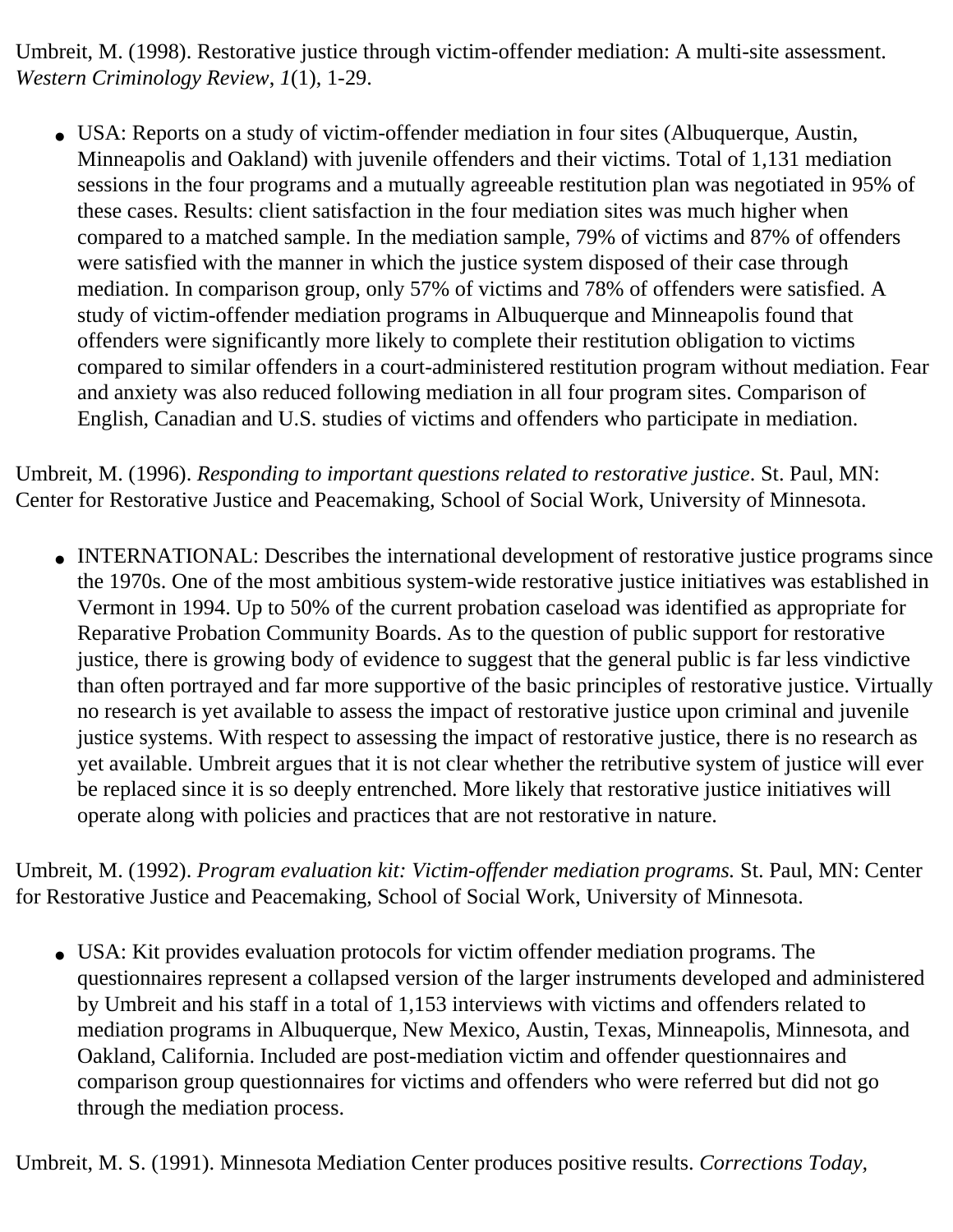August, 192-196.

• USA: Reports on the results of a study previously conducted on the Center for Victim Offender Mediation (CVOM) program for the Minnesota Citizens Council on Crime and Justice (1985). Program elements include court referral of young offenders, voluntary participation, debriefing session with the victim and offender, and both misdemeanor and felony cases. Study of the CVOM's effectiveness based on post-mediation interviews with a sample of victims and offenders. Findings - ½ of cases resulted in face-to-face mediation, restitution agreements reached for 96% of the cases, and 81% of agreements were successfully completed. Reasons cases did not enter mediation: unwilling victims or offenders, prior resolution of conflict, and unable to locate a participant. Mediation was more important than compensation for the victims. Three themes emerged regarding what victims liked the most: importance of telling the offender how the crime affected them, being able to directly confront the offender, and being able to help the person. Three themes for what offenders liked the most: getting to know the victim, finding out the victim was nice, and that the victim was understanding. High levels of satisfaction with the mediation process, however offenders indicated slightly less satisfaction than victims; victims had positive attitudes toward the mediation session, outcome, and offender; majority of agreements considered fair by both parties; both offenders and victims disliked the anxiety felt before the session. Results can not be generalized outside the CVOM program; results consistent with the current research on mediation.

Umbreit, M. S. (1990). The meaning of fairness to burglary victims. In B. Galaway & J. Hudson (eds.) *Criminal justice, restitution and reconciliation* (pp. 47-58). Monsey, NY: Willow Tree Press Inc.

• USA: Exploratory study of fairness in a victim-offender mediation program in 2 Minnesota counties which operate for juvenile offenders at the post-adjudication stage for mainly burglary offences. It is important to examine perceptions of fairness because it is ill-defined in research, its potential to impact on services provided, and it is a key concept in penal theory. Open-ended interviews with 50 victims to answer the questions: what is the meaning of fairness to victims and to what extent are victims satisfied with the mediation process? Victims who participated in the mediation process expressed higher levels of satisfaction with the process and higher levels of fairness with the mediation process, mediator, and restitution agreement than those victims who were referred but did not participate in mediation. Dimensions identified as being related to fairness: victim participation in the justice process, rehabilitation of the offender, compensation of victim losses, punishment of the offender, and offender's expression of remorse. Most important dimension for victims was their participation in the justice process in order to let the offender know how the crime affected them and to have direct input into determining restitution. The three dimensions of punishment, compensation, and rehabilitation provided the basis for constructing a typology of victim perspectives on fairness (the "healer," the "fixer," and the "avenger"); the typology indicates a more complex, multidimensional understanding of fairness for crime victims.

Umbreit, M. (1989a). Crime victims seek fairness, not revenge: Toward restorative justice. *Federal Probation*, *53*(3), 52-57.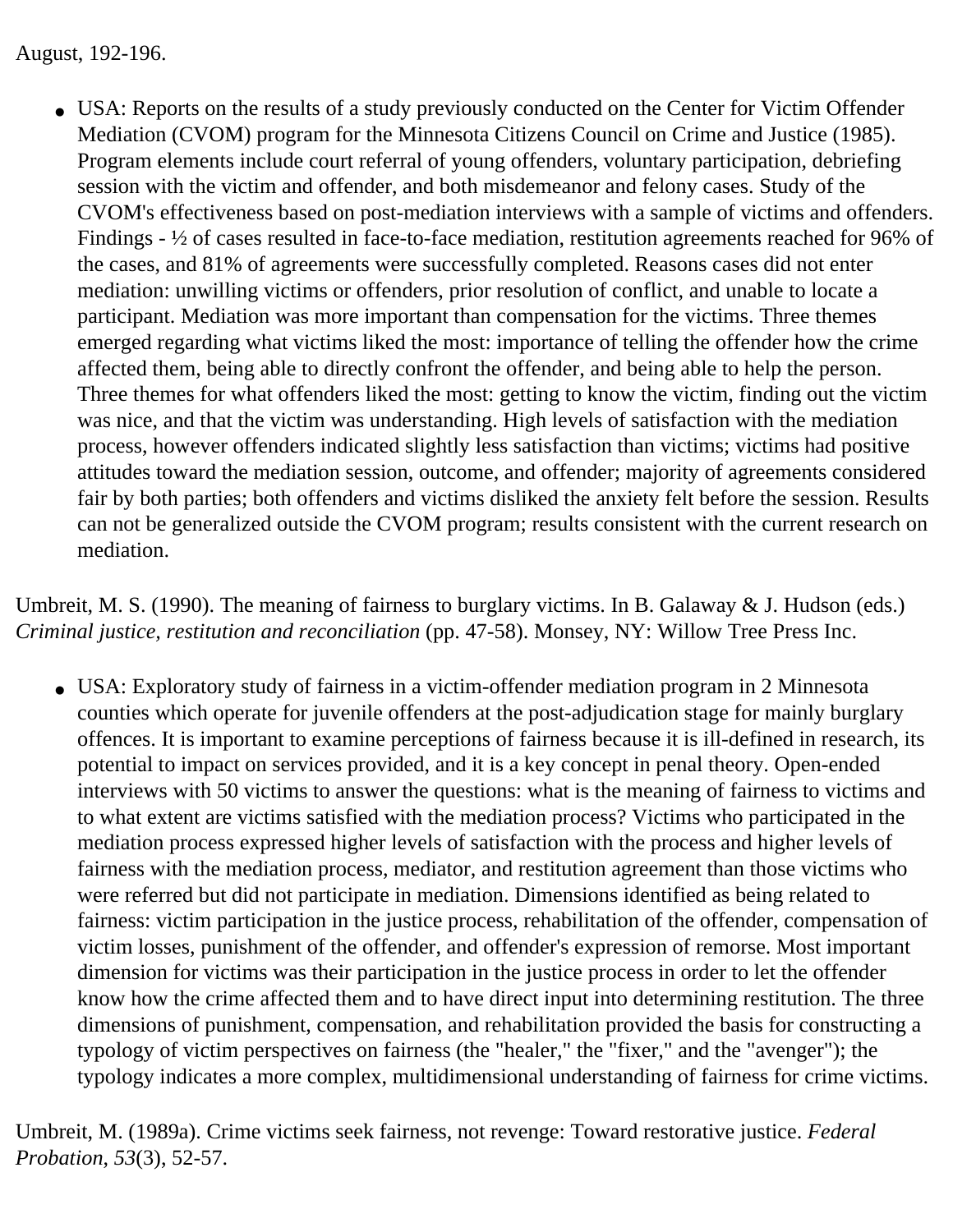• USA: Growing body of research suggesting that the public, including victims, is far less vindictive than commonly portrayed and far more concerned about the need for treatment programs to rehabilitate offenders. Discusses study of burglary victims (Umbreit, 1988) which supports the important role of active versus passive involvement of victims. Fairness as rehabilitation - most frequent concern about fairness expressed by victims was related to rehabilitation services for offenders - 96% of victims, whether they participated in the mediation process or not, indicated that rehabilitation was an important part of their understanding of fairness. Fairness as compensation - compensation of the victim through restitution by the offender was the second most frequent concern (94%). Fairness as punishment - least frequent concern about fairness. Fairness as victim participation - for those victims who participated in mediation, their desire to participate in the justice process in a direct manner focused upon the need to let the offender know how the crime affected them as people and to have direct input into shaping a portion of the offender's punishment (e.g., restitution). Victim satisfaction with mediation - victims who participated in mediation indicated a very high level of satisfaction with the mediation process. Important relationship between involvement of victims in the victim offender mediation process and the experience of fairness.

Umbreit, M. (1989b). Violent offenders and their victims. In M. Wright & B. Galaway (eds.) *Mediation and criminal justice: Victims, offenders and community* (pp. 99-112). London, UK: Sage Publications.

• USA: Describes victim/offender reconciliation process as used for non-violent offences. Major theoretical elements of victim/offender reconciliation model presented. Some important questions regarding the theoretical base of VORP model and its practice. Five case studies to illustrate how victim/offender mediation is used for violent conflicts; these studies indicate that some of the goals of VORP model appear more relevant when applied in violent crimes. Application of victim/offender mediation in violent crimes requires assessment of the initial VORP model and the identifying elements of the model that require modification. Three basic principles need to be emphasized when applying mediation to violent cases: exercise sensitivity when approaching victims about their participation, sensitivity is essential when working with victims, and victims and offenders of violent crimes require extended counselling and support services. A few modifications for mediation with violent offences include: more time is required for each case, the role of the mediator must change, mediator training needs to be increased, and a longer process of building trust and providing support is essential.

Umbreit, M. & Bradshaw, W. (2001). *Assessing victim satisfaction with victim offender mediation and dialogue services: The development and use of the Victim Satisfaction with Offender Dialogue scale (VSODS) - Draft.* St. Paul, MN: Center for Restorative Justice and Peacemaking, School of Social Work.

• USA: Restorative justice programs should assess victim satisfaction to meet demands for accountability funding, and improved services. Without consideration of victim perspectives, evaluation is incomplete and perhaps biased. Victim input can be used to modify services, respond to client needs, and indicate program acceptability. Problems in satisfaction assessment include: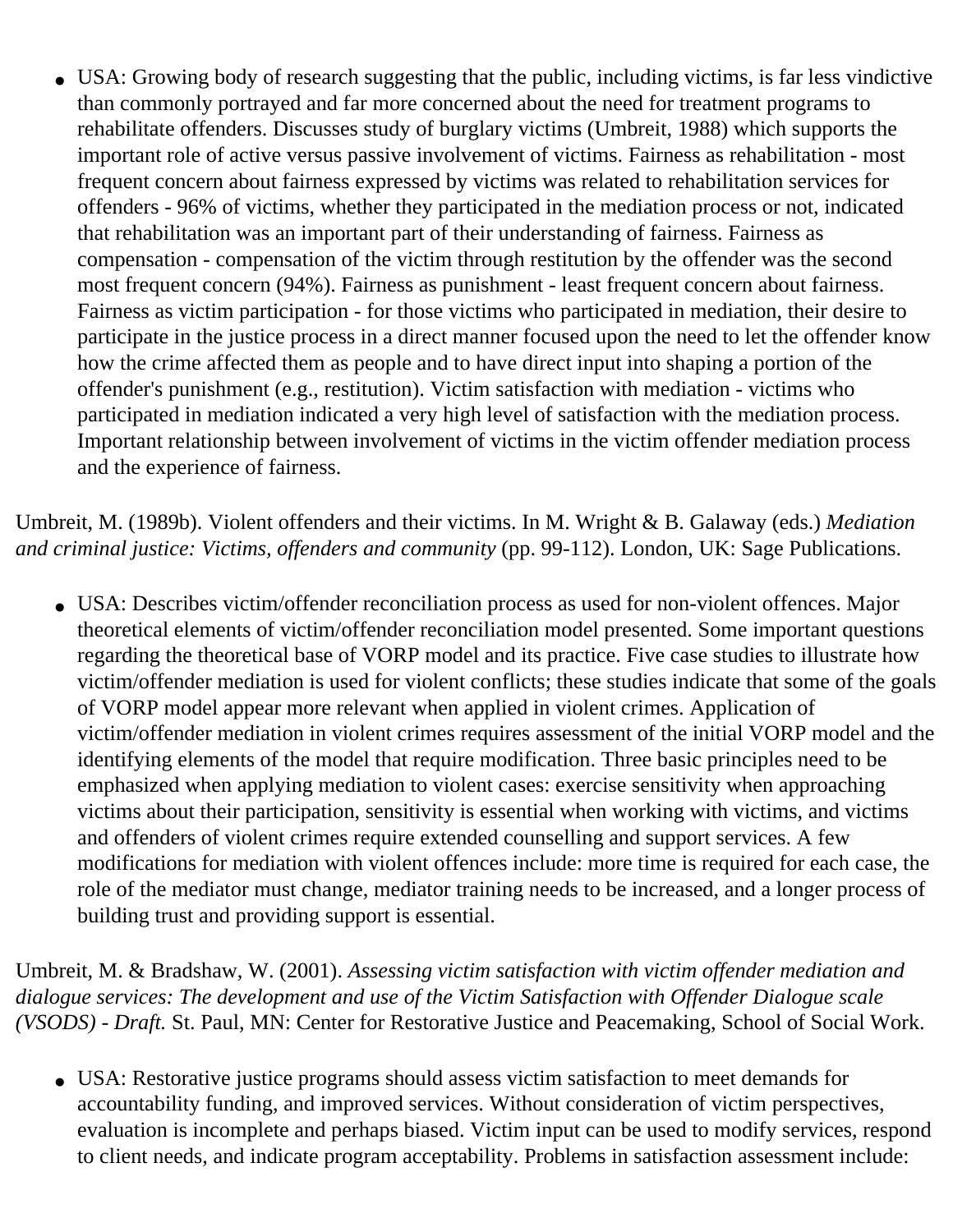lack of standardized scale - most programs have developed their own satisfaction scale and this is problematic because none of the scales have been psychometrically tested, it is impossible to compare differences across programs and services, and most satisfaction measures are not comprehensive and do not assess multidimensional aspects; problems with validity of results agencies fail to identify sample characteristics, the response rate, or the representativeness of the sample; limited data analysis - standard deviations, sub-scale scores, and comparisons of different victim offender groups are rarely reported; and lack of integration of satisfaction data into a continuous improvement process - satisfaction data is rarely used in the modification of services or comparison of services. The *Victim Satisfaction with Offender Dialogue Scale* (VSODS) was developed to be used in a variety of victim services and in order to differentiate between victim satisfaction along multiple dimensions. The scale identified determinants of satisfaction (i.e., mediator skills, preparation for mediation, restitution, meeting the offender, experience of the criminal justice system, experience of the mediation session, subjective experience of the victim) and for each determinant, corresponding scale questions were developed. Preliminary scale was administered to 197 victims of criminal offences who participated in victim offender mediation. Results indicate that victims were generally satisfied with the mediation dialogue services received, that satisfaction was not significantly related to gender or type of offence, and that there was no relationship between income, education, and age. Guidelines for use of the scale and a table of VSODS is presented.

Umbreit, M., & Bradshaw, W. (1997). Victim experience of mediating adult vs. juvenile offenders: A cross-national comparison. *Federal Probation Journal*, *61*(4), 33-39.

• USA/CANADA: First study to test the impact of the offender's age upon crime victim satisfaction with victim-offender mediation. Draws upon data from two well-developed programs: Winnipeg (adult offenders) and Minneapolis (juvenile offenders). Quasi-experimental two-group design examines differences between groups with respect to satisfaction with the criminal justice system, satisfaction with the mediation outcome, and the impact of mediation on the subjective distress of the victim. Data were collected from post-mediation interview schedules (conducted in homes, approximately two months following mediation), individual characteristics (i.e., age, race and gender) and victimization status variables (i.e., type of offence, previous victimization and prior knowledge of the offender). Results: victims in both sites reported moderately high levels of satisfaction with the justice system and mediation. Victims also report being less upset about the crime, having less fear and feeling more positive views of offenders. Between group comparisons suggested some support for the hypothesis that victims in juvenile offender mediation will have higher levels of satisfaction than victims in adult mediation. Victims in juvenile mediation reported that participation had significantly enhanced their sense of participation in the justice system when compared to victims in adult mediation. No differences between groups in satisfaction with the system or attitudinal changes regarding the system due to participation in mediation. With respect to the hypothesis that victims in juvenile offender mediation will have higher levels of satisfaction with the mediation outcome than victims in adult offender mediation, there were no differences between groups on satisfaction with mediation or recommending mediation to others.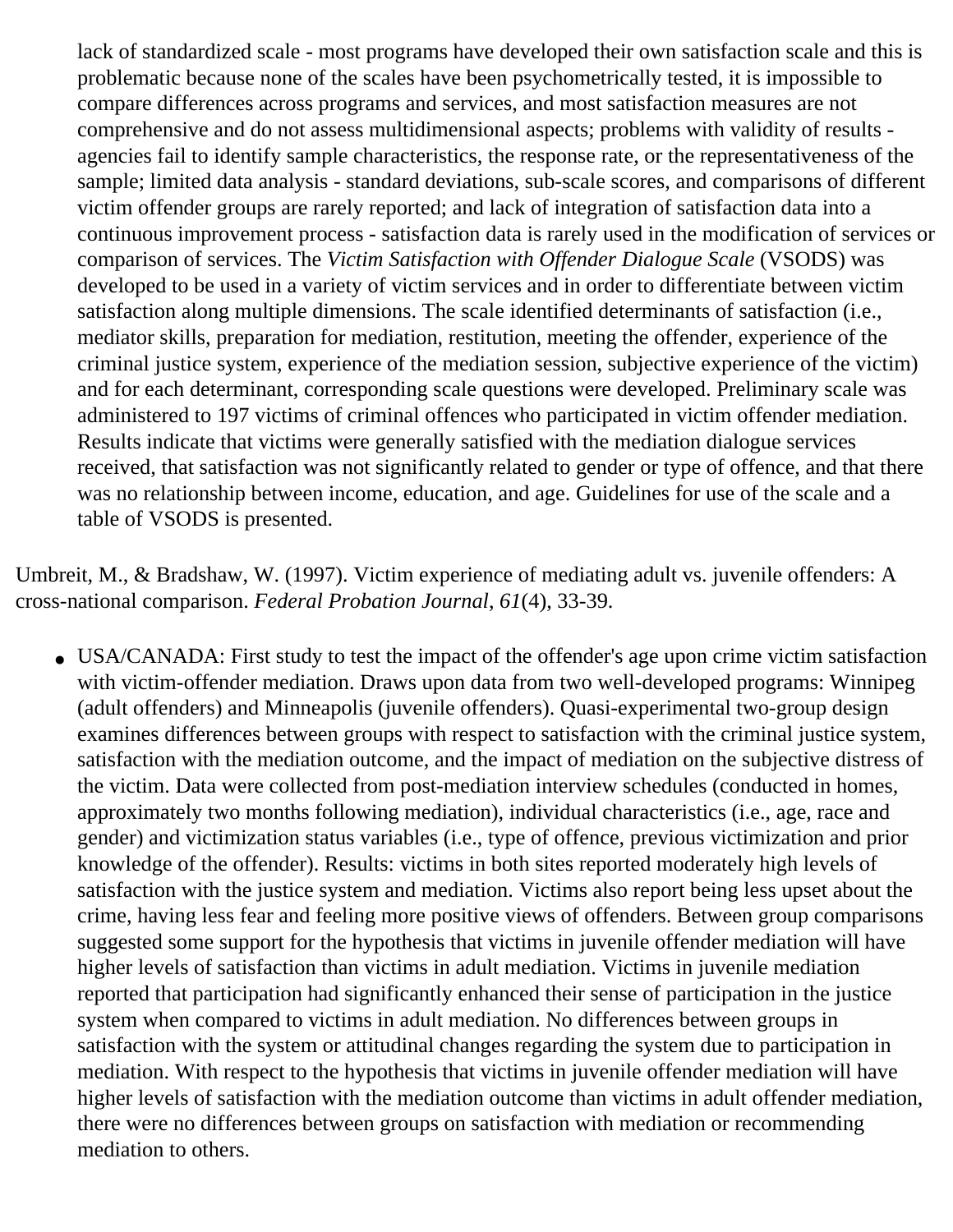Umbreit, M., & Coates, R. B. (1999). Empirical studies of victim offender mediation and family group conferencing. *Research and Resources Review*, *1*(1*)*, 1-9.

• USA/CANADA/ENGLAND/SCOTLAND/NEW ZEALAND/AUSTRALIA: Two charts listing empirical studies of victim offender mediation and family group conferencing. Each study is described with respect to research design, population sample, data, and key findings.

Umbreit, M., & Coates, R. B. (1993). Cross-site analysis of victim-offender mediation in four states. *Crime and Delinquency*, *39*(4), 565-585.

• USA: First cross-site analysis of victim-offender mediation programs in the U.S. (juvenile courts). Quasi-experimental design (not random assignment): included interviews with victims, offenders (pre- and post-mediation), two comparison groups (referred/no mediation; not referred), and court officials, as well as observations of mediations. Found that the vast majority of victims and offenders experienced the mediation process and outcome as fair and were quite satisfied. Mediation resulted in significantly greater satisfaction and perceptions of fairness for victims, and significantly higher restitution completion by offenders, than in comparison groups. It is important that victims and offenders participated voluntarily in mediation. Although the mediation process appeared to have had an effect on suppressing further criminal behavior, this was not statistically significant. Notes that the accountability principle of the balanced approach should more actively embrace the practice of victim-offender mediation.

Umbreit, M., Coates, R. B., & Kalanj, B. (1994). *Victim meets offender: The impact of restorative justice and mediation*. Monsey, NY: Criminal Justice Press.

• USA: Cross-site study of victim-offender mediation (VOM). Describes VOM and findings from previous studies: high level of client satisfaction, mediation humanizes the justice process, over 90% of mediation sessions result in successful negotiated restitution plan, high level of successful restitution completion, mediation process and outcome perceived as fair by victims and offenders. Current study conducted in 4 locations - quasi-experimental with 2 comparison groups (referred/no participation and never referred). Data collection: pre- and post-mediation interviews (phone or inperson) with victims and offenders; interviews with program staff and court officials; observation; record data (restitution completion, recidivism, cost); qualitative data analysis. Immediate outcomes: 95% success in negotiating restitution agreement; significant effect on reducing victim's anxiety and sense of vulnerability; most important issues for victim were opportunity to tell offender effect of crime, get answers, and negotiate restitution; receiving restitution was least important issue for victims; most important issues for offenders were telling victim what happened, apologizing, negotiating and paying restitution. Client satisfaction: mediation had significant impact on increasing victim satisfaction with juvenile justice system; 90% of victims and 91% of offenders were satisfied with outcome. Fairness: 83% of victims and 89% of offenders experienced fairness in how the case was handled; nearly all victims and offenders indicated that mediator was fair. Qualitative - positive themes for victim included victim empowerment,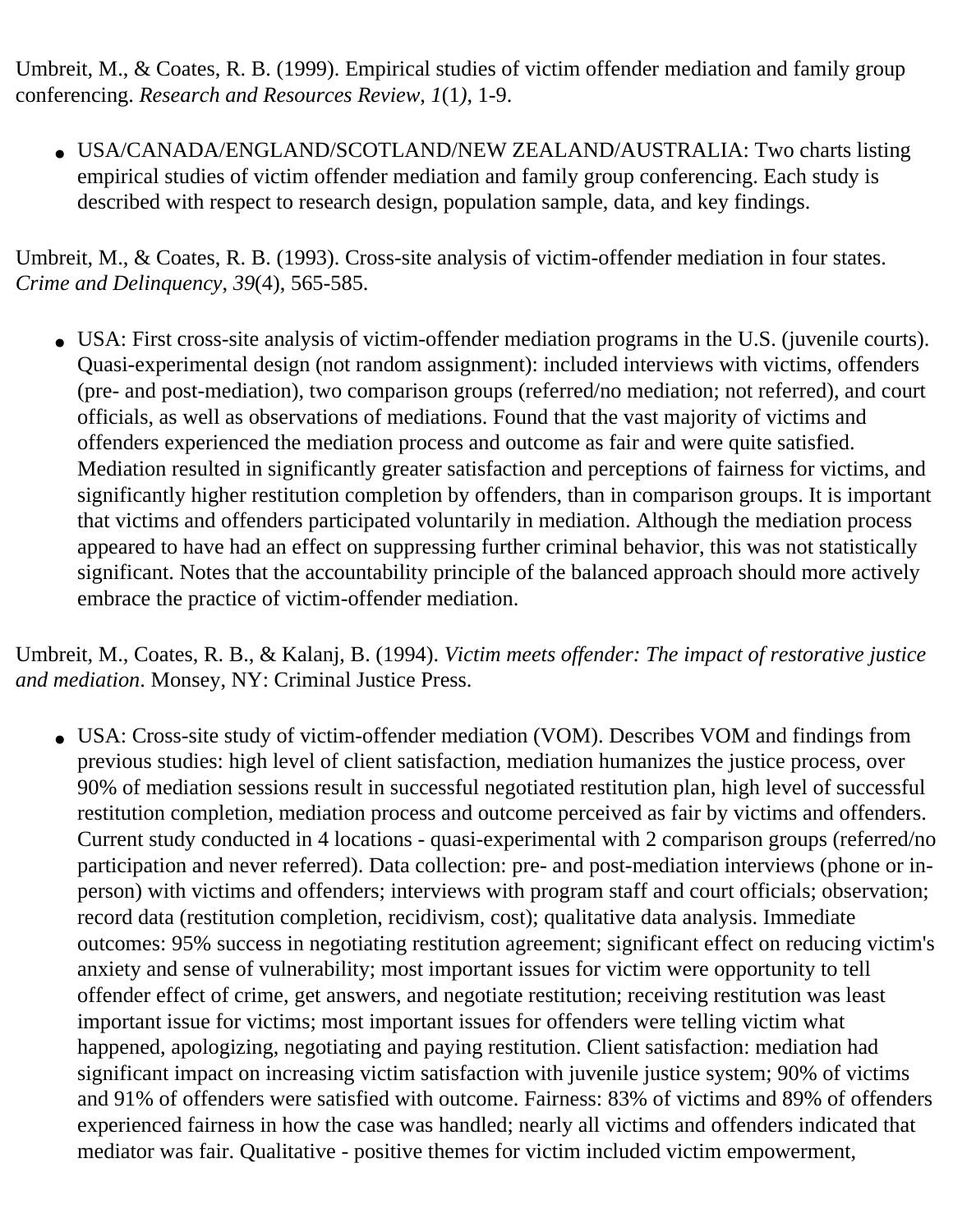rehabilitation of offender, quality preparation and leadership by mediator, receipt of restitution, and offender looking human. Negative themes for victim included mediation lacking authority in assuring completion, dissatisfaction with mediator, offenders' uncooperative attitude, presence or absence of offender's parents, victim feeling coerced and revictimized, and inconvenience. Positive themes for offender included dealing with feelings, achieving fairness, victim changing attitude toward offender, correcting what was done, avoiding jail/court, dealing directly with victim, mediation session being safe, apologizing, and being empowered through receiving second chance. Negative themes for offender included disempowerment/sense of injustice, grievance with other parts of justice system, uncomfortable meeting with victim, mediators' inadequate style, punishment too small, and time span too long. Recidivism: victims were significantly more likely to receive restitution if they participated in mediation; offenders held more accountable for successful completion; offenders committed considerably fewer crimes than a matched sample not in mediation; finding of lower recidivism was not statistically significant.

Umbreit, M. S., Coates, R. B., Kalanj, B., Lipkin, R., & Petros, G. (1995). *Mediation of criminal conflict: An assessment of programs in four Canadian provinces*. St. Paul, MN: Project of the Center for Restorative Justice and Mediation, School of Social Work, University of Minnesota.

• USA/CANADA: Examination of victim-offender mediation programs in Calgary, Langley, Ottawa and Winnipeg. Quasi-experimental design including those who went through mediation and those referred who did not go through mediation. Included phone interviews with victims and offenders; observations of mediation sessions; interviews with court officials, program staff and volunteer mediators; review of record data. Consistent with other research, found high levels of client satisfaction and perceptions of fairness with mediation.

Umbreit, M. & Fercello, C. (1997a). *Interim report: Client evaluation of the victim/offender conferencing program in Washington County (MN)*. St. Paul, MN: Center for Restorative Justice and Mediation, School of Social Work, University of Minnesota.

• USA: Evaluation of a victim/offender conferencing program in Washington County, Minnesota. Methodology involved mediation groups of victims and offenders and comparison groups of victims and offenders who did not participate. Results: client satisfaction with the justice system mediation victim group (100%), mediation offender group (88%), no mediation victim group (88%) and no mediation offender group (61%). Data indicate high level of support by crime victims and offenders who participated in a conference session. Finding is consistent with other research studies in North America and Europe. Caution must be used in interpreting these findings or generalizing them due to the nature of this initial assessment (i.e., the relatively small number of respondents, and the self-selection into the conferencing process).

Umbreit, M. & Fercello, C. (1997b). *Program evaluation kit: Family group conferencing*. St. Paul, MN: Center of Restorative Justice and Mediation, School of Social Work, University of Minnesota.

• USA: Kit provides evaluation protocols for family group conferencing. Includes: pre-conference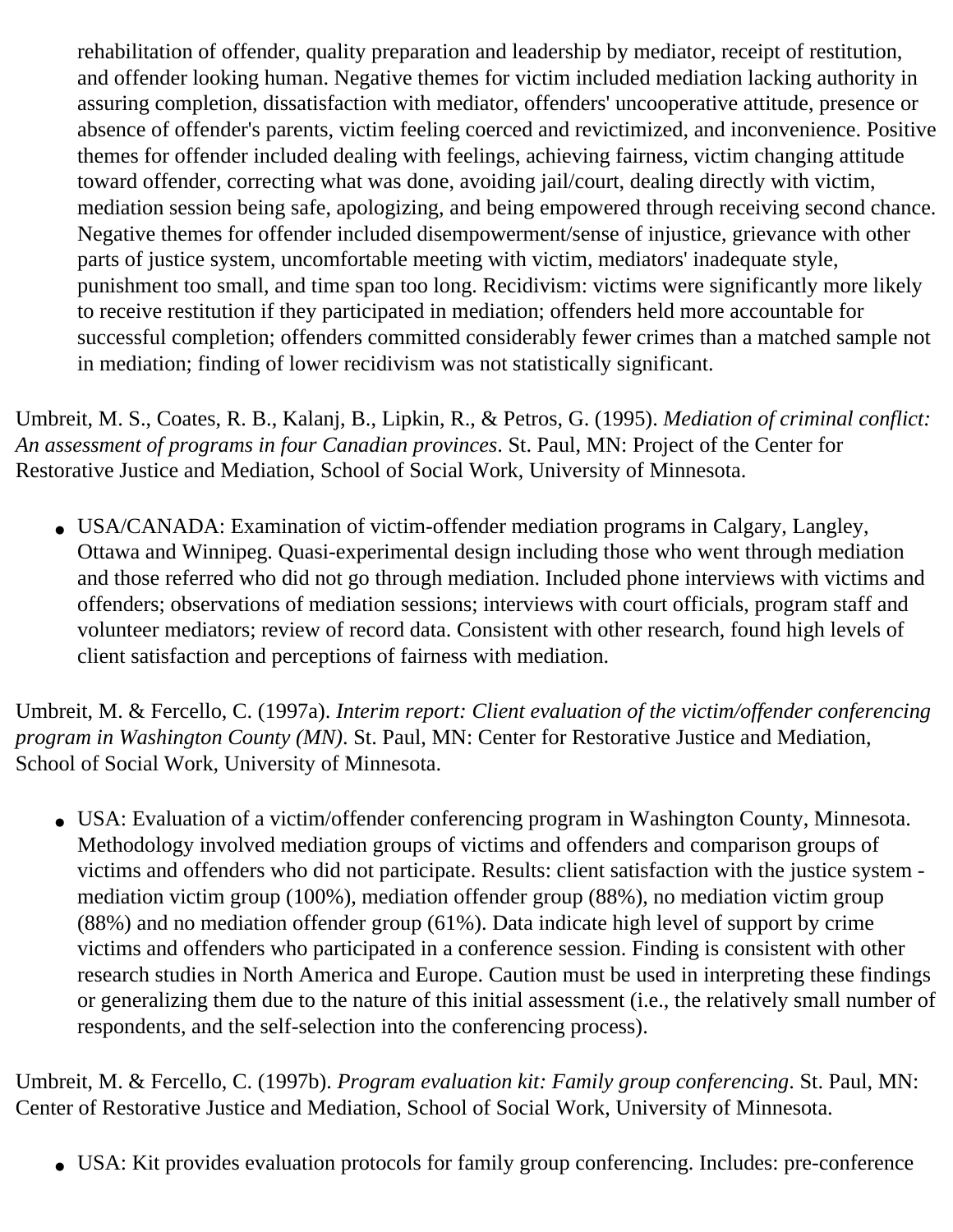surveys for victims and offenders and post-mediation interview schedules for victims, offenders, and support people. Measures include: satisfaction, concerns about participation, voluntariness, preconference preparation, restitution, and facilitator competence.

Umbreit, M. S., & Fercello, C. (1997c). *Woodbury police department's restorative justice community conferencing program: An initial assessment of client satisfactio*n. St. Paul, MN: Center for Restorative Justice and Mediation, School of Social Work, University of Minnesota.

• USA: Woodbury Minnesota Police Department initiation of the Restorative Justice Community Group Conferencing Program for juvenile offenders (1995). Overview of restorative justice and family group conferences (restoration over punishment, importance of victim, offender accountability, community involvement and healing, offender responsibility over punishment, community support, and victim and offender assistance). Outlines application and practice of family group conferences in New Zealand. Background on the Woodbury Police initiative: program developed in response to rising juvenile crime and ineffective traditional methods purpose of program is to address juvenile crime at the community level through direct interaction. Program description: participants selected from the department cases, three criteria (seriousness, past involvement, attitude), restitution agreements, and program involvement. Methodology: self administered questionnaire to victims, offenders, and parents (random sample). Findings: high levels of satisfaction and fairness for all program components, all groups preferred the program over the courts, victim group expressed the most dissatisfaction, victims more likely to state that courts could have accomplished more than the program. Findings are consistent with previous studies (Coates & Gehm, 1989; Dignan, 1990; Marshall & Merry, 1990; Umbreit, 1995, 1994, 1991; Umbreit & Roberts, 1996). Caution over interpreting the findings and generalizing the results to other programs; more research with comparison groups who did not participate in the program is needed. Introduces the citizen initiative called FOCUS (Focus on Community United by Shared Values). Appendices: Conference Coordinator's Script, "Focus on Community United by Shared Values" flyer, "Woodbury Police Department Restorative Justice Program" flyer.

Umbreit, M. S., & Greenwood, J. (2000). *Guidelines for victim-sensitive victim-offender mediation: Restorative justice through dialogue*. Washington, DC: U.S. Department of Justice, Office of Justice Programs.

• USA: Purpose of victim-offender mediation is to serve as a conflict resolution approach which actively involves victims and offenders to repair the harm done, to express feelings and opinions, and to develop a restitution plan. Table included (Victim Offender Mediation Continuum: From Least to Most Restorative Impact). Case referral may occur as diversion or at a post-adjudication level. Majority of U.S. programs work with youth and adults, property offences and minor assaults. Multi-site assessments report high levels of satisfaction, reduced fear, reduced criminal behaviour, and higher restitution completion rates. 10 underlying principles: humans have resources to resolve problems, appropriate structure and mediator neutralizes differences and facilitates dialogue, provides a safe environment to participants, empowerment through sharing experiences and providing choices, adaptation to participant needs, good agreements enhance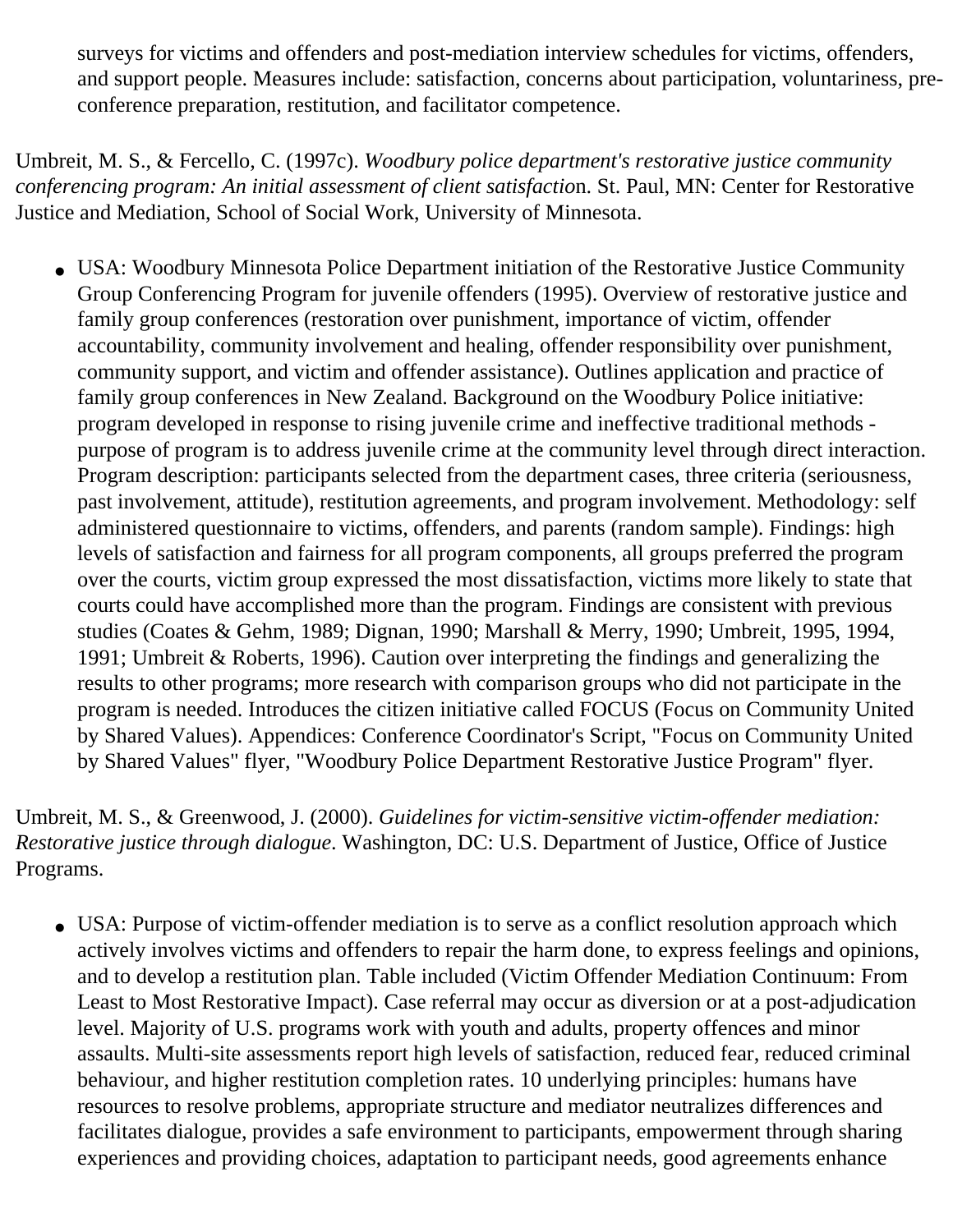results. Fourteen guidelines: victim safety, careful case screening, meeting first with offender, providing choices to victims, mediator's obligations to the victims and offenders in pre-mediation session, mediator's responsibilities to prepare the victims and offenders, offender support, using victim sensitive language, using a humanistic/dialogue driven model of mediation, follow-up session, mediator training in victim sensitivity. Program recommendations: advisory boards, quality control through program evaluation, maintain networks, quality standards for mediators, broaden services. Training recommendations: maximize experiential learning with role-playing, enhance learning using a multi-dimensional format, enhance preparation phase to assist trainees.

Umbreit, M. S. & Roberts, A. W. (1996). *Mediation of criminal conflict in England: An assessment of services in Coventry and Leeds*. St. Paul, MN: Center for Restorative Justice and Mediation, School of Social Work, University of Minnesota.

• USA/UK: Studies in Europe and North America have consistently found high levels of satisfaction, high restitution completion rates, reduced fear, and reduce recidivism. This study reports on the English component of a large cross-national study of victim offender mediation involving 4 programs in the U.S., 4 programs in Canada, and 2 projects in England. First study to use common data collection instruments and analysis across victim offender mediation projects in 3 countries; examines the Coventry Reparation Scheme and the Leeds Mediation and Reparation Service; a quasi-experimental design including phone and in-person interviews with victims and offenders following either the mediation session or the disposal of a case. Three comparison groups used (those who participated in direct mediation, those who participated in indirect mediation, and those who referred but who did not participate in mediation). Research questions focused on the characteristics of the participants, how the mediation process operates, how participants evaluate the process, immediate outcomes, extent of fairness experienced by the participants, and opinions of the justice system officials. Findings presented on client satisfaction with the criminal justice system, client satisfaction with outcome of mediation, voluntary participation in mediation, perceptions of fairness in justice system, other important concerns (i.e., receiving answers, explaining the impact, receiving an apology, and negotiating restitution), victims fear of re-victimization, and criminal justice system support. Each finding is divided into victim and offender categories, and further sub-divided into mediation vs. non-mediation samples and direct vs. indirect mediation samples. Study limitations: limited resources, quasi-experimental design, small sample sizes, and largely descriptive and exploratory in nature.

Umbreit, M. S., & Zehr, H. (1997). *A challenge to victim-offender mediation?* United States: Victim Offender Mediation Association (VOMA).

• USA: Numerous pilot projects and program initiatives are incorporating some form of the Family Group Conference (FGC) model (i.e., Real Justice, Bethlehem police department, Minnesota Bureau of Criminal Apprehension). Chart comparing New Zealand and Australian (Wagga Wagga) Family Group Conferencing models on aspects such as conveyors, participants, purpose, selection of community members, decision-making process, victim's role, time in operation, targeted offenders, size of group, preparation of participants, access to program, and conceptual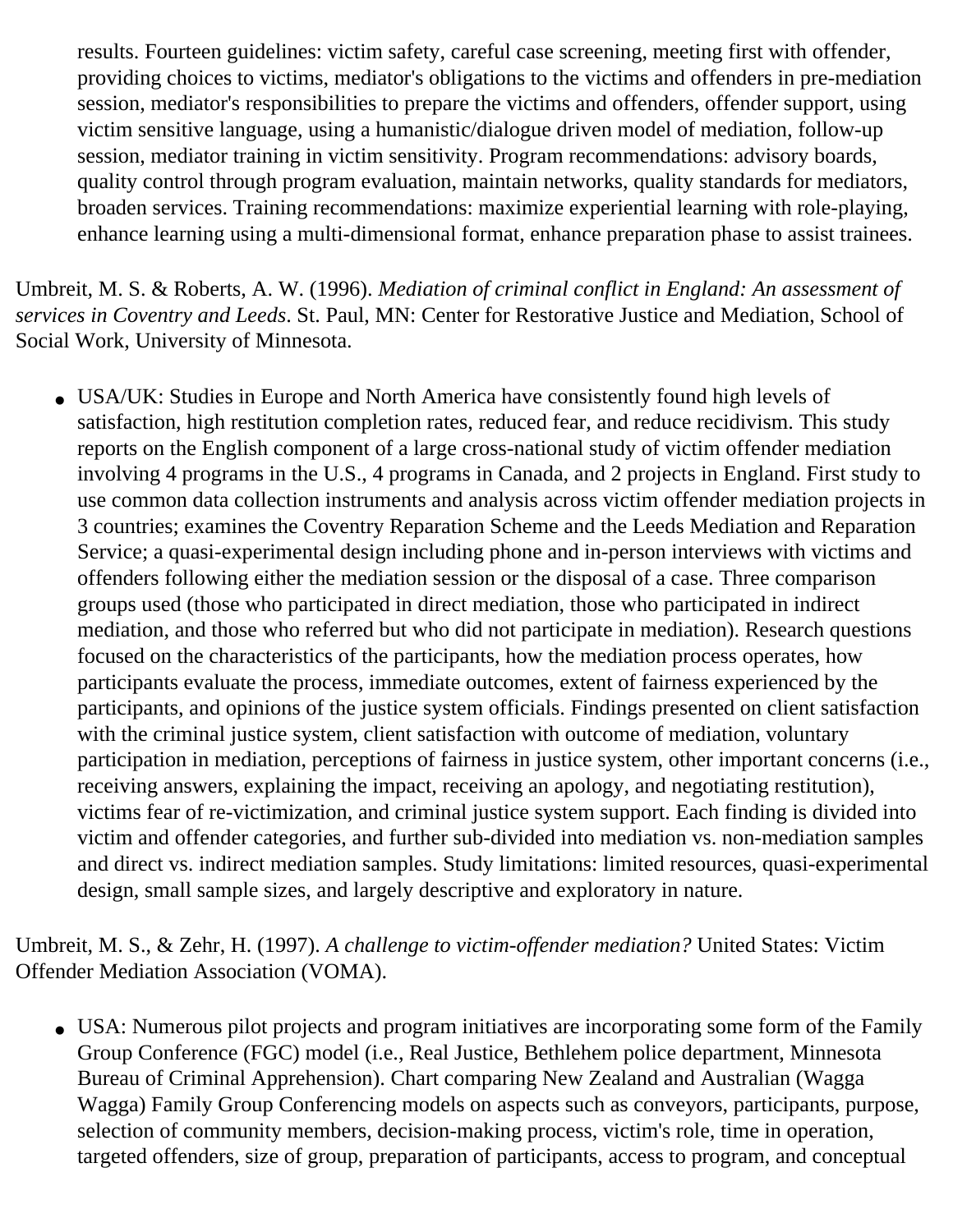framework. The FGC process has advantages over VOM practice: involves more people in the community, acknowledges a wider range of victimized people, gets a wider range of participants to express their feelings, and acknowledges and regularizes the role of family in an offender's life. Six potential dangers of FGC's: inadequate preparation, victim insensitivity and coercion, young offenders feeling intimidated by adults, lack of neutrality (shaming), inflexibility and assumed cultural neutrality, and net-widening. Eight guiding principles for restorative FGC's presented.

Van Barlingen, M., Slump, G. & Tulner, H. (2000). *Interim evaluation of restorative mediation*. Amsterdam, NL: Ministry of Justice, Research and Documentation Centre, International Victimology Website.

• NETHERLANDS: Reviews the Restorative Mediation Project which was launched in the district of The Hague in August 1997. After two years of development, implementation and adjustment, an interim evaluation was performed in the spring of 2000. The purpose of the evaluation was to further elaborate on the conditions for a second mediation project, to define the need among possible clients for restorative mediation, and to identify the value clients attach to mediation. The evaluation revealed that staffing needs to be increased, data must be stored more systematically (e.g., develop a central registration system) and the use of volunteers might be useful in the preparatory stage of mediation. Most participants felt positive about the mediation process.

Van Ness, D. W. (1997, Mar.). *Perspectives on achieving satisfying justice: Values and principles of restorative justice*. Presented at Achieving Satisfying Justice Symposium, Vancouver, British Columbia.

• USA: Discusses RJ by describing it as building a house. Foundation (fundamental principles) of RJ - if crime is more than lawbreaking, then: justice requires that we work to heal victims, offenders and communities who have been injured by crime; victims, offenders and communities should have opportunities for active involvement in the justice process as early and as fully as possible; must rethink the relative roles and responsibilities of government and community (government responsible for preserving a just order and community for establishing a just peace). Corner posts (values) of RJ: encounter; reparation; reintegration; and, participation. Roof (vision) of RJ: opportunity for a transformation of those people and relationships that can lead to increased community peace.

Van Ness. D. & Strong, K. H. (1997). *Restoring justice*. Cincinnati, OH: Anderson Publishing Co.

• USA: Part one - Addresses why ancient and current patterns of thinking obstruct criminal justice reform. Movements such as informal justice, restitution, victim's movement, reconciliation/conferencing, and social justice. Origins of the term "restorative justice" and authors who have explored the topic. Discuss 3 propositions to construct a restorative system; a restorative justice model illustrating the features of restorative justice theory; and four questions about restorative justice (What is restorative justice? How is restorative justice different from what we do now? How does restorative justice respond to crime? How does restorative justice seek to prevent crime?). Four objections to restorative justice (means the end of criminal law; multiple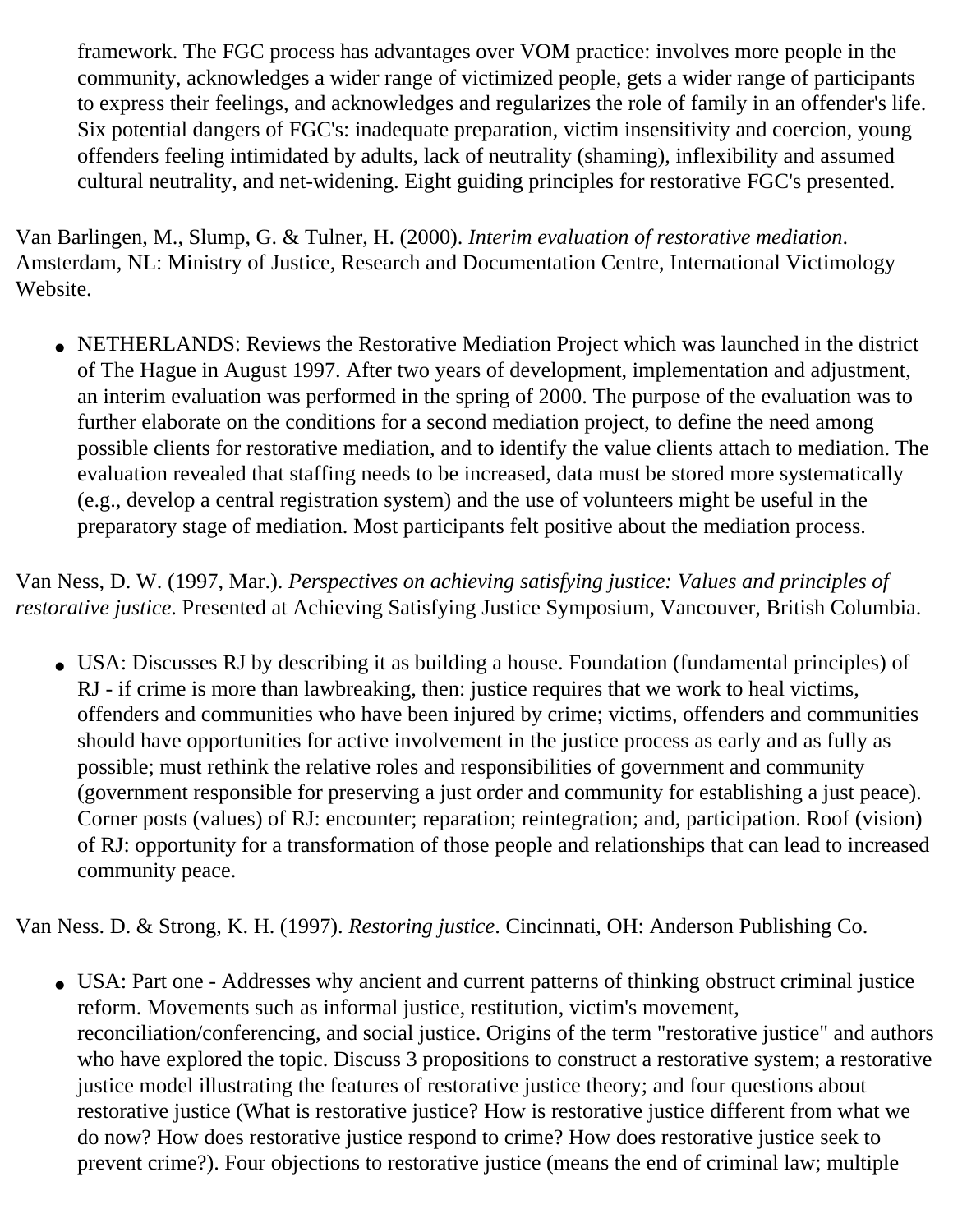parties cannot pursue multiple goals and achieve a single overarching purpose, not all harms can be identified and of those that are, not all are of equal importance; government and community will not be able to share responsibility for public safety in the way anticipated by restorative justice theory). Part two - Encountering through victim offender reconciliation programs, family group conferencing, and victim offender panels. Encounter issues (coercion; individualism; pluralism; limitations). Reparation questions (Who should receive reparation? Should reparation reflect the seriousness of the offence or of the injury? For which injuries should reparation be provided? Is reparation feasible? How can courts manage the risk of community-based sentences?). Reintegration of victims, offenders and communities; history of private and public prosecutor; victim and prosecutor; and victim participation at various stages of criminal proceedings. Gain support for restorative justice, pursue strategic goals, evaluate impacts, confront obstacles (i.e., unreported/unsolved crimes; social, economic and political inequalities; politics as usual). Transformation of perspective, structures, and persons.

Walgrave, L. (1998). *Restorative justice for juveniles: Potentialities, risks and problems for research. A selection of papers presented at the international conference, Leuven, May 12-14, 1997*. Leuven, BE: Leuven University Press.

• INTERNATIONAL: A selection of papers presented at the International Conference in Leuven, Belgium (1997). Introduction: restorative justice holds promise for more humane settlements to crime, higher levels of victim satisfaction, better opportunities for offender reintegration, and more social cohesion and community peace; the rehabilitative approach does not respond to serious juvenile crime and neglects citizen rights; questions whether restorative justice are new techniques in the existing system, re-educative responses to crime, or a full alternative to the existing system; issues of coercion for offenders and feasibility of applying restorative justice to serious crimes; the focus on restorative justice for juveniles is in response to pressure to change the welfare option in juvenile justice, reactions to juveniles are less rigid and stereotyped than adult responses, and focus on a well-defined problem will advance coherence. Part 1: attempts to develop a consensual definition of RJ; questions the legitimacy of RJ measures; outlines victim-offender conferences and the need for safeguards; critically examines objections of using a RJ approach for juveniles; considers how restorative approaches should recognize the responsibility of the juveniles; the importance of shame to RJ; ethical and social interpretation of crime through concepts of "linkedness" and "integration-disintegration". Part 2: community service, mediation, and judicial frameworks in Europe; the theory between the restorative justice model and the practice of the Scottish Children's Hearings; the Italian experiences of victim-offender mediation in the juvenile justice system; the characteristics and functions of victim-offender mediation and community service in Belgium; the restorative justice trajectory in Quebec in the last 20 years; recent changes in the criminal justice system in Sweden; and the development of victim-offender mediation in Germany. Part 3: Restorative justice in Native communities (i.e., Community Holistic Circle Healing of Hollow Water); a case study of restorative justice (i.e., Vermont Reparative Probation program); problems and perspectives of victim-offender mediation for juveniles in Italy; recidivism of community service as a restitutive judicial sanction in comparison with traditional juvenile justice measures in Belgium; critical assessment of community service and mediation for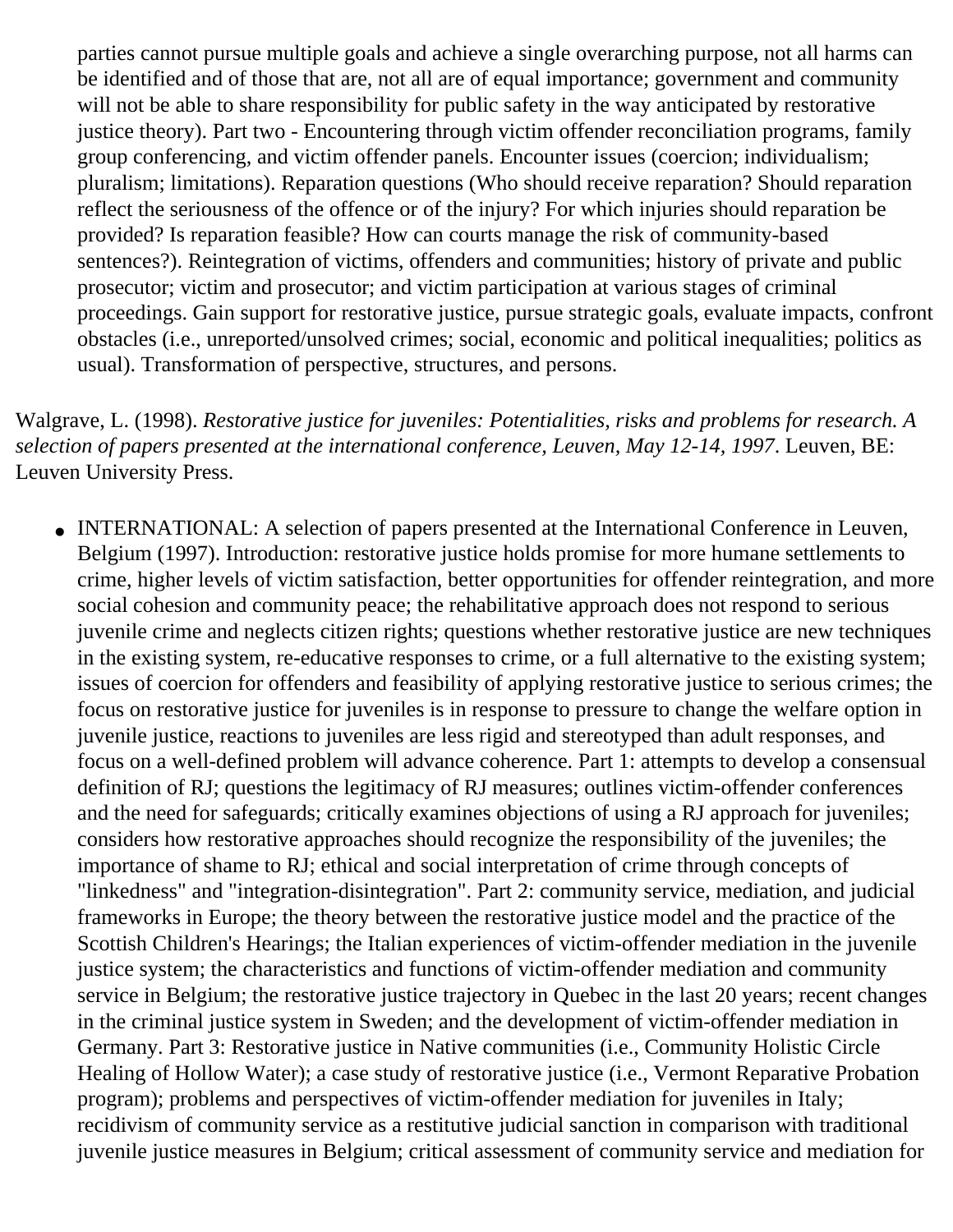juveniles in Brussels (i.e., BAS project); and the juvenile mediation project in Belgium.

Walrath, C. (2001). Evaluation of an inmate-run alternatives to violence project: The impact of inmate-toinmate intervention. *Journal of Interpersonal Violence*, *16*(7), 697-711.

• USA: Alternatives to Violence Project (AVP) is an inmate-run, prison-based intervention program which provides inmates with alternatives to violent behaviour. Two goals: decrease the rate of violence within and among the prison population; and influence behaviour in the community on release. Program components: voluntary participation, inmate facilitators, conflict resolution training, 5 training steps each for 3 day-long sessions, and interactive activities such as role-plays. Research gaps: lack of literature describing or evaluating conflict-related interventions for inmates, little discussion about interventions run by individuals other than clinicians, and no report of a systematic evaluation of the AVP. Sample  $(N = 94)$  included an intervention group of inmates scheduled to participate and a comparison group of inmates who were not scheduled and who did not express an interest in the program. At baseline and 6-month follow-up, 4 attitude/attributedependent measures were used to assess anger, self-esteem, optimism, and locus of control among the two groups. Inmates also completed a questionnaire to assess their level of exposure to and involvement in nonviolent and violent confrontations. Results: AVP participants had significantly lower levels of expressed/experienced anger and significantly lower rates of confrontations compared to non-participants; regardless of study group status, there was significantly lower levels of self-esteem and a trend toward higher levels of optimism. Study limitations: no random assignment, high attrition rates, and self-reported behaviour may be biased. Need for continued intervention with inmates and future directions for correctional setting-based evaluations are discussed.

Warner Roberts, A. & Masters, G. (eds.) (1999). *Group conferencing: Restorative justice in practice*. St. Paul, MN: Center for Restorative Justice and Mediation, School of Social Work, University of Mediation.

• INTERNATIONAL: Examines 7 projects in Britain and 3 in Minnesota. Each project describes current practices in planning, implementation and evaluation. Major evaluation strengths of programs in USA include: having pilot sites based in a variety of agencies, evaluation built into project from the onset for independent research, thorough and comprehensive record-keeping, inhouse evaluation includes satisfaction of victim, offender and parents and tracking agreement/restitution completion. In England, major evaluation strengths include: follow-up evaluation conducted by independent team member who acts as evaluator after 3 weeks, 2 and 6 months, in-depth interviews with 1 in 5 participants and professionals, early recognition of system inertia and reluctance to change prompted increased orientation and training, independent evaluation to address information such as attendees, contents of plan, satisfaction, completion of plan, impact on re-offending and community involvement. Some results from this program include: reduction in myths and stereotypes, increased inter-agency commitment and involvement and helped police develop more positive attitudes towards young people and their families, creation of separate sub-groups; outside evaluation in conjunction with in-house data collection and evaluation, exceptionally strong evaluation design with research conducted over 3 years by an